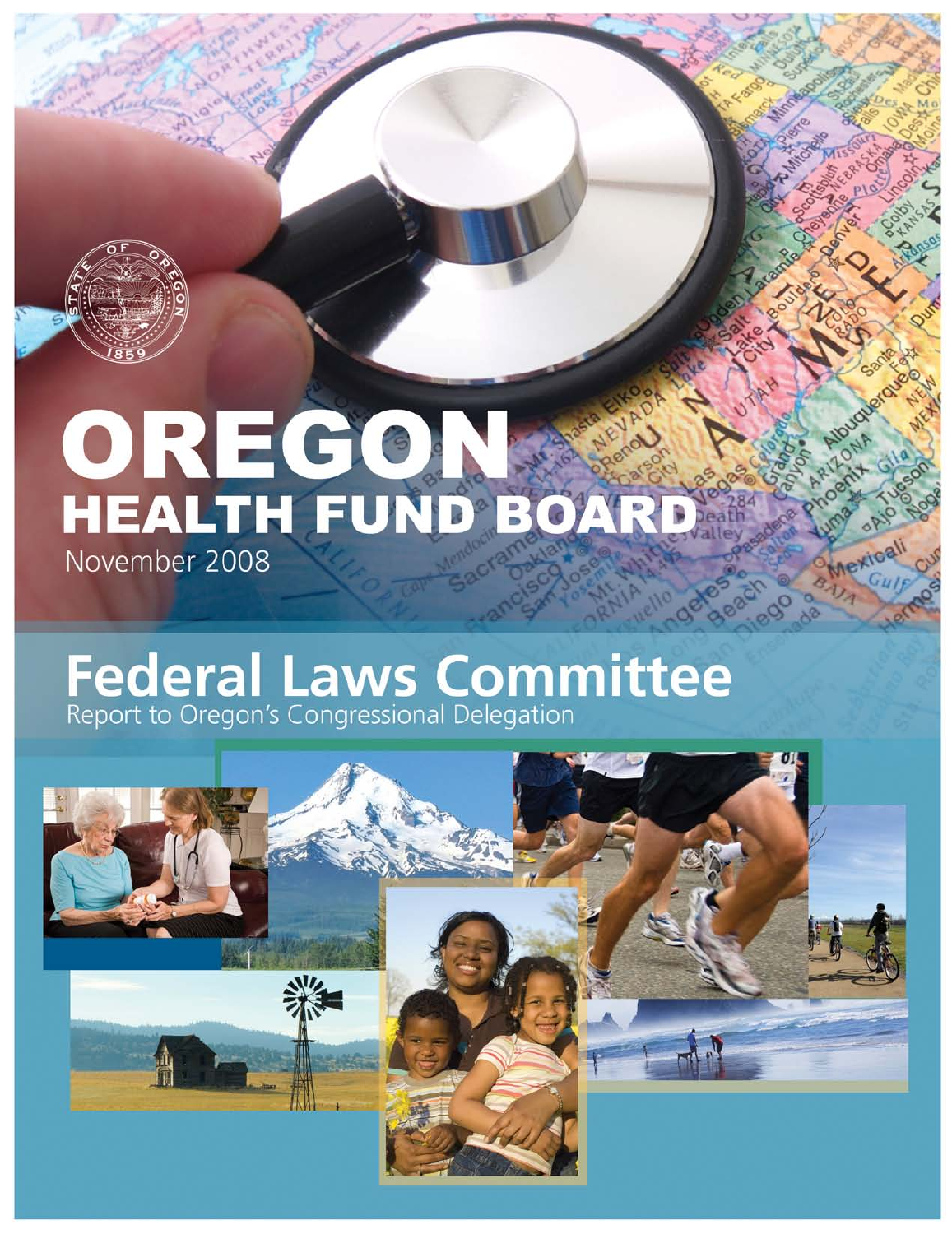## Oregon Health Fund Board-Federal Laws Committee Report to Oregon's Congressional Delegation

## **Table of Contents**

| <b>Results and Recommendations</b> |
|------------------------------------|
|                                    |
|                                    |
|                                    |
|                                    |
|                                    |
|                                    |
|                                    |
|                                    |
|                                    |
|                                    |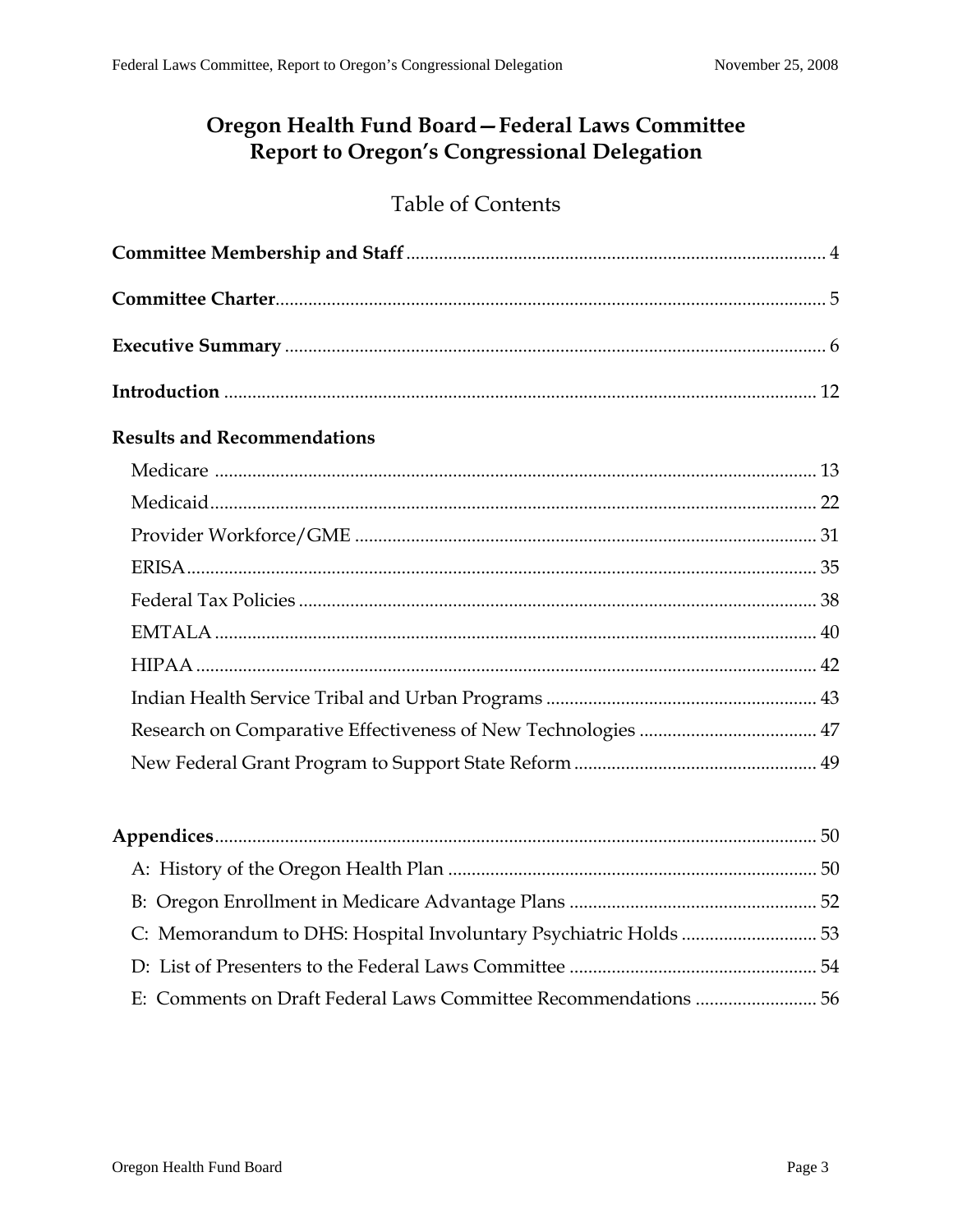#### **Committee Membership and Staff**

#### **Frank J. Baumeister, Jr., MD, Chair**

Physician, Northwest Gastroenterology Clinic Portland

**Ellen Gradison, Vice Chair**  Attorney, Oregon Law Center Corvallis

#### **Michael J. Bonetto, Ph.D., MPH, MS**  Director, Community Benefit & Government Affairs, Cascade Healthcare Community, Inc. Bend

**Chris Bouneff**  Director Marketing and Development, DePaul Treatment Centers Portland

**Michael Huntington, MD**  Retired Physician, Radiation Oncology Member, Archimedes Movement Corvallis

**Julia James**  Consultant Bend

**Mallen Kear, RN** (ret.) Member, Archimedes Movement Portland

**Cheryle Kennedy**  Council Chairwoman, The Confederated Tribes of the Grand Ronde Community of Oregon Grand Ronde

**Sharon Morris, MPH**  Health Care Administrator (ret.) Grants Pass

**Larry A. Mullins, DHA**  President and CEO, Samaritan Health Services Corvallis

**Nicola Pinson**  Health Law Attorney Portland

**Thomas Reardon, MD**  Retired Physician Gresham

**STAFF**  Barney Speight Susan Otter Judy Morrow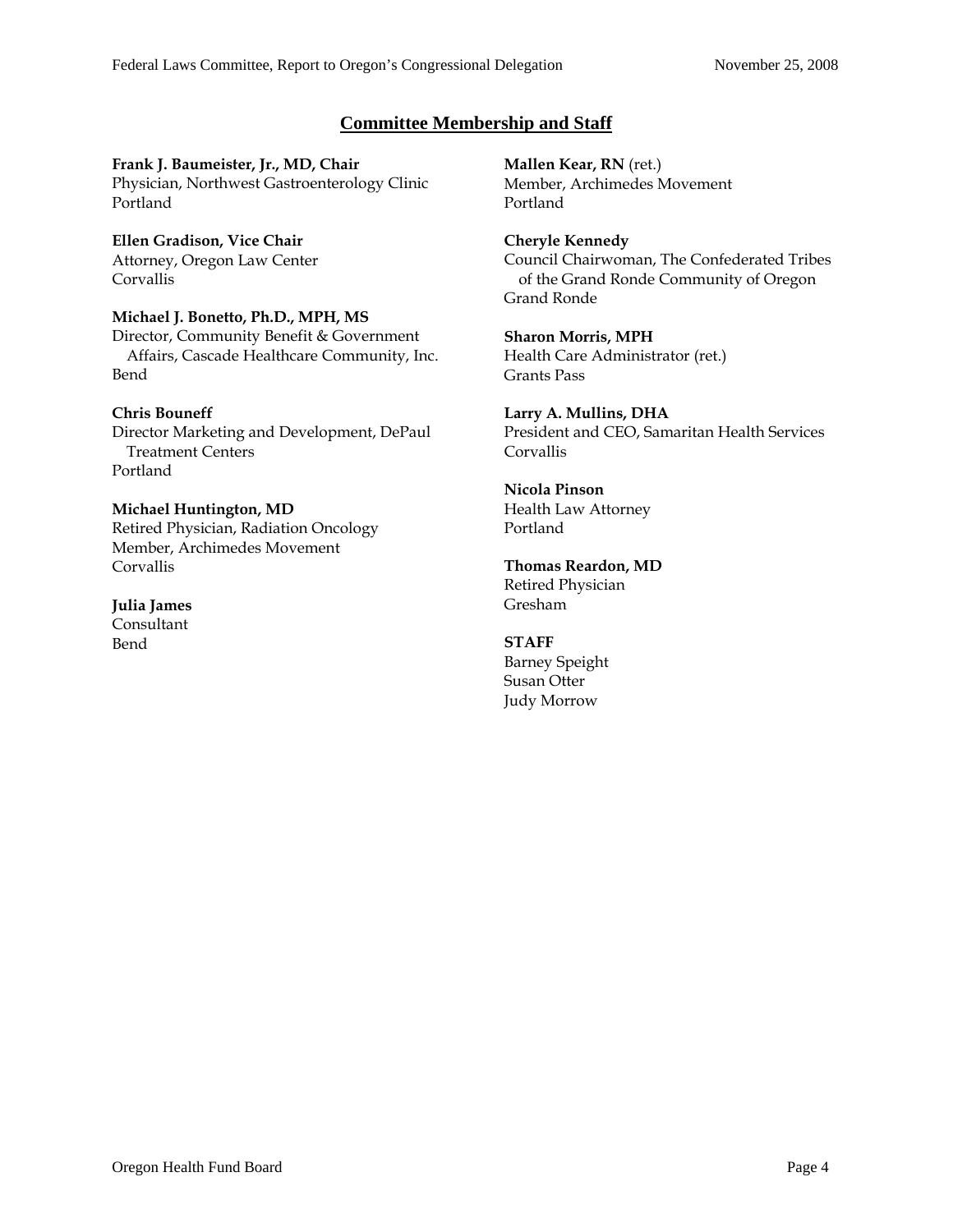#### **Federal Laws Committee Charter Approved by OHFB on: December 12, 2007**

#### **I. Objective**

The Federal Laws Committee is chartered to provide findings to the Board regarding the impact of federal law requirements on achieving the goals of the Health Fund Board, focusing particularly on barriers to reducing the number of uninsured Oregonians. The work should be guided by the Board's "Design Principles & Assumptions."

#### **II. Scope**

The Committee shall develop findings on the impact of federal laws on the goals of the Healthy Oregon Act including, but not limited to, the following:

- 1) Medicaid requirements relating to such areas as: eligibility categories, household income limits, Medicaid waivers, Federally Qualified Health Centers (FQHCs), and reimbursement for training of health professionals; and related policy areas including the State Children's Health Insurance Program (SCHIP) and the Family Health Insurance Assistance Program (FHIAP);
- 2) Medicare requirements including issues related to Medicare Advantage Plans as well as policies "that result in Oregon's health care providers receiving significantly less than the national average Medicare reimbursement rate," including:
	- o How such Medicare policies and procedures affect costs, quality and access;
	- o How an increase in Medicare reimbursement rates to Oregon providers would benefit Oregon in health care costs, quality and access to services, including improved access for persons with disabilities and improved access to long term care;
- 3) Employment Retirement Income Security Act (ERISA) requirements and the extent to which it is clear what state action is permissible without further federal courts decisions;
- 4) Federal tax code policies "regarding the impact on accessing health insurance or selfinsurance and the affect on the portability of health insurance;"
- 5) Emergency Medical Treatment and Active Labor Act (EMTALA) regulations "that make the delivery of health care more costly and less efficient" and EMTALA waivers;
- 6) Health Insurance Portability and Accountability Act (HIPAA) requirements that may hinder coordination of care; and
- 7) Any other area of federal policy that inhibits Oregon's ability to move forward with health care reform efforts.

#### **III. Timing**

In December 2007 and January 2008, the Committee will solicit written comments from the public and key stakeholders on the impact of federal policy on Oregon's reform efforts and recommendations to remove barriers to these efforts. From January – April 2008, the Committee will hold a series of meetings to include panels of stakeholders to present on and discuss selected areas of federal policy. The results of these meetings will inform the Committee's findings and recommendations.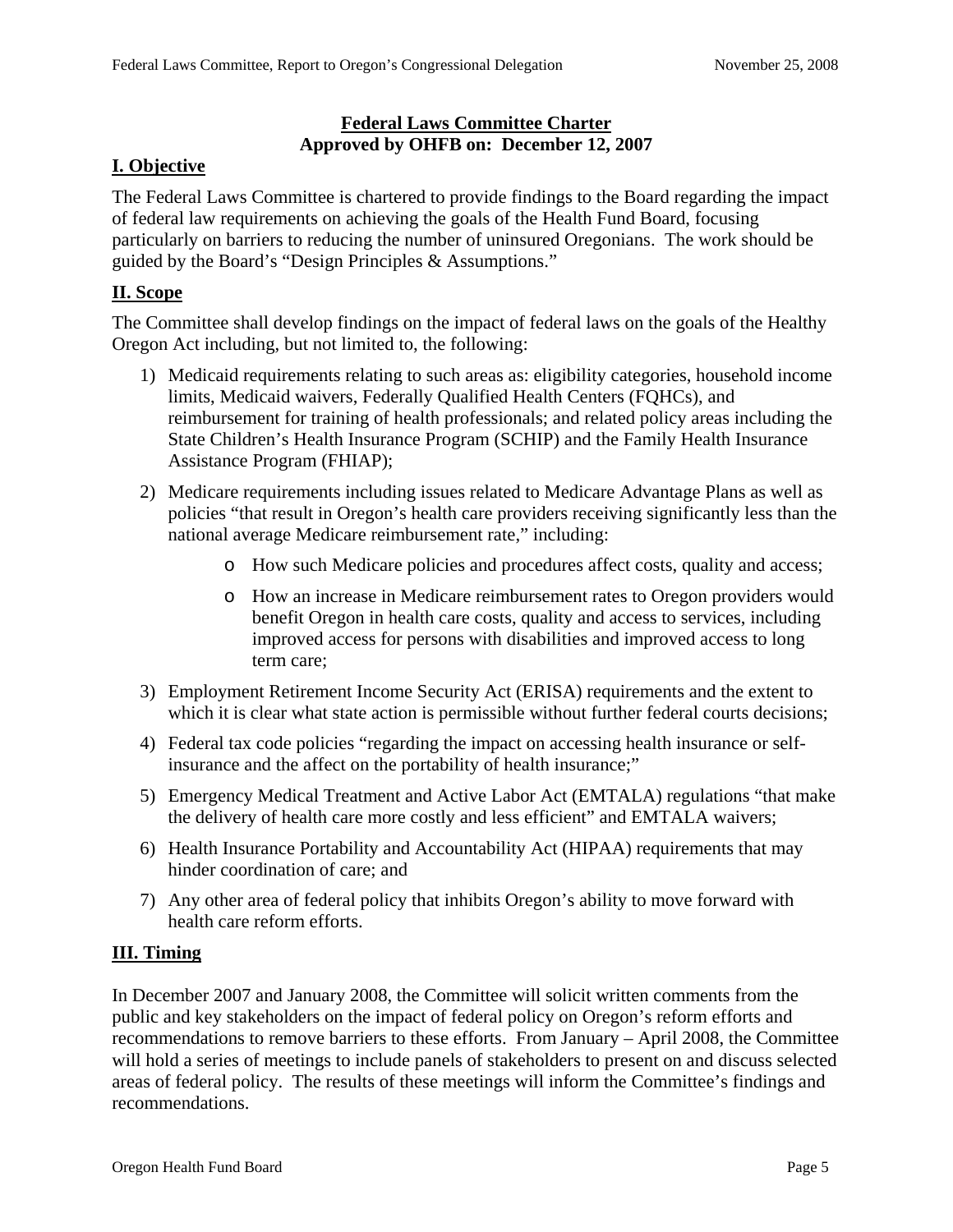## **EXECUTIVE SUMMARY**

Senate Bill 329 charged the Federal Laws Committee with examining the impact of federal law requirements on achieving the goals of the Health Fund Board. The twelvemember Committee met ten times from November 2007 to November 2008. The members represent a wide range of stakeholders, including physicians and other health care providers, advocates, policy experts, health services administrators, and a tribal council chair. The Committee heard presentations from nearly 50 subject matter experts on the following areas of federal law:

- Medicare
- Medicaid
- Health Care Provider Workforce
- ERISA
- Federal Tax Policy
- EMTALA
- HIPAA
- Indian Health Service Programs
- Comparative Effectiveness Research
- New Federal Grant Program to Support State Reform

#### **MEDICARE**

Medicare is a federal program that covers over 571,000 people in Oregon. Of this total, about 86% are aged 65 or older and 14% are people with disabilities. An estimated 79,000 Oregonians are dual Medicare/Medicaid eligible. In Oregon, the number of those aged 65 or older is expected to increase 67% by 2020.

**Medicare Reimbursement:** The most critical federal barrier to health reform in Oregon relates to the historically low Medicare reimbursement rates paid to Oregon's providers compared to other states and regions. Low rates could undermine the reform efforts of the Board due to the growing number of physicians who are not accepting new Medicare patients. From 2004 to 2006, the percentage of Oregon primary care physicians refusing new Medicare patients doubled from 11.8% to 23.7%. Low reimbursement rates were found to be the most significant barrier to Medicare participation by providers. Further, Medicare's payment system is focused on encounter-based payments, restricting Oregon's flexibility to reform its delivery system.

#### *Recommendations:*

- 1. Congress should reform the process for setting Medicare rates to more equitably align reimbursement across the country. In particular, the Centers for Medicare and Medicaid Services (CMS) should be authorized to limit physician payment updates in high-cost areas, so that rates in low-cost, high efficiency areas such as Oregon would increase over time while high cost areas' rates remain level. One approach to accomplishing this has been proposed by the Commonwealth Fund.
- *2. State Recommendation: Oregon's Congressional delegation and interested stakeholders should build support for Medicare rate reform by joining with other states experiencing low Medicare reimbursements.*
- 3. Congress and CMS should pursue Medicare payment reform that places a policy priority on primary care and emphasizes evidence based care, integrated health homes and an array of services that support these models.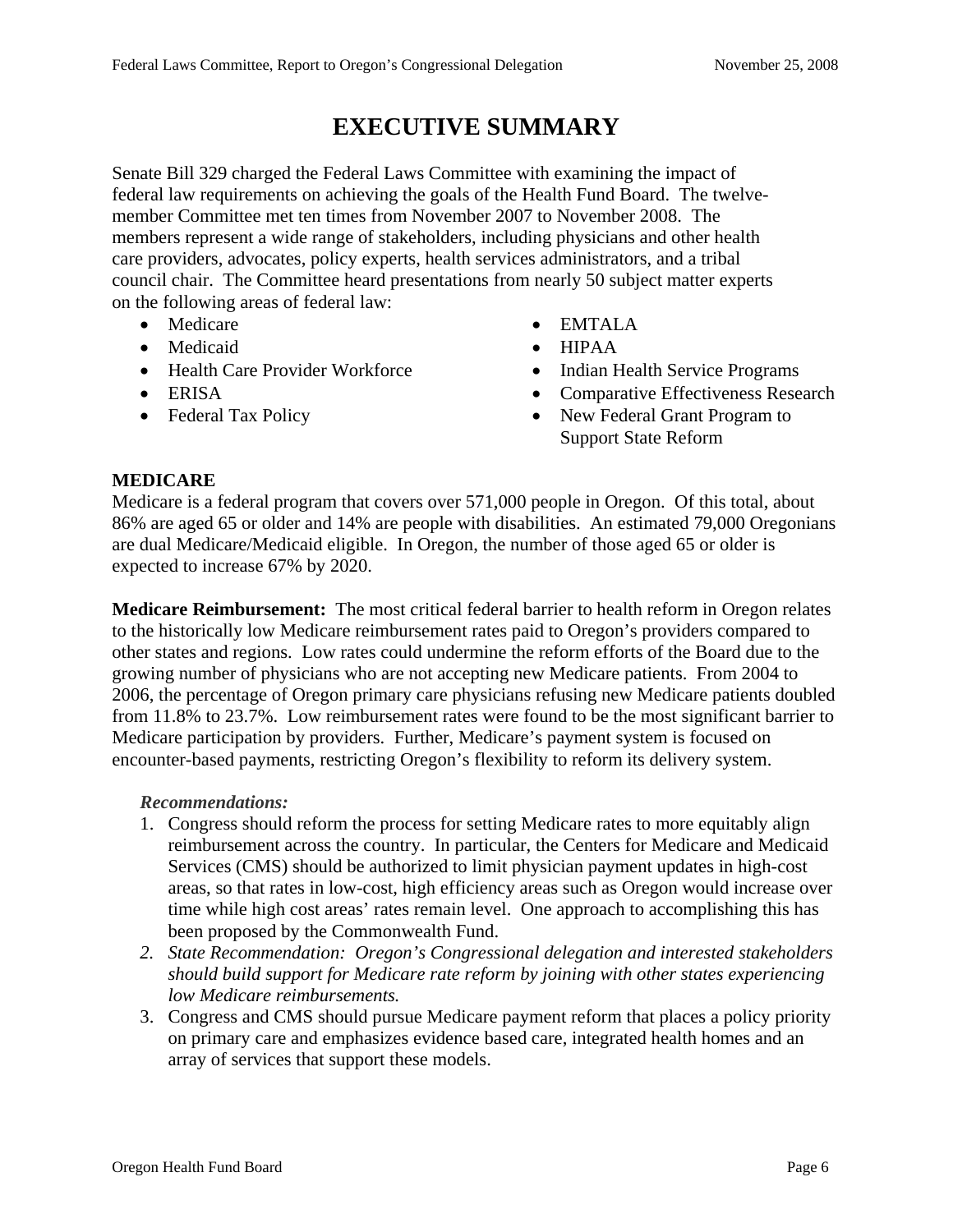**Medicare Advantage:** Nearly 39 percent of all Oregon Medicare beneficiaries (nearly 210,000 Oregonians) are enrolled in Medicare Advantage plans, which is the highest rate in the nation. In Oregon, Medicare Advantage HMO and PPO plans offer an opportunity to address access problems while providing coordinated care to beneficiaries, controlling costs, and increasing reimbursement to providers. The third type of Medicare Advantage plan, Private Fee-For-Service (PFFS) plans, is much less popular in Oregon, except in many of Oregon's rural areas that have little access to HMO or PPO-type plans. Medicare Advantage plans are the subject of much debate in Congress relative to reimbursement models and concerns about inappropriate marketing behavior by some PFFS plans.

Approximately 17,500 Oregon beneficiaries are enrolled in Special Needs Plans (SNPs) which are Medicare Advantage plans that target a particular population: dual eligibles, beneficiaries in institutions, or persons with severe or disabling chronic conditions. CMS is no longer accepting applications for new SNP plans and will not allow the expansion of existing SNP plans after January 2009.

#### *Recommendations:*

- 4. Medicare Advantage HMO and PPO plans play an important role in providing affordable health coverage to Oregon's Medicare beneficiaries. Congress should preserve this option for Oregon with active oversight and evaluation to ensure that enrolled beneficiaries are protected. Medicare Advantage oversight should ensure that additional payments (beyond what would be paid under traditional Medicare) and rebates given to Medicare Advantage plans benefit enrolled beneficiaries by enhancing access to providers, improving benefits or reducing cost sharing.
- 5. Congress should permit the expansion of Special Needs Plans, particularly plans that serve beneficiaries who are eligible for both Medicare and Medicaid.
- 6. The Committee applauds Congress's action to improve the oversight of Medicare Advantage PFFS plans by passing the Medicare Improvements for Patients and Providers Act of 2008. However, this Act stops short of bringing oversight of PFFS plans in line with the oversight of HMO and PPO Medicare Advantage plans. Congress and CMS should consider additional significant reforms to Medicare Advantage PFFS plans, including more rigorous state and federal oversight.
- *7. State Recommendation: Existing Medicare Advantage HMO and PPO plans in Oregon should consider extending service options to underserved areas in the state. Alternately, local provider organizations in these areas should consider becoming Medicare Advantage HMO or PPO plans or inviting existing plans to expand into their area.*
- 8. Congress should delegate authority to State Insurance Commissioners to oversee marketing practices of Medicare Advantage plans similar to the framework in place for Medicare Supplement plans.
- 9. *State Recommendation: The Oregon legislature should pass a joint resolution requesting Congressional action to correct reimbursement inequities in Medicare and preserve the Medicare Advantage HMO and PPO options for Oregon beneficiaries*.

#### **MEDICAID**

Oregon covers more than 386,000 individuals under its Medicaid program, known as the Oregon Health Plan (OHP). OHP operates under a demonstration waiver approved by the federal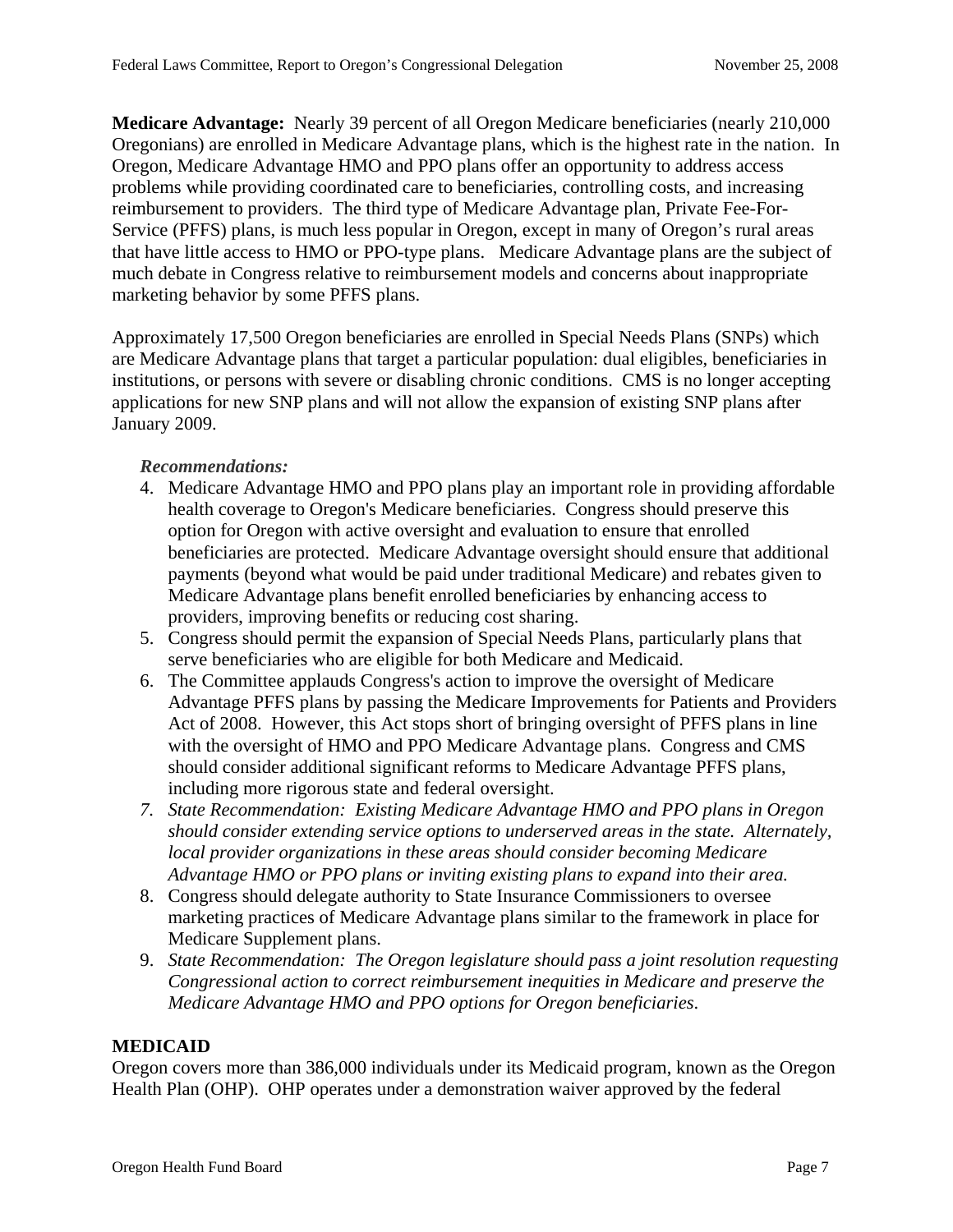Centers for Medicare and Medicaid Services (CMS) to expand coverage of pregnant women and children up to 185% of the Federal Poverty Level (FPL) and aged, blind, disabled individuals to 225% FPL under the OHP Plus program. Oregon's waiver includes coverage for childless adults up to 100% FPL under the OHP Standard program.

Oregon also has a waiver from CMS to offer a premium assistance program that subsidizes insurance for individuals up to 185% FPL. Currently, more than 10,000 individuals receive these subsidies.

**Expanding Eligibility**: The Board's Action Plan proposes to expand eligibility beyond the levels allowed under Oregon's current waivers, so Oregon will need CMS approval to obtain additional federal matching funds. If CMS denied these requests, program expansions would rely solely on state funds and thus be significantly more expensive to implement.

#### *Recommendations:*

- 10. When Oregon's reform plan is enacted, CMS should approve Oregon's request to expand coverage under waiver applications.
- *11. State Recommendation: OHP Standard is funded solely by provider taxes on Medicaid Managed Care Organizations and hospitals, which both sunset in September 2009. The Oregon Legislature should be aware of and develop contingency plans for the OHP Standard program to avoid experiencing a gap between the expiration of provider taxes and the implementation of a reform plan.*

**Payment Structure Flexibility:** Additional flexibility is required to change the Medicaid Managed Care Organization and provider payment structures from encounter-based and fee-forservice payments to payments for best practices. The Board's Action Plan proposes establishing a Payment Reform Council to explore changes in the payment structure to reward services that result in healthier outcomes and emphasize quality primary care. These new payment models may not be reimbursed under the current OHP waiver. To change its Medicaid payment structure, Oregon would need to seek CMS approval through an amendment to its OHP waiver.

#### *Recommendations:*

- 12. CMS should adopt a framework and expedited approval process to assist states that want to launch demonstration projects in payment reform within the Medicaid program.
- 13. CMS should review, renew and approve state Medicaid waivers in a collaborative and timely manner. Lengthy, multi-year waiver approval greatly hinders states' reform efforts.

**Federal Citizenship Documentation Requirements:** New CMS citizenship documentation requirements mandated in the 2005 Deficit Reduction Act (DRA) appear to be preventing eligible Oregonians, including children, from enrolling in the Oregon Health Plan.

#### *Recommendation:*

14. States that can demonstrate quality standards and good Medicaid enrollment processes should be allowed to revert to pre-DRA citizenship documentation requirements.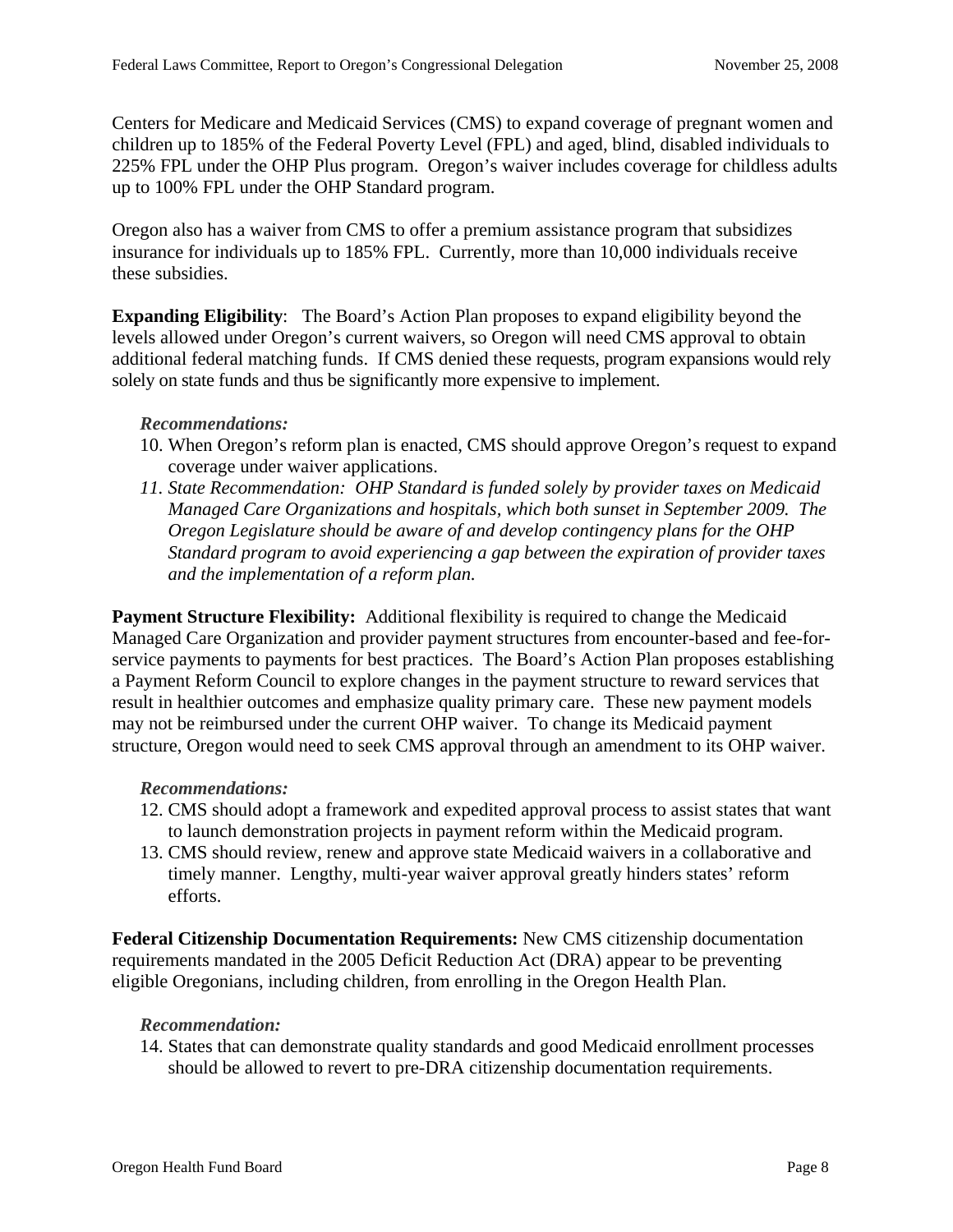**Recent CMS Rules:** Recent CMS rulings have tended to decrease state flexibility in terms of benefits, eligibility, and delivery of health care. Many recent policies have resulted in significant shifting of health care costs to the states. Congress recently passed a moratorium on several such proposed regulations which expires April 2009.Six of these rules would have reduced federal payments to Oregon by up to \$921.4 million between fiscal years 2008-2013.

#### *Recommendation:*

15. Congress should seek to permanently eliminate the CMS proposed regulations recently placed under moratorium.

#### **PROVIDER WORKFORCE AND GRADUATE MEDICAL EDUCATION (GME)**

A robust, diverse health care workforce is critical to Oregon's ability to achieve the goals of the Health Fund Board. However, current workforce projections indicate an impending shortfall of providers in Oregon, especially in primary care fields.

#### *Recommendations:*

- 16. Congress should oppose any efforts to reduce federal funding for health care workforce education. Moreover, Congress should enhance such funding in select critical shortage areas. Congress should consider a block grant program to allow states to customize scholarships, loan forgiveness and loan repayment programs to meet their unique needs.
- 17. Congress should examine the financing structure for GME residencies and either raise the federal cap on Medicare funding for GME residencies or create a more stable and equitable method of federal funding. This cap limits residency slots at each institution to 1996 levels.
- 18. Congress should allow states to waive the CMS requirement for physicians to approve nurse practitioner treatment plans in order to receive payment.
- *19. State Recommendation: The OHFB should support current plans, led by the Oregon Health Workforce Institute, to collect data on Oregon's health care workforce through state licensing agencies*
- *20. State Recommendation: The Oregon legislature should fund the proposed Oregon Medicine Collaborative (ORMED) to increase residency training opportunities in rural and underserved communities in Oregon.*

#### **ERISA**

The Employee Retirement Income Security Act of 1974 (ERISA) is a federal law that regulates private sector retirement, health, and other welfare benefit plans. ERISA creates an obstacle to health reform efforts through a broad provision that preempts state laws that "relate to" private sector, employer-sponsored benefit programs. This provision leaves states at risk for ERISAbased lawsuits, particularly in relation to health reform funding options such as "pay-or-play" employer payroll taxes, taxes on insurance plans and state efforts to set minimum standards for acceptable health insurance coverage offered by self-insured employer plans. Further, ERISA hinders states' ability to collect even basic data on self-insured plans, including the number of lives covered under such plans, impeding state public policy efforts.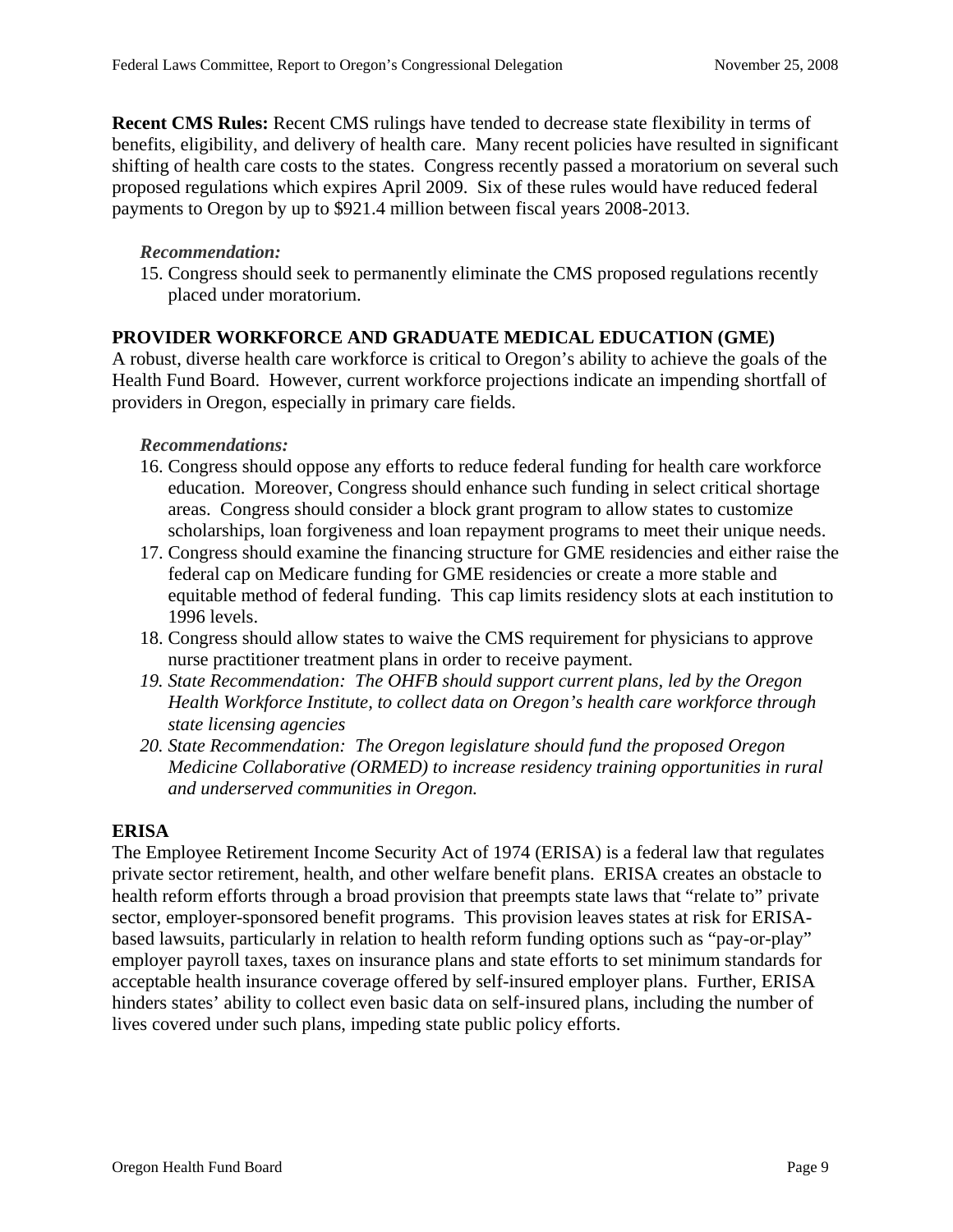#### *Recommendations:*

- 21. Congress should create "safe harbor" policies for state health care reform elements (such as "pay or play" payroll taxes) that would protect states from ERISA court challenges.
- 22. Congress should permit states to collect a uniform set of data from self-insured employers.
- 23. Congress should consider the National Association of Insurance Commissioners' proposal to grant the Secretary of Labor the authority to issue waivers from ERISA for states implementing comprehensive reform proposals.

#### **FEDERAL TAX BENEFITS**

Federal income tax codes provide inequitable benefits around health care expenses, including health insurance premiums. Self-employed individuals and individuals buying health insurance on the open market are not able to obtain the same tax benefits as those receiving employersponsored health insurance.

#### *Recommendations:*

- 24. To increase the affordability of health insurance, Congress should modify the federal personal income tax code to provide equal tax benefits to all taxpayers purchasing health insurance, whether purchasing via an employer, as a self-employed person, or as an individual on the open market.
- 25. In addition, Congress should offer low income individuals the choice of a refundable credit against their tax liability for health insurance premiums.

#### **EMTALA AND OREGON'S EMERGENCY DEPARTMENTS**

The Emergency Medical Treatment and Active Labor Act (EMTALA) was designed to prevent hospitals from transferring uninsured patients to public hospitals without first screening patients to ensure they were stable for transfer. The key issues facing Oregon's Emergency Departments appear not to be related to EMTALA, but rather are problems relating to a lack of health insurance and access to primary care in the community.

#### *Recommendation:*

*26. State Recommendation: The Committee finds that EMTALA provides important protections for patients. Further study is recommended, however, on the potential for alleged EMTALA violations arising from inter-hospital transfers based on the availability of appropriately trained physicians.* 

#### **HIPAA**

The Health Insurance Portability and Accountability Act (HIPAA) sets out requirements for ensuring the privacy and security of patient information. Because HIPAA permits treating providers to exchange patient information without a patient's consent, it does not present a barrier to coordinating care.

#### *Recommendation:*

*27. State Recommendation: The Committee has no recommendations to Oregon's Congressional delegation, but did learn of a misunderstanding among providers*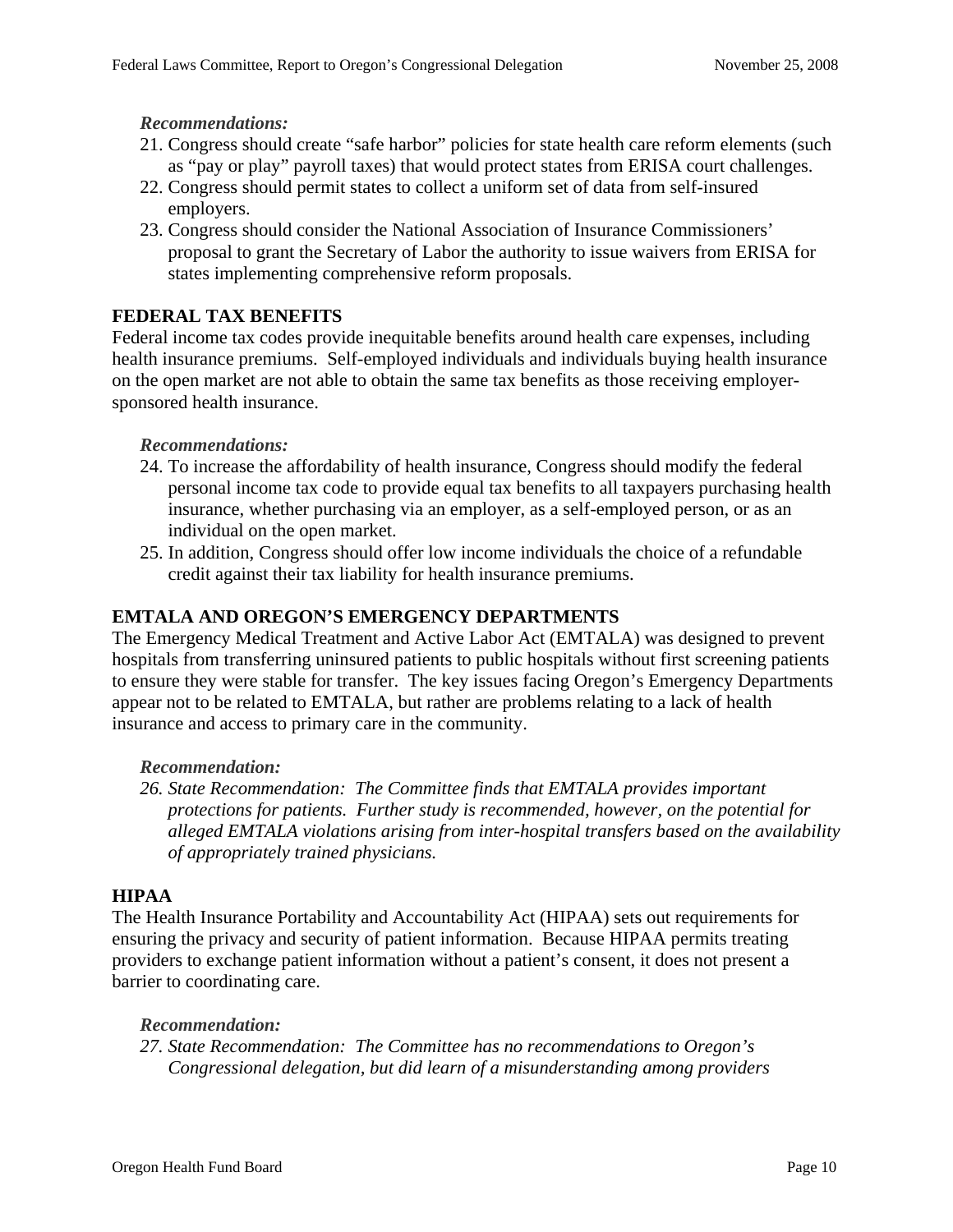*concerning HIPAA requirements around the exchange of patient information. DHS should consider conducting a provider education effort to clarify HIPAA requirements.* 

#### **INDIAN HEALTH SERVICE TRIBAL AND URBAN PROGRAMS**

Oregon's American Indian/Alaskan Native (AI/AN) population is woefully underserved and suffers significant health disparities, due, in part, to a lack of access to health services and insufficient federal funding. Unlike other racial or ethnic minority groups, Tribes are sovereign entities that operate in a unique government-to-government relationship with the United States government.

Because of the United States' legal and political relationship with Tribes, there is a federal obligation to provide health services to AI/AN people. One example of this unique federal responsibility is that services received through an Indian Health Service facility are reimbursed at a rate of 100 percent the federal medical assistance percentage (FMAP). This means that there is no cost to the State for services provided to an AI/AN Medicaid beneficiary served by an IHS or Tribal facility. Because the Indian health system has been chronically under funded, access to health care services is very limited, which contributes to the significant health disparities of AI/AN people. In fact, some Oregon Tribes spend part of each year rationing services based on a "life or limb" test due to inadequate funding. The Health Fund Board's efforts to provide affordable health insurance should help AI/AN individuals greatly.

#### *Recommendations:*

- 28. Given the unique relationship between Tribes and the Federal government, Congress should adequately fund Tribal health services.
- 29. CMS should approve Oregon's waiver request to allow AI/AN enrollees in the OHP Standard program to receive OHP Plus benefits (pending since 2003).
- 30. *State Recommendation: In any reform effort, the Oregon legislature should honor the unique "federal trust relationship" between the United States government and the Tribes.*

#### **RESEARCH ON THE COMPARATIVE EFFECTIVENESS OF NEW TECHNOLOGIES**

Unbiased comparative effectiveness research will provide a foundation for the Board's efforts to increase the use of evidence-based medicine. Increased federal involvement in conducting this research would assist Oregon in meeting its goals.

31. Given the important, but limited, work currently conducted by the federal Agency for Healthcare Research and Quality, Congress should enhance funding for comparative effectiveness research to inform evidence based health care decisions by providers, patients, and policy makers. Any such program must be considered objective and highly credible to have value.

#### **NEW FEDERAL GRANT PROGRAM TO SUPPORT STATE REFORM**

There is much interest at the state and national level in reforming health care and decreasing the number of uninsured Americans.

#### *Recommendation:*

32. Congress should create a federal grant program to support states pursuing innovative reform concepts.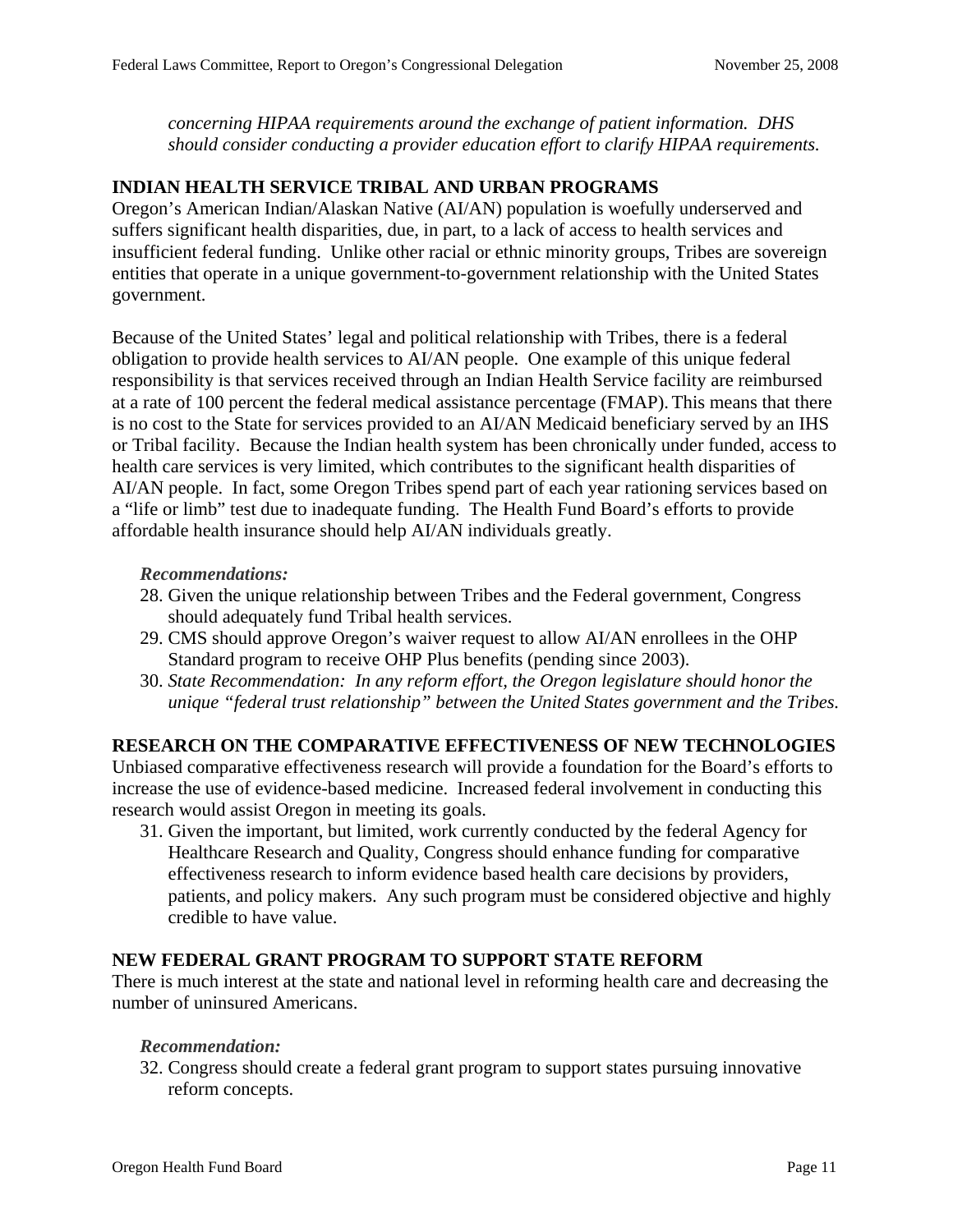## **INTRODUCTION**

**The Healthy Oregon Act:** In June 2007, the Oregon Legislature passed the Healthy Oregon Act (Senate Bill 329, Chapter 697 Oregon Laws 2007). The Act called for the appointment of the seven-member Oregon Health Fund Board to develop a comprehensive plan to ensure access to health care for all Oregonians, contain health care costs, and address issues of quality in health care. The Healthy Oregon Act also established a set of committees to develop recommendations on specific aspects of the reform plan. One of these committees, the Federal Laws Committee was charged with examining the impact of federal law requirements on achieving the goals of the Health Fund Board.

**Committee Process:** The twelve-member Committee met ten times from November 2007 to November 2008. The members represent a wide range of stakeholders, including physicians and other health care providers, advocates, policy experts, health services administrators, and a tribal council chair. Frank Baumeister, Jr., MD, physician at Northwest Gastroenterology Clinic chairs the Committee and Ellen Gradison, attorney for the Oregon Law Center serves as vice-chair (a complete list of Committee members is at the front of this report).

The Committee heard presentations from nearly 50 subject matter experts and received public input on the following areas of federal law (see Appendix D for a complete list of presenters):

- Medicare
- Medicaid
- Health Care Provider Workforce
- ERISA
- Federal Tax Policy
- EMTALA
- HIPAA
- Indian Health Service Programs
- Comparative Effectiveness Research
- New Federal Grant Program to Support State Reform

The Committee released its draft report in September 2008 for public comment. A summary of comments can be found in Appendix E.

Materials, presentations, and recordings from the meetings are available from the Oregon Health Fund Board website at: [http://healthfundboard.oregon.gov](http://healthfundboard.oregon.gov/).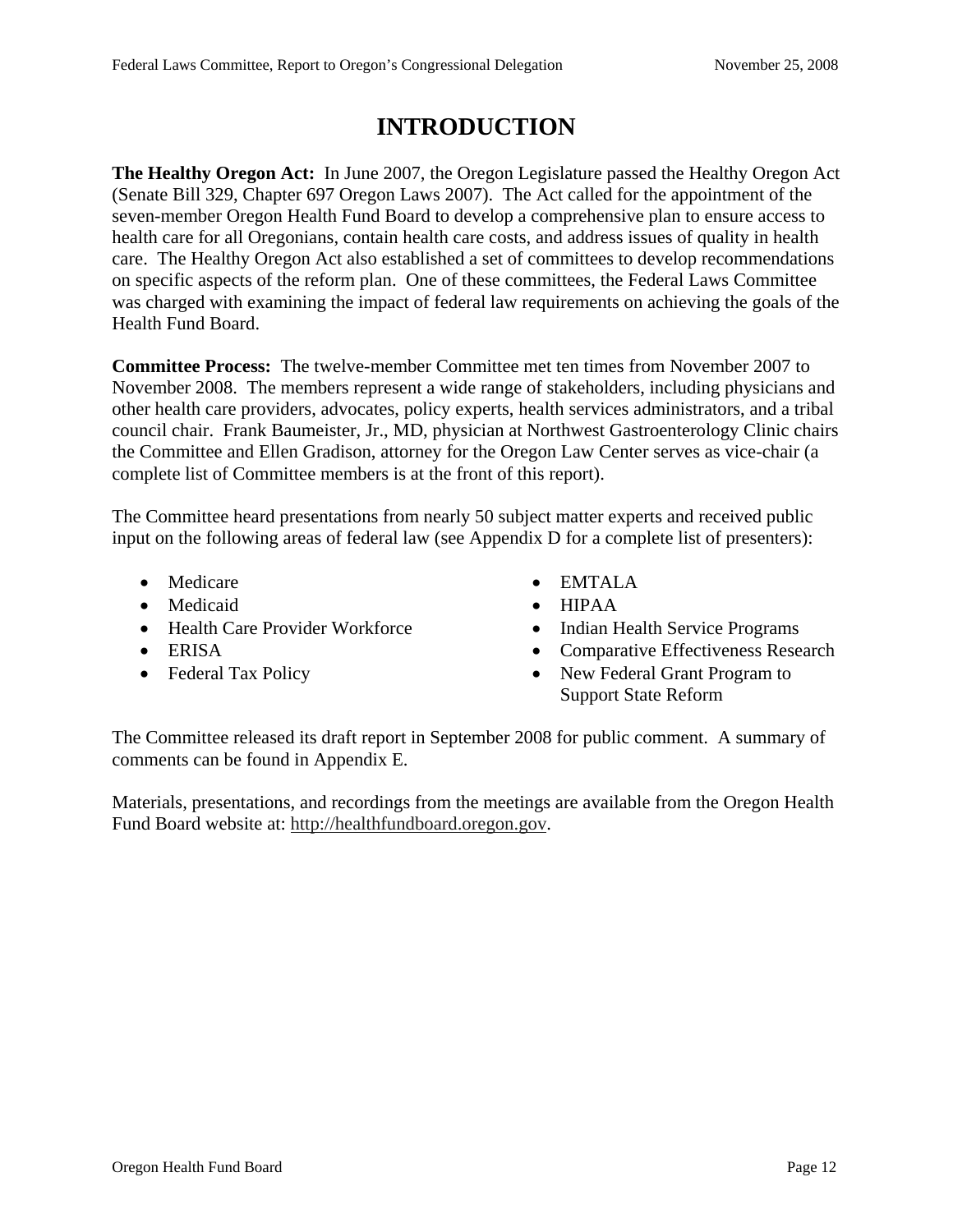## **RESULTS AND RECOMMENDATIONS**

## **MEDICARE**

**INTRODUCTION:** Medicare is a federal program that covers over 57[1](#page-11-0),000 people in Oregon.<sup>1</sup> Of this total, about 86% are eligible because they have attained the age of 65 and 14% are eligible due to disability (as determined by the Social Security Administration). An estimated 79,000 Oregonians are dual Medicare/Medicaid eligible. $^2$  $^2$  The total Oregon Medicare enrollment has increased 11.5% from 1996 to  $2005$ .<sup>[3](#page-11-2)</sup>

In Oregon, the population over 64 years of age is projected to increase more rapidly in the next twenty years than it did in the last twenty years. Moreover, the projected growth in this population is expected to be larger in Oregon than it will be on average nationwide – the number of those aged 65 and older is expected to increase 67% by 2020 in Oregon.[4](#page-11-3)

Medicare is made up of four component parts:

- Part A includes hospitalization, limited skilled nursing, limited home health, and hospice care. Part A does not include long-term care. The individual is responsible for any copayments or deductibles.
- Part B is medical insurance and includes physician services and outpatient visits, laboratory and x-ray, ambulance and some preventive care services. Part B requires beneficiaries to pay an out-of-pocket coinsurance and a premium for Part B coverage.
- Part C, formerly known as "Medicare + Choice," is now known as the "Medicare" Advantage" program. If an individual is entitled to Medicare Part A and enrolled in Part B, he or she can elect to switch to any of the Medicare Advantage plans offered in their area. These privately run plans are regulated by CMS and are either managed care (HMO or PPO) or Private Fee-For-Service (PFFS) plans.
- Part D, the new prescription drug benefit, was implemented in January 2006.

Medicare Reimbursement: Provider reimbursement rates under Medicare vary widely by geographic area. CMS calculates physician rates using the "Resource Based Relative Value System (RBRVS)" physician payment schedule. This rate schedule includes data to determine Geographic Practice Cost Indices (GPCIs) that adjust payment rates to account for geographical differences in the costs of furnishing physician services.

There are three GPCIs included in the RBRVS: physician work, practice expense, and professional liability insurance expense. The physician work GPCI is based on earnings of professionals (such as lawyers, engineers, etc.) reported in the decennial census. The practice expense GPCI accounts for geographic differences in non-physician overhead such as staff wages, office space costs, equipment and supplies. The liability insurance GPCI is based on data

 $\overline{a}$ <sup>1</sup> CMS data, January 31, 2008. See: http://www.cms.hhs.gov/PrescriptionDrugCovGenIn/<br> $\frac{2 \text{ CMS}}{2 \text{MS}}$  data, July 2006. See: http://www.ams.bbs.gov/MediagraEpPats/

<span id="page-11-1"></span><span id="page-11-0"></span><sup>&</sup>lt;sup>2</sup> CMS data, July 2006. See:<http://www.cms.hhs.gov/MedicareEnRpts/>

<span id="page-11-2"></span><sup>&</sup>lt;sup>3</sup> 2005 CMS data, as cited in "Trends in Oregon's Healthcare Market and The Oregon Health Plan: A Report to the 74<sup>th</sup> Legislative Assembly," DHS/Office for Oregon Health Policy and Research, February 2007.

<span id="page-11-3"></span> <sup>2003</sup> US Census data, as cited in "Trends in Oregon's Healthcare Market and The Oregon Health Plan: A Report to the 74<sup>th</sup> Legislative Assembly," DHS/Office for Oregon Health Policy and Research, February 2007.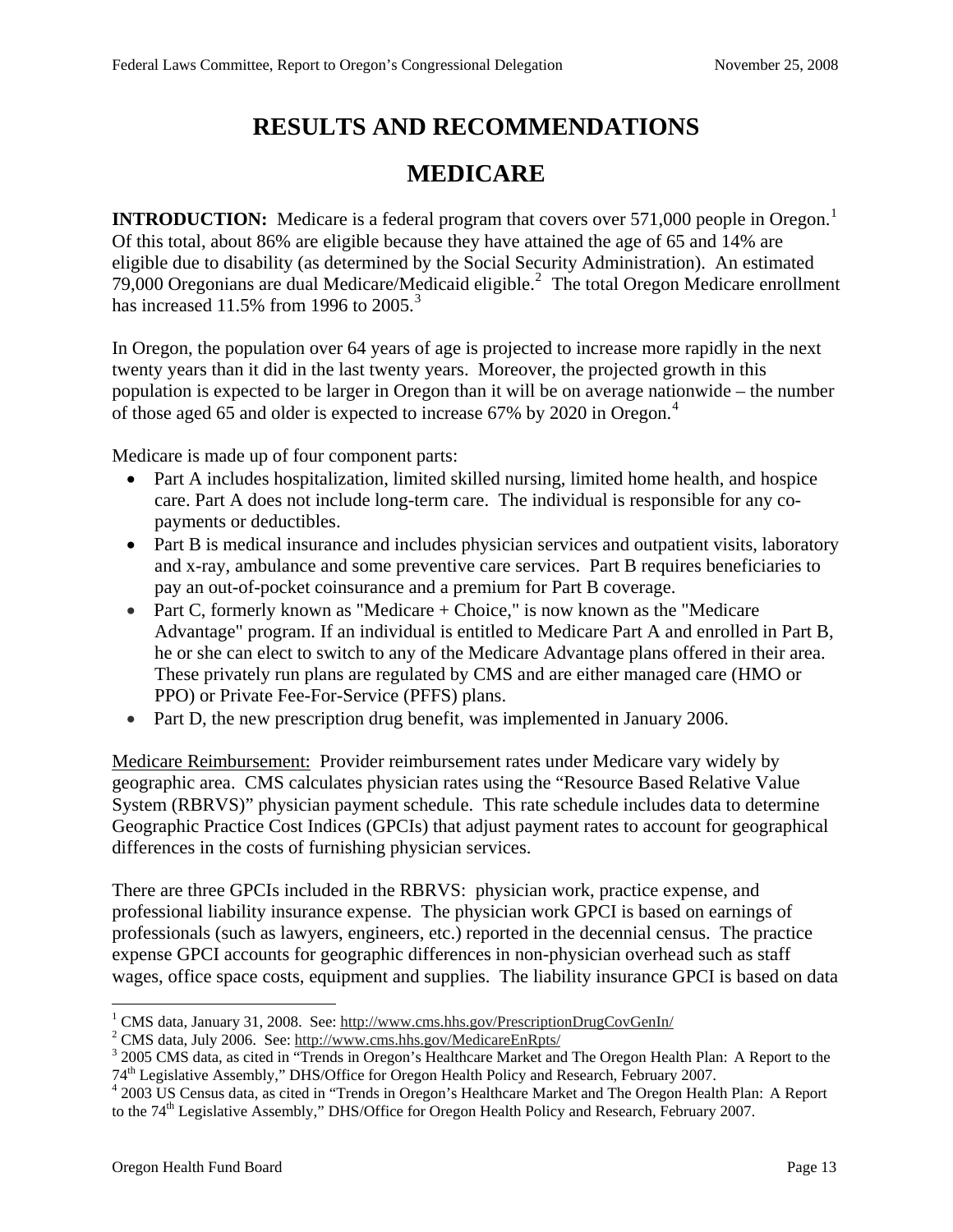collected from the largest malpractice insurers in each state. GPCIs are updated every three years.

GPCIs are constructed so that they have a national average of 1.0. Geographic areas that have costs above the national average have index values above 1.0 and those with below-average costs have index values below 1.0. All three GPCIs are formulaically combined to come up with the Geographic Adjustment Factor (GAF). See table below for Oregon's GPCIs and GAFs.

|                |                |                  | Oregon a Geographic Fractice Coat multed and Geographic raquatiful Factoral 2000 |                  |
|----------------|----------------|------------------|----------------------------------------------------------------------------------|------------------|
|                | Physician Work | Practice Expense | <b>Professional</b>                                                              | Geographic       |
|                | <b>GPCI</b>    | <b>GPCI</b>      | <b>Liability Insurance</b>                                                       | Adjustment       |
|                |                |                  | <b>Expense GPCI</b>                                                              | Factor $(GAF)^*$ |
| Portland       | .002           | 1.037            | 0.453                                                                            | 0.996            |
| Rest of Oregon | .000           | 0.926            | 0.453                                                                            | 0.947            |

#### **Oregon's Geographic Practice Cost Indices and Geographic Adjustment Factors, 2008**

Source: 2008 (1/1 - 6/30) GPCIs and GAF by MEDICARE PAYMENT LOCALITY, presented by Iowa Medical Society \* Calculation for the GAF: (0.52466\*work GPCI) + (0.43669\*PE GPCI) + (0.03865\*MP GPCI)

A calculation known as the conversion factor transforms the GAF into a dollar amount under the physician payment schedule. The conversion factor formula includes a "Sustainable Growth Rate" variable, which reflects, in part, the performance of the national economy. In July 2008, Congress took action to prevent reductions to the conversion factor that would have reduced physician payments by 10.6 percent beginning July 1, 2008. This bill suspends payment reductions for 18 months.

**RESULTS FROM HEARINGS AND RESEARCH: Low provider reimbursement rates.**  The most critical federal barrier to health reform in Oregon relates to the historically low Medicare reimbursement rates paid to Oregon's providers compared to other states and regions. Low rates could undermine the reform efforts of the Board due to the growing number of physicians who are not accepting new Medicare patients. Further, Medicare's payment system is focused on encounter-based payments, restricting Oregon's flexibility to reform its health care delivery system.

**BACKGROUND:** As a result of its relative low cost-of-living, its historically efficient health care system, and low utilization rate, Oregon's Medicare reimbursement rates are among the lowest in the nation. In 2006, Medicare spent an average of \$6,451 per Medicare enrollee in Oregon compared to the national average of \$7,944. Florida's average cost per beneficiary is \$9,462 - over \$3,000 more per enrollee, per year than Oregon's.

Low Rates Severely Limit Access to Physicians: According to Oregon's 2004 Physician Workforce Survey, 11.8% of Oregon's primary care physicians did not accept new Medicare patients. By 2006, the percentage had doubled to 23.7% refusing new Medicare patients. Low reimbursement rates were found to be the most significant barrier to physician participation in Medicare and Medicaid. This Committee heard testimony from Medicare beneficiaries and advocates that lack of access to physicians is a major concern in Oregon's Medicare population. Some seniors have found that their physicians will no longer treat them once they turn 65 and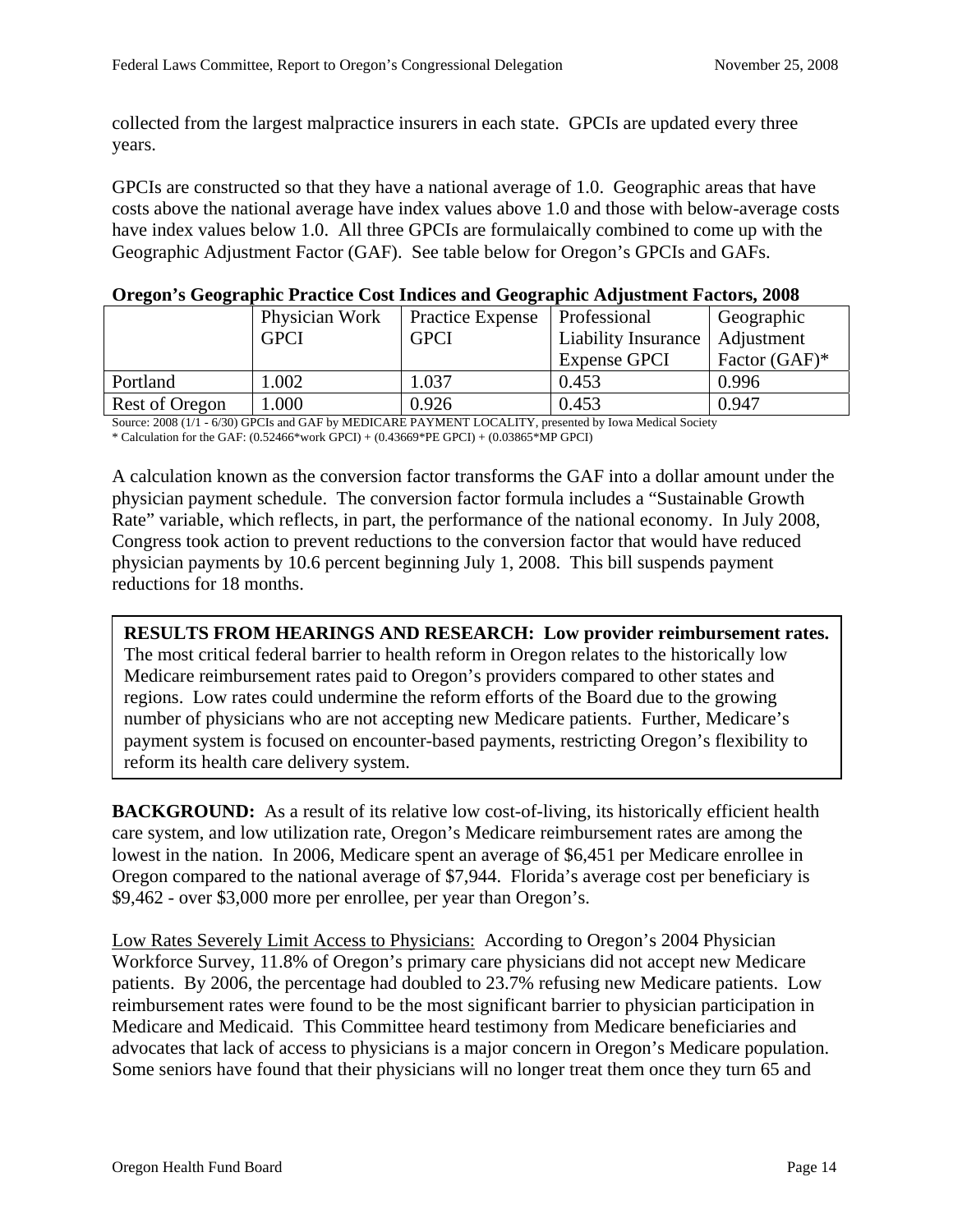become Medicare beneficiaries. Several beneficiaries mentioned enrolling in a Medicare Advantage plan as the only way they were able to find a physician to treat them.

Medicare Payment Structure: Similar to the Medicaid payment structure described elsewhere in this report, the traditional Medicare payment system does not reward efficient or coordinated care. There is little flexibility within the traditional Medicare structure to reward providers who improve outcomes, decrease the number of necessary patient contacts, and increase quality of care. CMS is currently working on implementing some pay-for-performance initiatives. However, the scope of these efforts is fairly limited and provides the state of Oregon little room to implement widespread payment reform to better align incentives with overall goals.

According to the Board's Action Plan, primary care infrastructure and reimbursement policies should be designed to encourage patient-centered, coordinated, cost-efficient, longitudinal care and stress the importance of wellness, prevention and effective disease management rather than episodic, illness-oriented care. The Board points to the integrated health home model (IHH) to guide primary care practice transformation across the state. Integrated health homes establish personal and continuous relationships with patients, provide team-based care, assume responsibility for providing culturally competent care for all of a patient's health care needs, coordinate and integrate care with the care received from other providers and organizations, focus on quality and safety, and provide patients with enhanced access to care services.<sup>[5](#page-13-0)</sup> The integrated health home builds strong provider-patient relationships which can improve overall health, empower individuals to better manage their own health, improve quality of care, increase efficiency through care coordination and better disease management and lead to savings across the system.

#### **RECOMMENDATIONS:**

1. Congress should reform the process for setting Medicare rates to more equitably align reimbursement across the country. In particular, CMS should be authorized to limit physician payment updates in high-cost areas, so that rates in low-cost, high efficiency areas such as Oregon would increase over time while high cost areas' rates remain level. One approach to accomplishing this has been proposed by the Commonwealth Fund.<sup>[6](#page-13-1)</sup> Medicare updates to both hospital payment rates and physician fees are applied nationally, even though Medicare spending per beneficiary varies considerably by locality. The Commonwealth Fund report indicates: "The same update is applied in Miami, Florida – where Medicare spending per beneficiary was \$11,352 in 2003 – and Salem, Oregon – where Medicare spending per beneficiary was \$4,273 in the same year."

This Committee supports the Commonwealth Fund proposal to adjust payment updates in each area to reflect the level of total Medicare Part A and Part B spending per beneficiary in that area, relative to the national average. Area-level adjustments would be applied to basic national updates based on projected increases in the Medicare Hospital Market

<span id="page-13-0"></span><sup>&</sup>lt;sup>5</sup> A more comprehensive description of the integrated health home model and current state and national integrated health home pilots can be found in a research paper prepared by the Office for Oregon Health Policy and Research, available at http://www.oregon.gov/OHPPR/docs/The\_Medical\_Home\_Model\_Final.pdf.

<span id="page-13-1"></span> $<sup>6</sup>$  See "Bending the Curve: Options for Achieving Savings and Improving Value in US Health Spending,"</sup> Commonwealth Fund, Dec. 2007, pg. 58-61.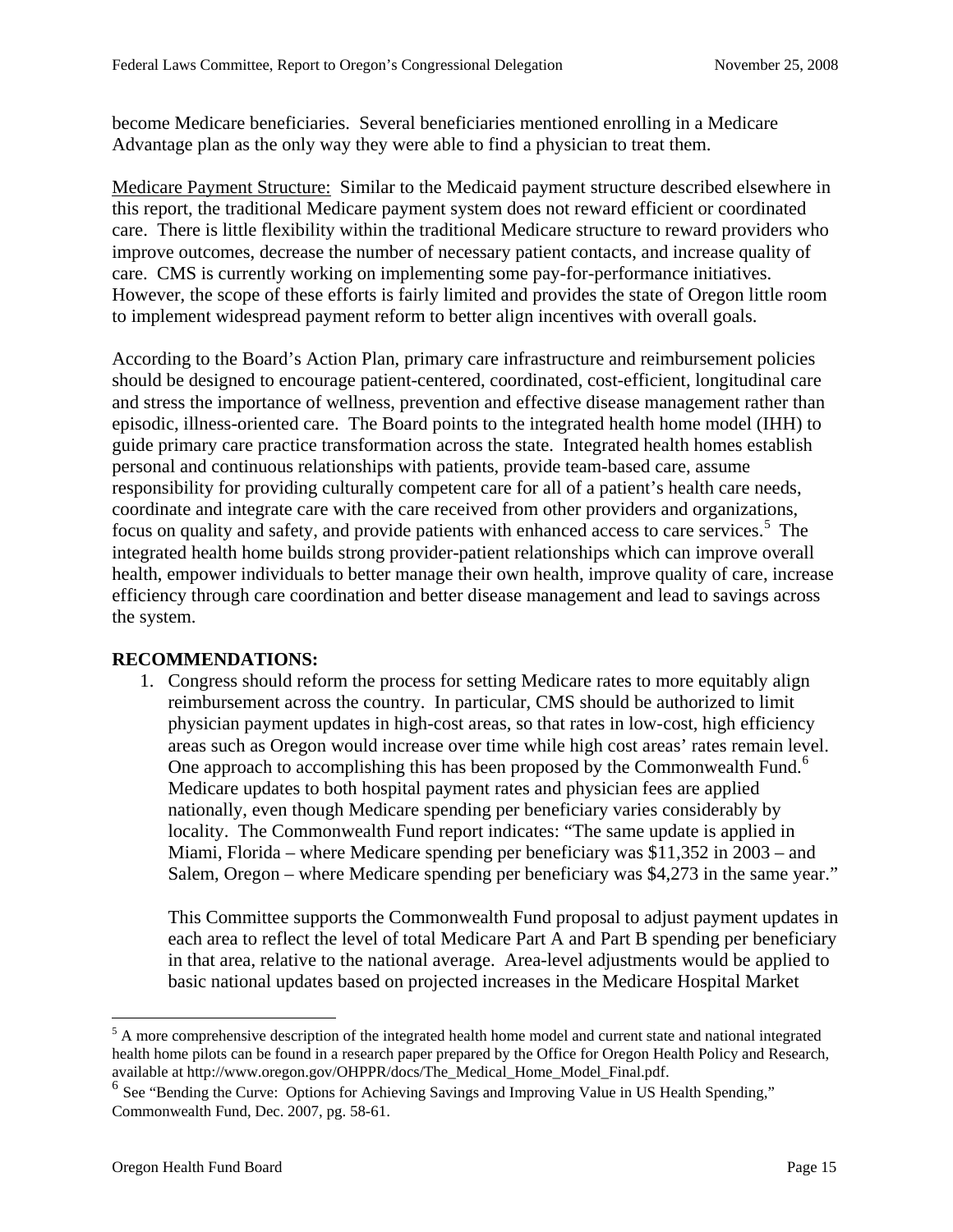Basket Index and the Medicare Economic Index. Areas above  $75<sup>th</sup>$  percentile of spending per beneficiary would receive no update – so that projected increases in Medicare spending would not be reflected in the hospital and physician rates for these areas. Areas at or below the  $50<sup>th</sup>$  percentile of spending per beneficiary would receive the full update. Areas between the  $50<sup>th</sup>$  and  $75<sup>th</sup>$  percentile would receive a portion of the update, on a sliding scale. The effect of this policy would be that low-cost, high efficiency areas would see rates increase over time while rates in high cost areas stayed level.

- *2. STATE RECOMMENDATION: Oregon's congressional delegation and interested stakeholders should build support for national Medicare rate reform by joining with other states suffering under low Medicare reimbursement rates. In 2007, US Representatives Hooley and Blumenauer supported the "Children's Health and Medicare Protection Act of 2007 (CHAMP Act) bill" which included payments for efficient physicians. That bonus would increase traditional Medicare payments for physicians by 5 percent increase in every county in the bottom 5 percent for Medicare costs. In Oregon, that includes the following counties: Baker, Benton, Clackamas, Columbia, Deschutes, Hood River, Klamath, Malheur, Marion, Multnomah, Polk, Sherman, Umatilla, Union, and Washington. The House passed the bill, but the Senate did not.*
- 3. Congress and CMS should pursue Medicare payment reform that places a policy priority on primary care and emphasizes evidence based care, integrated health homes and an array of services that support these models.

**RESULTS FROM HEARINGS AND RESEARCH: Medicare Advantage program.**  Medicare Advantage HMO and PPO plans offer an opportunity to address access problems while providing coordinated care to beneficiaries, controlling costs, and increasing reimbursement to providers. However, these plans are the subject of much debate in Congress relative to reimbursement models and concerns about inappropriate marketing behavior by some Private Fee-For-Service plans.

**BACKGROUND:** Under the Medicare Advantage program, beneficiaries may receive Medicare benefits by enrolling in participating private plans, such as Health Maintenance Organizations (HMOs), Preferred Provider Organizations (PPOs), or Private Fee-For-Service plans (PFFS). PFFS plans differ from Medicare HMOs and PPOs in that they are not currently required to establish provider networks or to adopt utilization management strategies, and do not coordinate care like most other Medicare Advantage plans. PFFS plans account for a small share of total Medicare Advantage program enrollment in the U.S. (19%), but these plans are growing much faster than HMO and PPO plans in recent years. Between November 2006 and November 2007, enrollment in PFFS plans more than doubled, while HMO and PPO plan enrollment increased about 8 percent to 7.2 million beneficiaries. In 2007, there were 1.7 million enrollees in PFFS plans, an increase of more than 800% since December 2005.<sup>[7](#page-14-0)</sup>

<u>.</u>

<span id="page-14-0"></span> $^7$  MedPac, "Report to the Congress: Medicare Payment Policy," March 2008.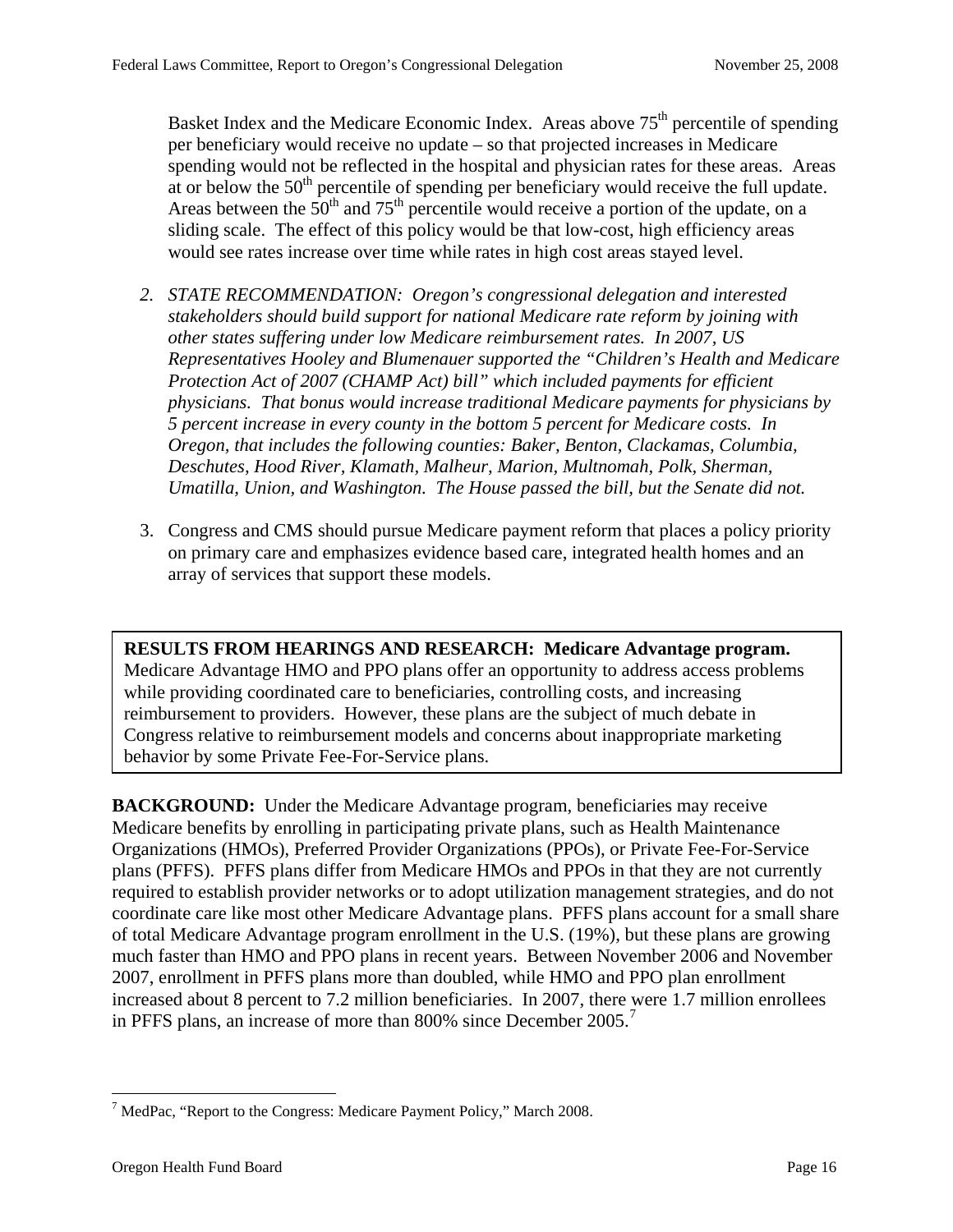Medicare Advantage plans must cover the same services as Part A and Part B of traditional Medicare. Cost-sharing requirements may differ from traditional Medicare as long as they are at least actuarially equivalent: the average projected cost-sharing liability per person must be the same or smaller. Beneficiaries may receive Part D benefits through a Medicare Advantage plan. Finally, beneficiaries who enroll in these plans also may receive additional benefits, such as reduced cost-sharing, special care coordination and disease management or other products and services not covered by traditional Medicare.

The Medicare Advantage Program in Oregon: Oregon's use of Medicare Advantage plans is somewhat unique. Nearly 39% of all Oregon Medicare beneficiaries are enrolled in a Medicare Advantage plan; which is the highest rate in the country. Nationally, about 19 percent of Medicare beneficiaries are enrolled in a Medicare Advantage plan.<sup>[8](#page-15-0)</sup>

| <b>Total</b><br>Misc.<br><b>PPO</b><br><b>PFFS</b><br><b>HMO</b><br>$Plans*$<br>59,348<br>4,988<br>125,589<br>19,340 |           |         |
|----------------------------------------------------------------------------------------------------------------------|-----------|---------|
|                                                                                                                      |           |         |
|                                                                                                                      | Enrollees | 209,265 |
| 100%<br>28.4%<br>2.4%<br>60%<br>9.2%<br>Proportion                                                                   |           |         |

#### **Oregon's Medicare Advantage Program Enrollment, January 2008**[9](#page-15-1)

\*Includes cost plans, PACE, and Employer/Union only direct contracts PFFS.

Oregon's Special Needs Plans: Congress created a special type of Medicare Advantage plan to target services to special needs groups: dual eligibles (eligible for both Medicare and Medicaid), beneficiaries in institutions, and beneficiaries with severe or disabling chronic conditions. Special Needs plans (SNPs) function like and are paid like other Medicare Advantage plans, except they must offer Part D drug benefits, and they must limit their enrollment to beneficiaries in their special needs group. This ability to limit enrollment allows these plans to offer improved care coordination and targeted benefits which may lead to cost savings to the Medicare program and can provide significant improvements for beneficiaries' treatment and quality of life. Creating a SNP is an attractive strategy for Medicare Advantage plans that can "carve out" high cost beneficiaries from their regular Medicare Advantage plan and lower their bid.

In 2007, Oregon had about 17,500 beneficiaries in a handful of Special Needs Plans, nearly all of which are dual-eligible SNPs.<sup>[10](#page-15-2)</sup> This Committee heard testimony from two Oregon SNPs about the benefit to dual-eligibles of targeted services. Beneficiaries in these plans receive assistance managing their conditions as well as managing their Medicaid and Medicare benefits. Physicians treating these beneficiaries have simplified administrative processes for billing and authorizations.

<span id="page-15-0"></span><sup>&</sup>lt;sup>8</sup> CMS 2007 data, see: "Medicare Advantage Plan Penetration, 2007" at [www.statehealthfacts.org](http://www.statehealthfacts.org/).<br><sup>9</sup> CMS Data, January 2008, Notae: The privacy laws of HIBA A have been interpreted to prohibit pr

<span id="page-15-1"></span><sup>&</sup>lt;sup>9</sup> CMS Data, January 2008. Notes: The privacy laws of HIPAA have been interpreted to prohibit publishing enrollment data with values of 10 or less. Data rows with enrollment values of 10 or less have been removed from

<span id="page-15-2"></span>this file. Pilot contracts are excluded from this file. See: [www.cms.hhs.gov/MCRAdvPartDEnrolData/](http://www.cms.hhs.gov/MCRAdvPartDEnrolData/)<br><sup>10</sup> CMS Health Plan Management System December 2007 data. Does not include plans with enrollment of fewer than 11 beneficiaries. See: [www.cms.hhs.gov/MCRAdvPartDEnrolData/](http://www.cms.hhs.gov/MCRAdvPartDEnrolData/)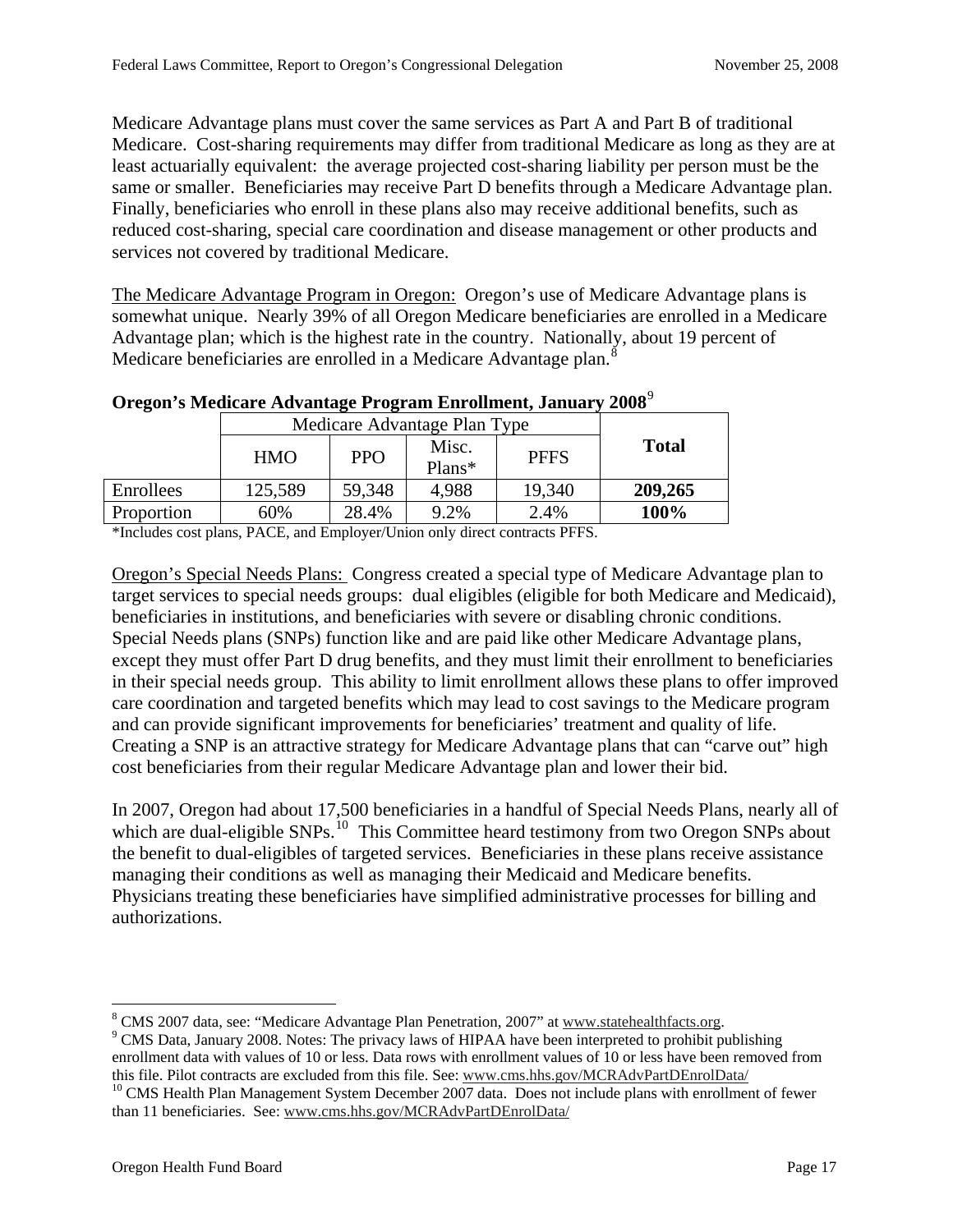There are some concerns at the national level about SNPs, particularly SNPs other than dualeligible SNPs. Applications for these plans greatly increased beyond CMS original expectations. Another concern is that SNPs have too little federal oversight to ensure their value.<sup>[11](#page-16-0)</sup> As a result, CMS is no longer accepting applications for new SNP plans and will not allow the expansion of existing SNP plans after January 2009.

Medicare Advantage Program Reimbursement: Bids, Benchmarks, and Rebates<sup>[12](#page-16-1)</sup>: Medicare pays Medicare Advantage plans a capitated rate to provide Part A and B benefits to enrollees. Except for PPOs, all types of Medicare Advantage plans are paid as "local plans," and are paid based on their enrollees' counties of residence. PPOs can be either local plans or "regional plans," which serve one or more of the 26 regions designated by CMS. In 2006, Medicare began to pay plans under a bidding process.

- Bidding: Plans bid on the cost to provide Part A and Part B services to the average beneficiary. Bids include administrative costs and profit. CMS bases the payment to a Medicare Advantage plan on the relationship between its bid and the local or regional benchmark.
- Benchmarks: local plans' bids are compared to county level benchmarks established by CMS. Benchmarks take the prior year's county payment rate to Medicare Advantage plans and increase it by the projected national growth rate in per capita Medicare spending. These local payment rates are at least as high as the county's rate under traditional Medicare. Regional PPOs' benchmarks are determined separately using a formula that incorporates the plan bids.
- Plan Payments: If a plan's bid is higher than the benchmark, plans receive a base rate equal to the benchmark rate and enrollees pay the difference in the form of a monthly premium. If the bid is lower than the benchmark, plans receive base rate equal to the bid rate. As of 2007, all plan payments are adjusted based on their enrollees' risk profiles. This means that payment for a particular enrollee is the base rate multiplied by the enrollee's risk measure.
- Rebates: Plans bidding below the benchmark also receive a rebate payment of 75% of the difference between their bid and the case-mix adjusted benchmark. Rebates must be returned to enrollees in the form of supplemental benefits or lower premiums.

Oregon's low Medicare reimbursement rates affect the rates that Medicare Advantage plans can offer, since benchmarks are linked to the local Medicare rate. The average monthly payment rate for Medicare Advantage plans in Oregon is about \$761, compared with \$842 in the U.S. as a whole.<sup>[13](#page-16-2)</sup> On average, Oregon's Medicare Advantage plans receive the second-lowest rebate in the country (only Washington State's average rebate is lower). This means that even though the average benchmarks in Oregon are higher than Oregon's traditional Medicare rates (at 1.33 times the Medicare rate), Oregon's Medicare Advantage plans are unable to bid significantly below the benchmark to take advantage of a greater rebate. In other words, Oregon's Medicare Advantage plans are unable to provide services for less cost, even in the face of a rebate incentive to do so.

<u>.</u>

<span id="page-16-0"></span><sup>&</sup>lt;sup>11</sup> MedPac: "Update on the Medicare Advantage Program," from "Report to Congress: Medicare Payment Policy," March 2008.

<span id="page-16-2"></span><span id="page-16-1"></span><sup>&</sup>lt;sup>12</sup> MedPac, "Payment Basics: Medicare Advantage Program Payment System," October 2007.<br><sup>13</sup> MedPac, "Payment Basics: Medicare Advantage Program Payment System," October 2007.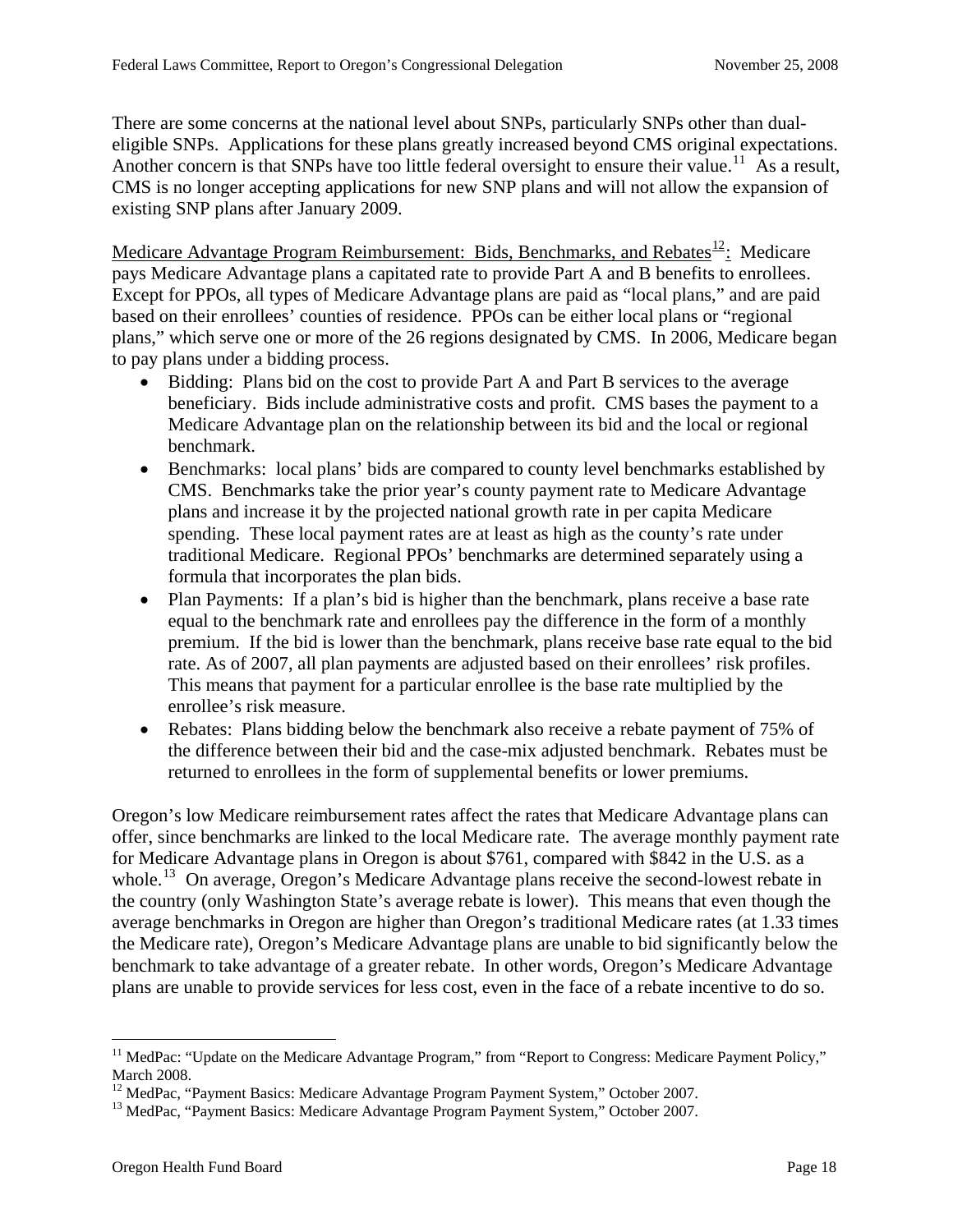This is another indication that Oregon's traditional Medicare reimbursement rates do not accurately reflect the cost of care in the state and are inadequate to cover necessary care.

The "Medicare Improvements for Patients and Providers Act" (H.R. 6331): As mentioned earlier, in July 2008, Congress took action to suspend a severe reduction in payment to physicians. To offset this, two provisions of this Act also enacted funding reductions to the Medicare Advantage program.

- This law eliminates the remainder of the "stabilization fund" for Medicare Advantage PPOs. This \$1.79 billion fund was established to encourage regional PPOs to contract with Medicare by allowing CMS to pay entry and retention bonuses to PPOs that enter previously unserved regions or continue to serve certain regions. Spending from this fund was set to begin in 2012.
- The second funding reduction phases out duplicate payments for indirect medical education (IME) to Medicare Advantage plans. Although the IME payments to plans are related to medical education offered in hospitals, these plans are not required to pass along IME payments they receive to the hospitals in their networks. Because hospitals receive IME payments directly, the Medicare Advantage IME payments were duplicative.

Benefits of Oregon's HMO/PPO Medicare Advantage plans: As discussed above, Medicare beneficiaries are bearing the brunt of Oregon's low reimbursement rates by being unable to find physicians willing to treat them. Beneficiaries in Medicare Advantage HMO/PPO plans, in contrast, have access to a network of primary care physicians and other providers contracted for by their plan. According to testimony from four plans, physicians receive higher reimbursement under the Medicare Advantage program and have not been rejecting beneficiaries covered by these plans. There are other benefits to enrolling in an HMO/PPO-type plan. The managed-care structure of these plans means that beneficiaries are more likely to have inpatient management to avoid preventable admissions, behavior management through benefit design, reduced physician variation, and more pharmacy management.<sup>[14](#page-17-0)</sup>

Residents in counties such as Wallowa, Malheur, Baker, and Union have little access, if any, to other HMO, or PPO-type Medicare Advantage plans. PFFS plans tend to be more prevalent in the most rural areas of Oregon. In Oregon's Second Congressional District, representing all of Eastern Oregon, PFFS plans make up 29 percent of Medicare Advantage plan enrollment compared to a statewide average of 9.5 percent.<sup>[15](#page-17-1)</sup> See Appendix B for Medicare Advantage plan enrollment by county.

Some members of Congress and the Executive Director of MedPAC have expressed reservations about PFFS plans. PFFS plans are paid 119% of traditional Medicare costs. In addition, PFFS plans are prohibited by law from linking provider payments to efficiency and are not held to the same quality standards and regulations that other Medicare Advantage plans are. In contrast to HMO and PPO plans, PFFS plans are not currently required to: (1) build networks of providers; (2) report quality measures; (3) offer Part D coverage; (4) limit enrollment to targeted beneficiaries; or (5) offer an individual plan if offering an employer group plan. The Medicare

<span id="page-17-0"></span><sup>1</sup> <sup>14</sup> Testimony of Dr. Kevin Keck, Providence Health Plan, Federal Laws Committee Meeting, March 13, 2008.

<span id="page-17-1"></span><sup>15</sup> CMS Data, January 2008, [www.cms.hhs.gov/MCRAdvPartDEnrolData/](http://www.cms.hhs.gov/MCRAdvPartDEnrolData/) .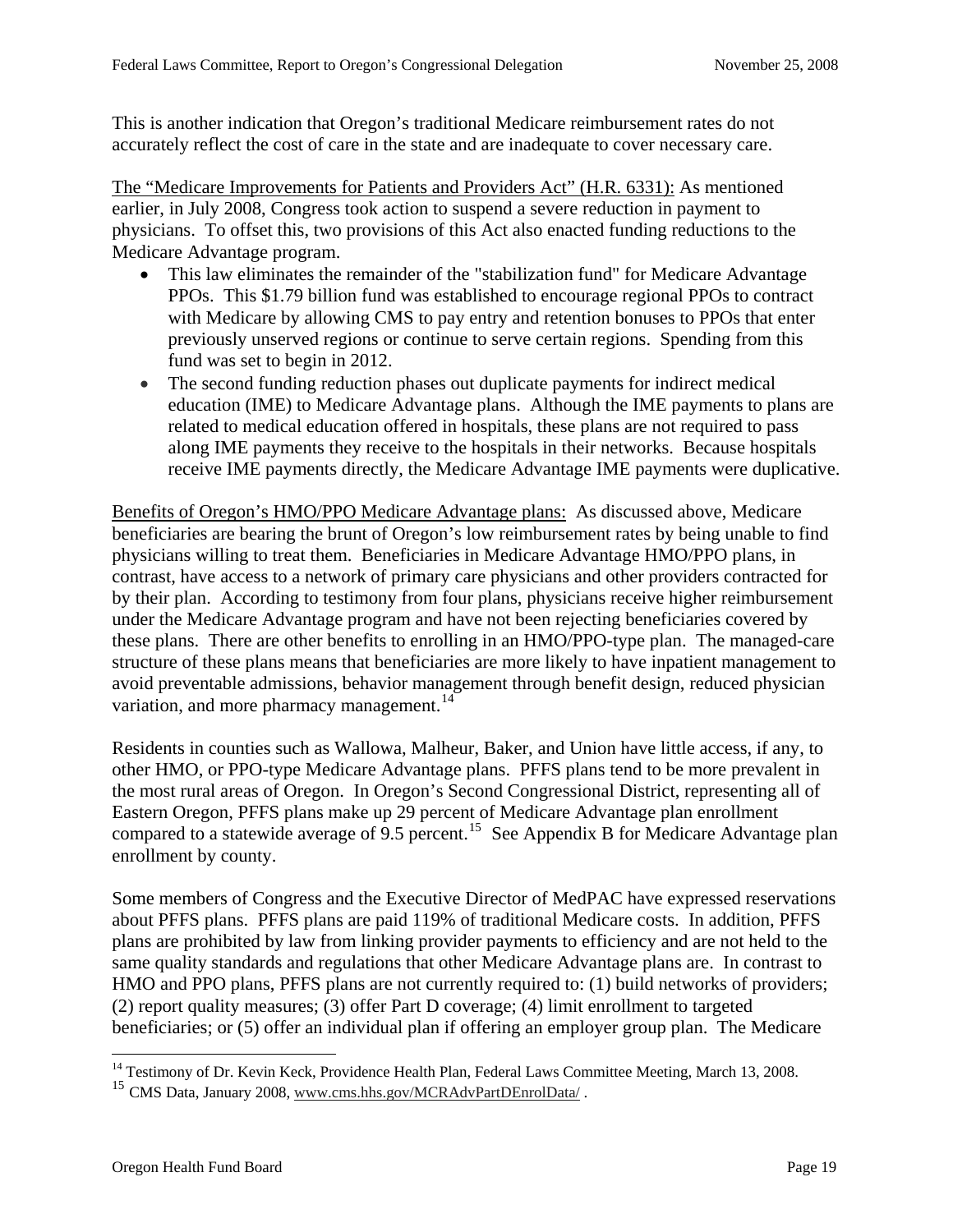Improvements for Patients and Providers Act of 2008 addressed the first two of these differences in oversight. Beginning in 2011, PFFS plans must have contracts with hospitals and providers in most areas. Prior to this law, PFFS plans were exempt from network formation requirements. Secondly, PFFS plans will be required to report data on the same quality measures as reported by other Medicare Advantage plans beginning in 2010.

Concerns about the rapid growth of Medicare Advantage plans and complaints about misleading marketing strategies have prompted Congress to consider bills that grant more oversight to states in regulating Medicare Advantage plan marketing practices. Currently, CMS alone has the authority to oversee marketing of Medicare Advantage plans. States have complained that CMS has been slow to adequately respond to complaints of marketing abuses. However, Congress has yet to enact a bill conferring more power on state insurance commissioners, or anyone else at the state level, to oversee Medicare Advantage plan marketing or other abuses.

#### **RECOMMENDATIONS:**

- 4. Medicare Advantage HMO and PPO plans play an important role in providing affordable health coverage to Oregon's Medicare beneficiaries. Congress should preserve this option for Oregon with active oversight and evaluation to ensure that enrolled beneficiaries are protected. Medicare Advantage oversight should ensure that additional payments (beyond what would be paid under traditional Medicare) and rebates given to Medicare Advantage plans benefit enrolled beneficiaries by enhancing access to providers, improving benefits or reducing cost sharing.
- 5. Congress should permit the expansion of Special Needs Plans, particularly plans that serve beneficiaries who are eligible for both Medicare and Medicaid.
- 6. The Committee applauds Congress's action to improve the oversight of Medicare Advantage PFFS plans by passing the Medicare Improvements for Patients and Providers Act of 2008. However, this Act stops short of bringing oversight of PFFS plans in line with the oversight of HMO and PPO Medicare Advantage plans. Congress and CMS should consider additional significant reforms to Medicare Advantage PFFS plans, including more rigorous state and federal oversight.
- *7. STATE RECOMMENDATION: To increase access and improve provider reimbursement in areas of Oregon not currently served by Medicare Advantage HMO and PPO plans, existing plans in Oregon should consider extending service options to underserved areas in the state. Alternately, local provider organizations in these areas should consider becoming Medicare Advantage HMO or PPO plans or inviting existing plans to expand into their area.*
- 8. Congress should delegate authority to State Insurance Commissioners to oversee the marketing activities of Medicare Advantage plans in their state, similar to the federalstate partnership that currently exists in regulating Medicare Supplement plans. Commissioners have authority to regulate unscrupulous practices by individual agents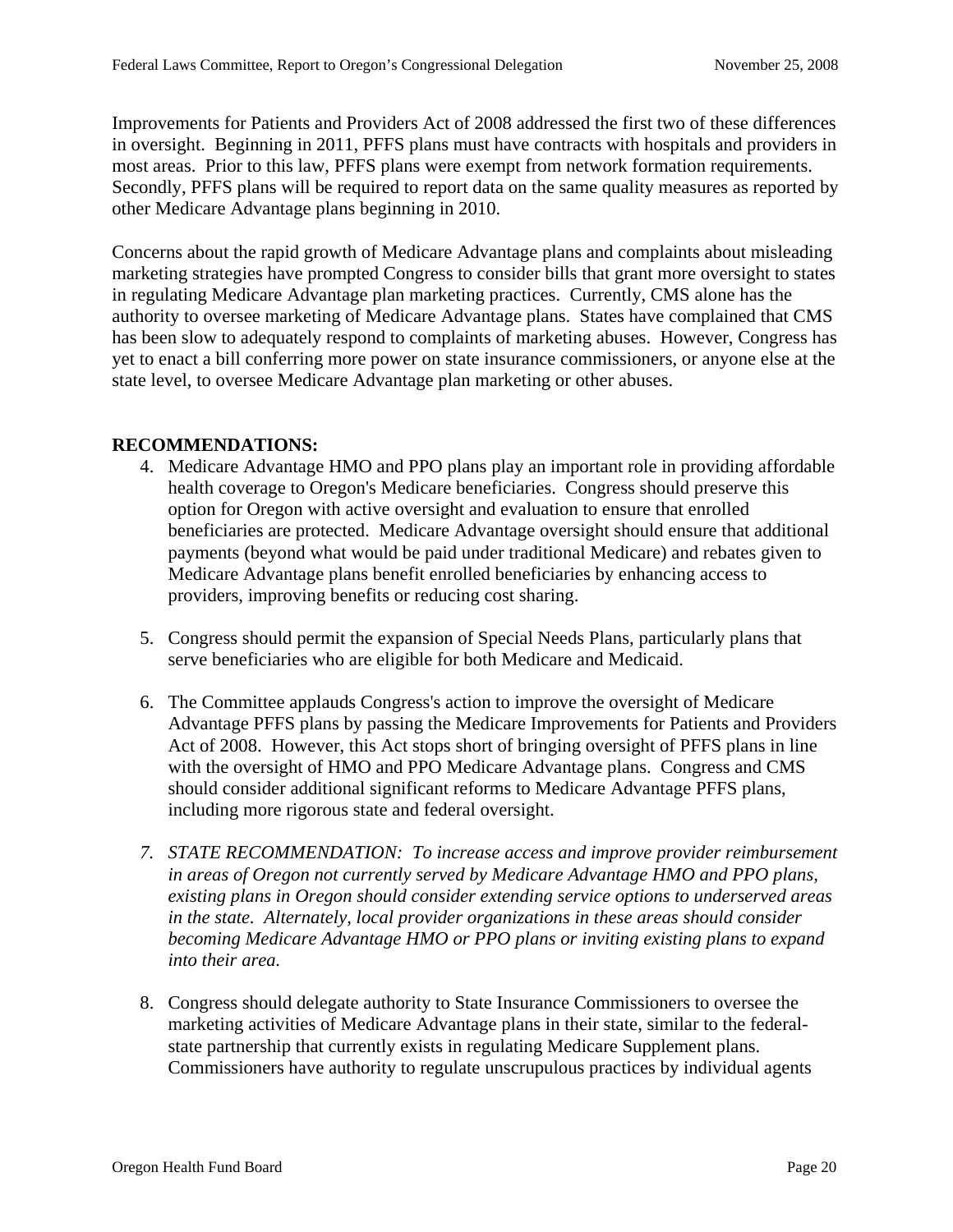selling Medicare Advantage plans, but no authority to address plan practices such as marketing plans and agent compensation packages.

*9. STATE RECOMMENDATION: The Oregon legislature should pass a joint resolution requesting Congressional action to correct reimbursement rate inequities and to preserve Medicare Advantage HMO and PPO plans.*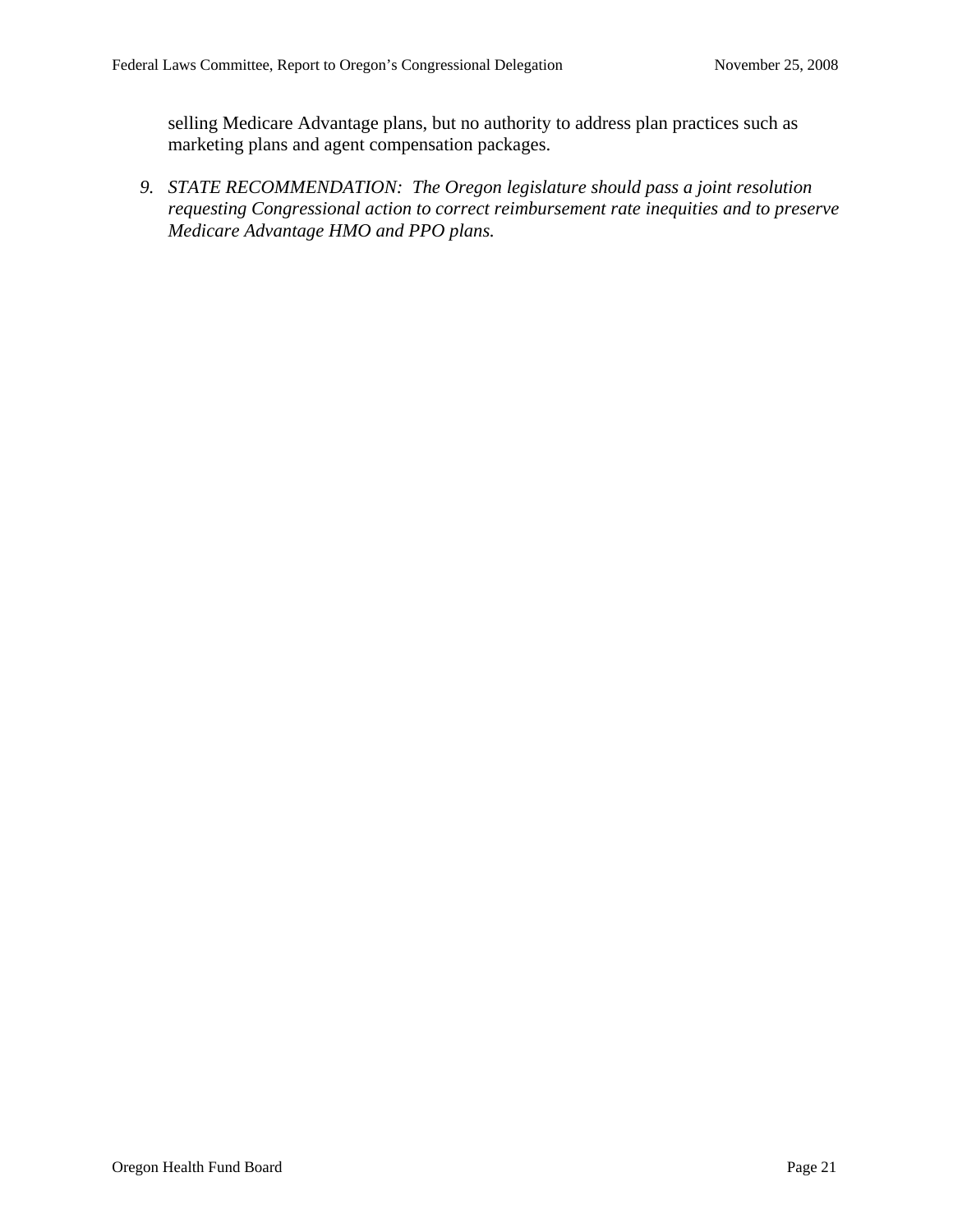## **MEDICAID**

**INTRODUCTION:** Oregon's Medicaid program is known as the Oregon Health Plan (OHP). OHP includes two programs: OHP Plus, for Oregonians categorically eligible for Medicaid or SCHIP benefits under federal rules, and OHP Standard, for Oregonians eligible based on income. This program has fewer benefits than the OHP Plus program. (See Appendix A for a history of the OHP program.)

The innovation that most sharply and controversially characterizes OHP is its systematic approach to rationalizing health care expenditures. OHP provides a standard health benefit based on ranking the effectiveness and value of medical treatments. The Oregon Health Services Commission creates and maintains the "Prioritized List" of diagnoses paired with evidencebased treatment. This list ranks diagnosis-treatment pairs according to relative importance of treatment, cost, and effectiveness. The Legislature sets the funding level for medical services and these funds are applied to the list, starting at the top and descending until the funds are exhausted. Those treatment services that are "above the funding line" are covered in the OHP benefits package and those that are "below the line" are not covered. The Prioritized List has succeeded in making decisions about the allocation of public resources for health coverage more explicit and accountable. It has also succeeded in making health policy more reflective of the best evidence available on clinical effectiveness.

Oregon's premium assistance program is known as the Family Health Insurance Assistance Program (FHIAP). This program pays between 50 percent and 95 percent of the health insurance premium for low income Oregonians. FHIAP subsidies allow individuals and families to purchase employer sponsored health insurance or individual health plans if insurance is not available through an employer.

Oregon's Current OHP and FHIAP Population: In June 2008, 386,662 people were enrolled in an OHP or SCHIP plan.<sup>[16](#page-20-0)</sup> Of these, 362,383 people were enrolled in OHP Plus (including SCHIP). DHS recently raised the cap on its OHP Standard program, expanding the number of enrollees from fewer than 18,000 beneficiaries in February 2008 to 24,279 in June 2008. As of July 2008, 10,181 people were enrolled in FHIAP, reduced from [17](#page-20-1),999 in November 2007.<sup>17</sup>

The Federal Laws Committee notes that there is significant flexibility under Oregon's current waivers to expand coverage to approximately 214,000 uninsured Oregonians if state funding were available to secure federal matching funds and federal budget neutrality requirements were met. Similarly, another 145,000 could receive premium assistance under FHIAP.

<span id="page-20-0"></span><sup>1</sup> <sup>16</sup> Total Oregon Medical Assistance Programs Eligibles, June 2008. Department of Human Services, Oregon Health Plan Eligibility Reports, June 2008.

<span id="page-20-1"></span><sup>&</sup>lt;sup>17</sup> DHS, FHIAP Snapshot of Program Activity, July 14, 2008. As of May 31, 2008, all FHIAP benefits for those 0-85%FPL were to be terminated due to a recent CMS ruling that resulted in a General Fund shortfall at the state level. Those enrollees below 85% FPL will be transferred to OHP Standard for a transition period of 6 months, at which point their eligibility to remain in OHP Standard will be reassessed.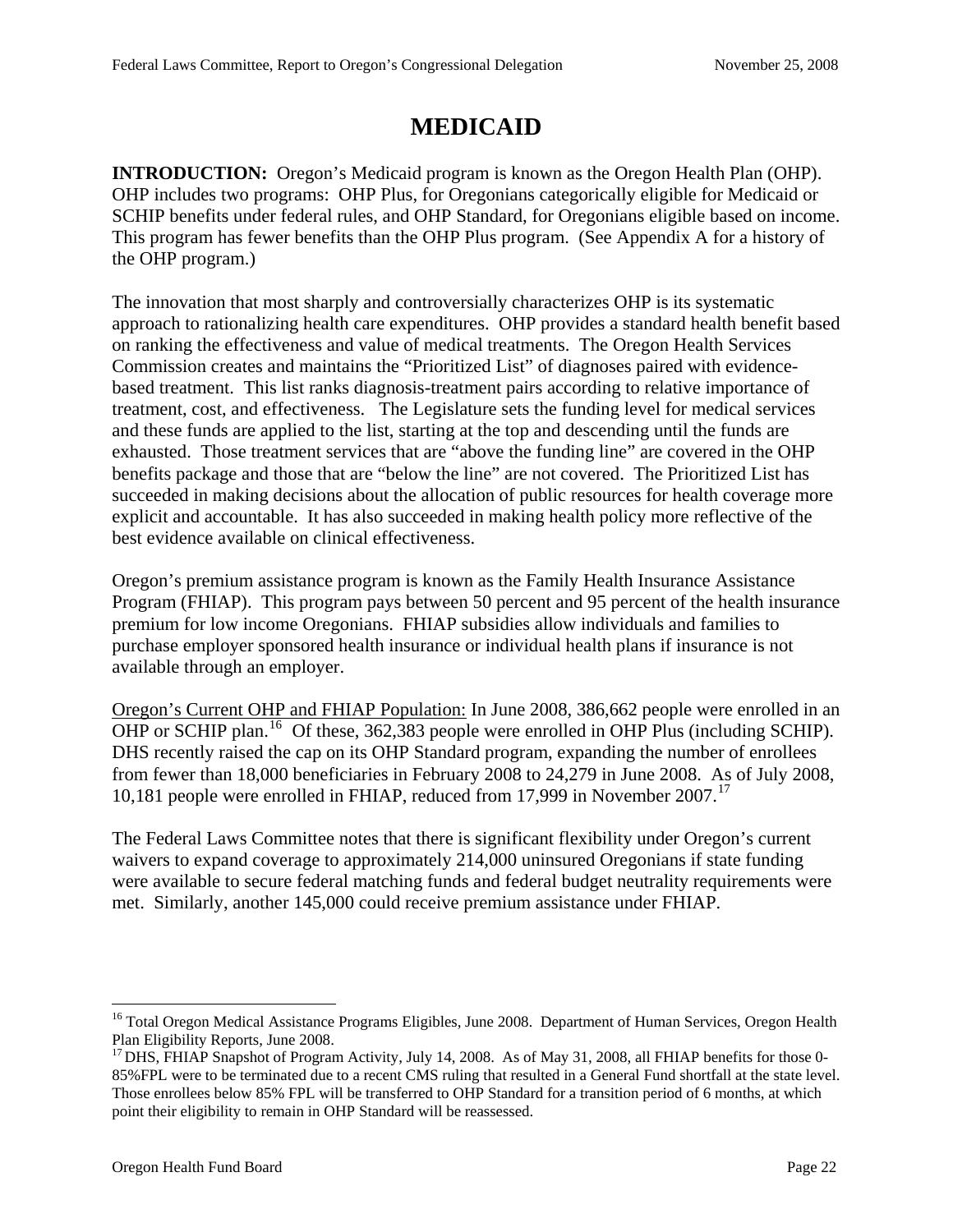**RESULTS FROM HEARINGS AND RESEARCH: Expanding eligibility.** The Board's Action Plan proposes to expand eligibility beyond the levels in Oregon's current OHP and premium assistance waivers. Thus, Oregon will need to apply for CMS approval to obtain additional federal matching funds. If CMS denies these requests, these proposed program expansions would be significantly more expensive to implement.

**BACKGROUND:** There are two areas of Medicaid policy that directly affect state reform efforts: CMS approval of state's Medicaid eligibility criteria (particularly FPL levels) and budget neutrality requirements. In particular, securing federal Medicaid and premium assistance matching funds will be critical to the success of the Board's Action Plan.

Oregon's OHP and Premium Assistance Program Waivers: Oregon's waivers provide federal matching funds under FHIAP for premium assistance up to 185% FPL and under OHP for children and pregnant women up to 185% FPL. Most other OHP eligibility categories are below 185% FPL (see chart below). In its Action Plan, the Board recommends expanding OHP/FHIAP to 300% FPL for children, expanding OHP Standard to 185% FPL for adults, and creating a larger premium assistance program for lower- and middle-income adults. These expansions necessitate an amendment of Oregon's current waivers. Of course, if Oregon chooses to finance these expansions out of its own state funds, it is entitled to do so without a waiver.





Source: Oregon Department of Human Services, Division of Medical Assistance Programs (DMAP)

\*Aged, blind, and disabled populations meeting long-term care criteria are eligible up to 300% of the SSI level (=225% FPL); otherwise, these populations are eligible up to the SSI level

 \*\*FHIAP subsidizes private health insurance coverage for low income families and individuals. All OHP populations have the option to elect FHIAP coverage rather than direct state coverage. Parents and childless adults up to 100% FPL must enroll if they have employer sponsored insurance. Parents and childless adults over 100% FPL are not eligible for direct state coverage but may be eligible for FHIAP if enrollment limits have not been met.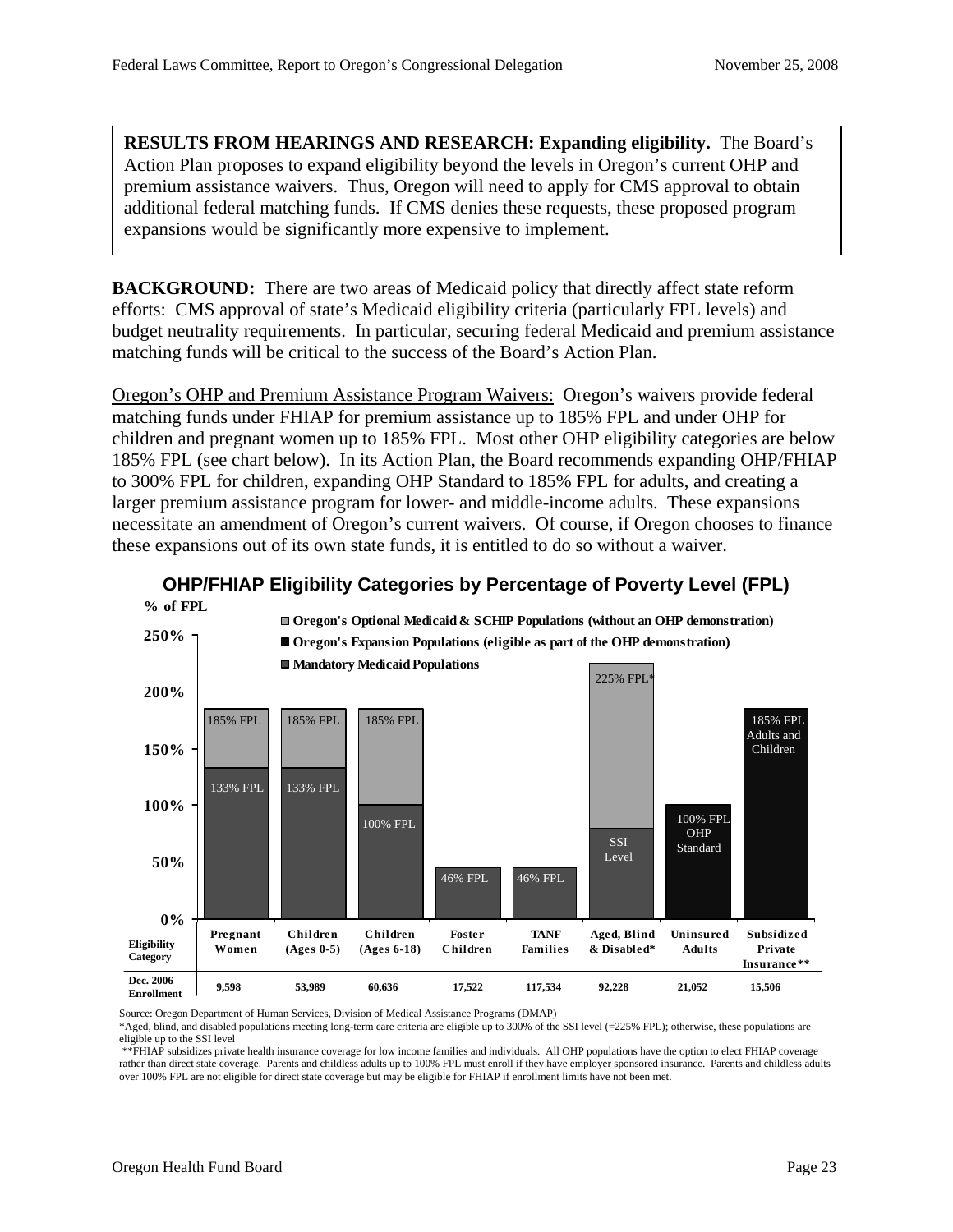CMS has indicated reluctance to approve states' waivers to expand coverage above 250% FPL. In August 2007, with clarification in May 2008, CMS issued guidance that significantly restricted states' ability to use SCHIP federal funds to cover children above 250% FPL. According to this guidance, a state may use SCHIP funds to cover children above 250% FPL only if the state can meet a number of conditions. Most notably, states must demonstrate 95 percent coverage of those children below 200% FPL, which is an extraordinarily high coverage rate to achieve. States must meet additional requirements to prevent crowd-out (where privately insured individuals would drop their insurance and enroll in SCHIP or Medicaid) such as: imposing waiting periods between dropping private coverage and SCHIP enrollment, imposing cost sharing that approximates the cost of private coverage, assuring CMS that the number of children in target populations enrolled in private insurance has not decreased by more than two percentage points in the previous five years, and other policies.<sup>[18](#page-22-0)</sup> In January 2008, CMS denied Ohio's request to increase Medicaid eligibility to 300% FPL. In doing so, CMS indicated that it would likely use the same criteria for approving state Medicaid expansions as for SCHIP.

It is unclear how these limits on SCHIP and Medicaid eligibility would affect a CMS decision on expanding premium assistance eligibility. In recent years CMS has generally reacted favorably in granting waivers for premium assistance programs. However, there is not clear precedent or guidance as to whether CMS would approve a waiver that significantly increased eligibility for a premium subsidy program.

Budget Neutrality: The second area of Medicaid policy that directly affects state reform efforts is the federal requirement that all waiver programs be budget neutral. This means that CMS may not approve a plan that would result in a higher level of federal spending than would otherwise already occur under the state's Medicaid program. This requires comparing the state's projected "with waiver" costs over the life of the waiver with the state's projected "without waiver" costs. Therefore states may not expand programs without either demonstrating cost savings elsewhere or cutting other programs. Therefore, any expansion of Oregon's current Medicaid programs that the Board proposes must be budget neutral. According to Oregon's State Medicaid Director, Oregon's Medicaid program is currently operating below its budget neutrality calculation, so Oregon has room to expand its Medicaid program without violating the budget neutrality mandate. Although not an immediate barrier to reform in Oregon, budget neutrality requirements may impede other states' reform.

MCO Provider Tax Sunset: OHP Standard is currently funded solely by two taxes: two-thirds of the funding is from a tax on Oregon's Medicaid managed care plans (called the Managed Care Organization (MCO) provider tax), and the remainder of funding is from a hospital tax. These taxes will sunset in September 2009. Oregon has yet to identify replacements for these taxes.

#### **RECOMMENDATIONS**:

10. When Oregon's health reform is enacted, CMS should approve Oregon's request to expand coverage under its OHP and premium assistance waivers. Federal matching funds will be instrumental in the success of Oregon's reform package and will allow Oregon to significantly reduce the number of uninsured in the state. This committee

<span id="page-22-0"></span><sup>&</sup>lt;sup>18</sup> CMS State Health Official Letter, August 17, 2007.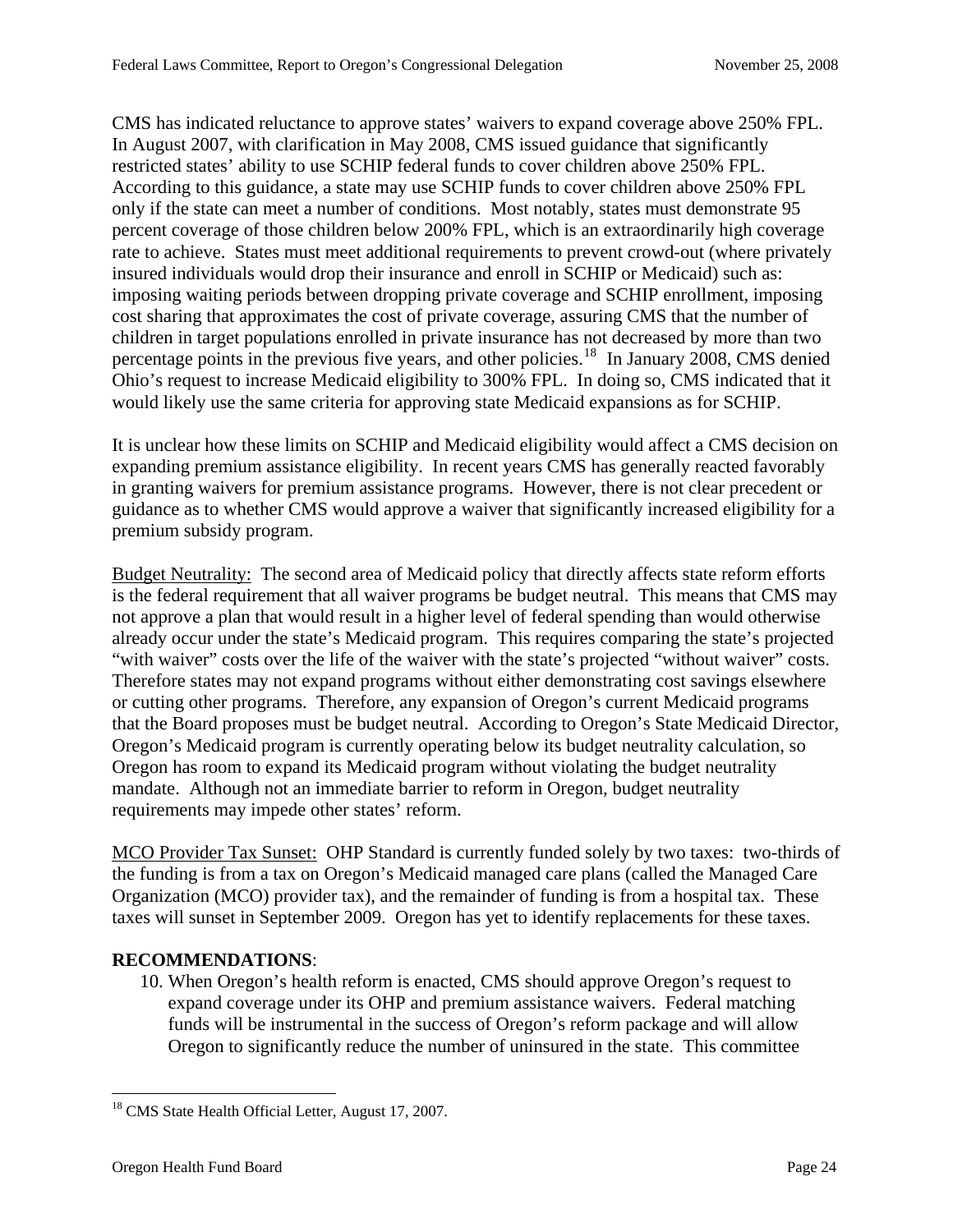supports the expansion of state funding, understanding that it is a necessary prerequisite for expanding federal funding.

*11. STATE RECOMMENDATION: The Oregon legislature needs to be aware of and develop contingency plans for the OHP Standard program if there is a timing gap between the MCO provider tax sunset and the implementation of Oregon's reform package.* 

**RESULTS FROM HEARINGS AND RESEARCH: Payment structure flexibility.** Oregon does not have the flexibility within its current Medicaid waiver to change the Medicaid Managed Care Organization and provider payment structure from encounter-based and fee-for-service payments to payment for best practices.

**BACKGROUND:** Medicaid's current structure for payments to providers is similar to that in the commercial marketplace. Payments are based on approved specific reimbursable services, and do not specifically reflect morbidity reduction or improved quality of care. The Board's Action Plan proposes establishing a Payment Reform Council to explore changes in the payment structure to reward services that result in healthier outcomes and emphasize quality primary care. These new payment models may not be reimbursed under the current OHP waiver.

Under Oregon's current payment system, Medicaid Managed Care Organizations (MCOs) receive monthly capitated payments to cover their enrollees. MCOs use a variety of structures to pay their network of providers – some use fee-for-service payments, others provide monthly capitated payments based, in part, on the number of patient encounters. The formulas that Oregon uses to calculate MCO monthly capitated payments are based on the costs of care and the number of patient-provider encounters for a two year period, along with projected costs and actuarial information looking forward. CMS uses a checklist to ensure that each MCO's capitated rate includes specific elements in its formula. MCO representatives expressed concern that because current capitated rate formulas are based on historical encounter data, they would be penalized under delivery system reform that may result in uncompensated care.

Although most Medicaid beneficiaries in Oregon are enrolled in OHP MCOs, some are enrolled in OHP Fee-For-Service program (FFS). Providers under OHP FFS are paid on a fee-for-service basis. These rates are approved by CMS through its Medicaid State Plan.

Should the state seek a different payment system or incentive structure, CMS would have to approve the new system. If the modification to the payment structure will result in a sweeping change in how care is delivered, CMS is likely to require that the new payment structure approval be submitted via waiver (or in Oregon's case, an amendment to our current OHP demonstration waiver). As part of this process, Oregon would need to demonstrate that payment reform would be budget neutral to the federal government. The Medicaid waiver approval process takes a minimum of four months, but can take more than a year, which would significantly delay reform.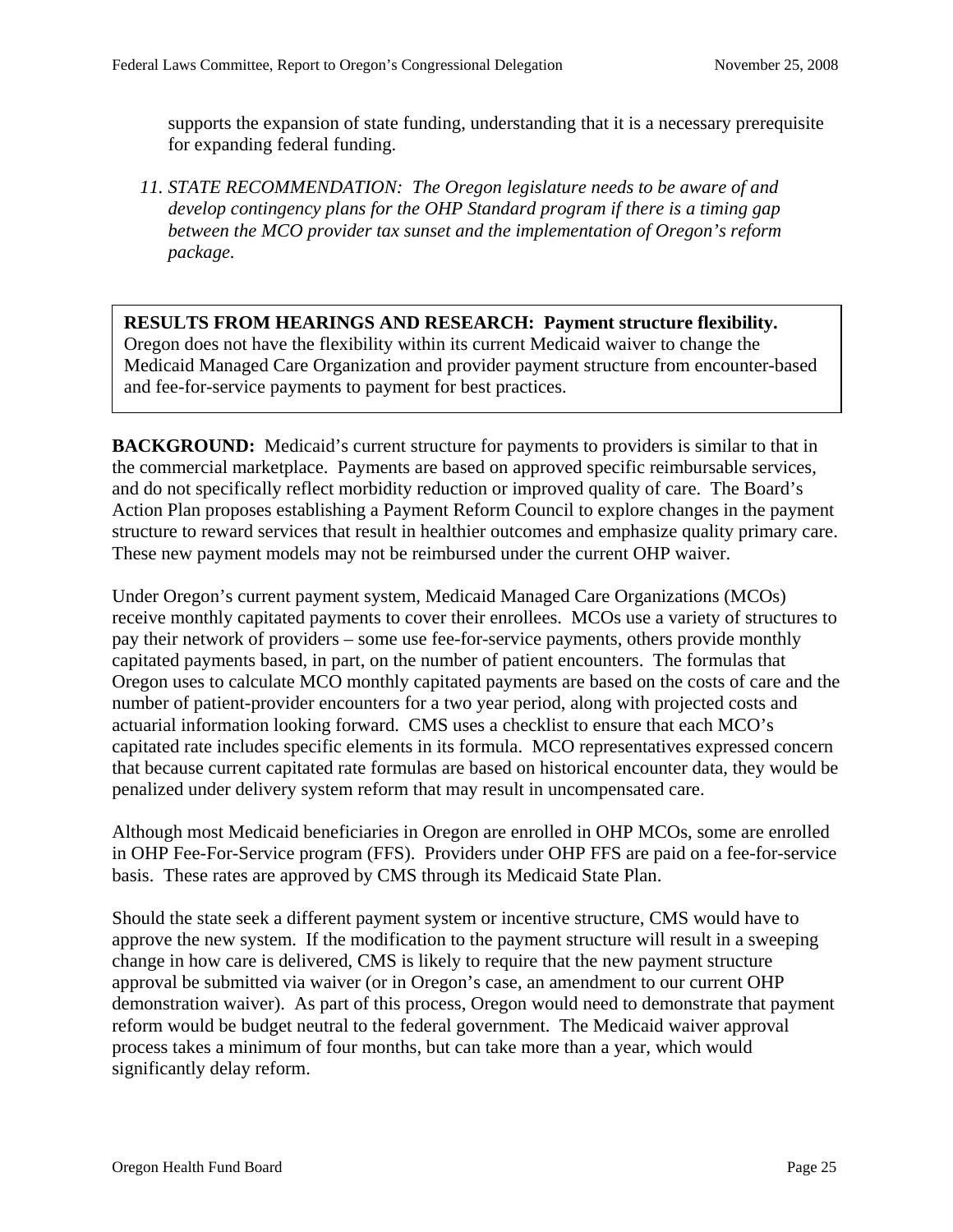#### **RECOMMENDATION:**

- 12. CMS should adopt a framework and expedited approval process to assist states that want to launch demonstration projects in payment reform within the Medicaid program.
- 13. CMS should engage in a timely manner with states in the review, renewal, and approval of waivers. Lengthy, multi-year waiver approval greatly hinders states' reform efforts.

**RESULTS FROM HEARINGS AND RESEARCH: Federal citizenship documentation requirements.** CMS citizenship documentation requirements appear to be preventing eligible Oregonians from enrolling in the Oregon Health Plan.

**BACKGROUND:** Eligibility for Medicaid is restricted to US citizens, nationals of the United States, or qualified aliens.<sup>[19](#page-24-0)</sup> Until 2005, the federal law for verifying citizenship for Medicaid eligibility required "a declaration in writing, under penalty of perjury . . . stating whether the individual is a citizen or national of the United States."[20](#page-24-1) The Deficit Reduction Act (DRA) of 2005 issued new citizen documentation requirements for all Medicaid applicants, including those recertifying eligibility. Applicants must provide specific documentation to become eligible for Medicaid benefits (see table below). In 2006, SSI and Medicare beneficiaries, foster children and children receiving adoption assistance were exempted from the documentation requirement. These requirements became effective Sept. 2006.

| <b>Acceptable Stand-Alone</b><br><b>Documents</b> | <b>Acceptable Pairs of Documents: Must have both</b><br>a Citizen Document and an Identification Document |                                                           |  |
|---------------------------------------------------|-----------------------------------------------------------------------------------------------------------|-----------------------------------------------------------|--|
|                                                   | <b>Citizen Document</b>                                                                                   | <b>Identification Document</b>                            |  |
| U.S. Passport                                     | Birth certificate                                                                                         | Current state driver's license<br>or state identity card  |  |
| Certificate of Naturalization                     | Report or Certification of<br>Birth Abroad of a U.S. Citizen                                              | School identification card                                |  |
| Certificate of U.S.                               | U.S. Citizen I.D. card                                                                                    | Federal, State or Local<br>government identification card |  |
| Citizenship                                       | Adoption papers<br>Military Record if it shows<br>where you were born                                     | U.S. Military identification<br>card                      |  |

From CMS brochure: "Providing Documentation of Citizenship for Medicaid"

Medicaid Enrollment Processes Prior to the DRA Requirements: Prior to the DRA, Oregon and 46 other states allowed applicants to self-declare US citizenship for Medicaid. Most of these (including Oregon) used "prudent person policies" which required applicants to provide documentation if their statements seemed questionable to eligibility staff.<sup>[21](#page-24-2)</sup> In 2001, CMS encouraged self-declaration policies because these made the application process simpler and

1

<span id="page-24-0"></span> $19$  The only exception is that nonqualified citizens receive Medicaid reimbursement for emergency care under the Citizen/Alien-Waived Emergent Care (CAWEM).

 $20$  Social Security Act, Section 1137(d).

<span id="page-24-2"></span><span id="page-24-1"></span><sup>&</sup>lt;sup>21</sup> "Self-Declaration of US Citizenship for Medicaid," (OEI-02-03-00190) Office of Inspector General, US Department of Health and Human Services, July 2005.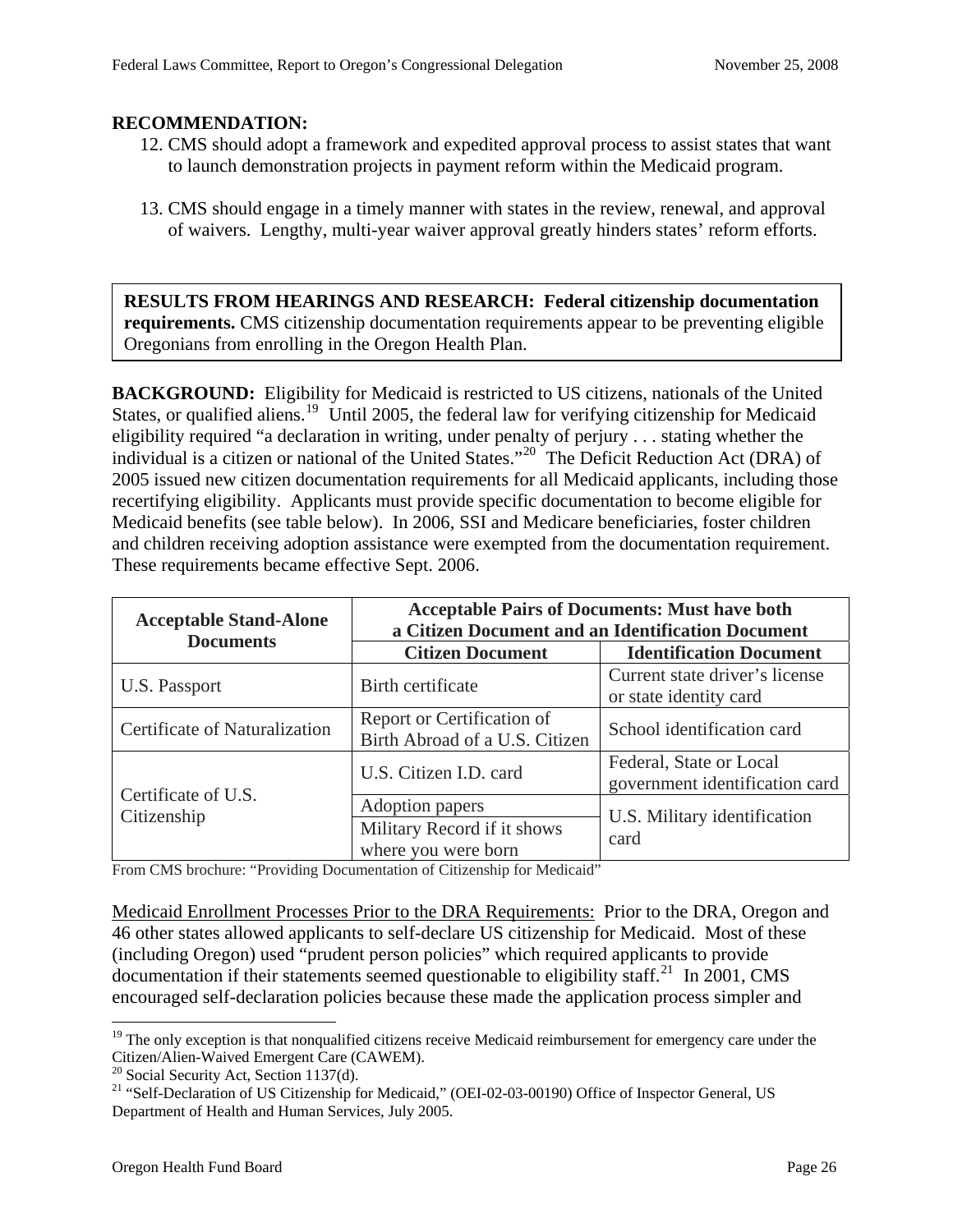quicker. CMS offered guidance to states on verifying self-declaration statements, either against other sources or via post-eligibility reviews.

Oregon examined its enrollment processes prior to implementing the DRA requirements and found limited cause for concern. A 2002 Secretary of State audit found two cases where ineligibles received full coverage. The methodology of this audit did not allow them to determine the potential extent of the problem – auditors took a random sample of 25 out of the 812 cases that had been changed from ineligible to full coverage, and found 2 cases where the fully covered person was ineligible. The audit found that allowing self-declaration on the mailin application increased the risk of providing full OHP coverage to ineligible non-citizens. The audit reported that quality control reviews of OHP enrollment did not include verification of citizenship.

According to this state audit and a national-level Inspector General report, improving posteligibility quality control could address vulnerabilities inherent in self-declaration policies. The state audit report included a recommendation that DHS "include verification of citizenship status in the quality control reviews of OHP approved cases to determine the significance of this eligibility issue." A 2005 study by the US Department of Health and Human Services Office of Inspector General also examined self-declaration policies for Medicaid coverage. This study recommended that CMS: strengthen post-eligibility quality controls in states that allow selfdeclaration, provide states with a clear list of acceptable citizenship documents, and consider allowing states to refer to citizenship verifications from other Medicaid-related programs.

Impact of the DRA Citizenship Documentation Requirements: Research demonstrates that the new citizenship documentation requirements have led to eligible U.S. citizens losing or being denied Medicaid coverage and that the requirements have not achieved the goal of saving taxpayers money. The GAO found that the DRA documentation requirements have led to increased administrative costs and barriers to access including widespread declines in Medicaid enrollment.<sup>[22](#page-25-0)</sup> Of the 44 states responding, 22 reported declines in Medicaid coverage due to the requirement, most of which expected the downward trend in enrollment to continue. Most of these states reported that applicants who appeared to be eligible citizens experienced delays in coverage. Although only a few states were able to quantify the loss of coverage for eligible citizens, one state identified 18,000 individuals were denied or lost coverage in the first seven months of implementation.

In October 2008, George Washington University released the results of its study on the effects of these documentation requirements on health centers and their patients.<sup>[23](#page-25-1)</sup> This study found serious problems more than a year after implementation, including documentation barriers experienced by three-quarters of all health centers respondents (260 health centers responded to the online survey, about 27 percent of all health centers nationwide). These barriers particularly

<span id="page-25-0"></span><sup>22</sup> U.S. Government Accountability Office, "*Medicaid: States Reported Citizenship Documentation Requirement Resulted in Enrollment Declines for Eligible Citizens and Posed Administrative Burdens"* (GAO/07-889), July 2007.

<span id="page-25-1"></span><sup>&</sup>lt;sup>23</sup> Department of Health Policy, School of Public Health and Health Services, George Washington University, "Policy Brief: Assessing the Effects of Medicaid Documentation Requirements on Health Centers and Their Patients: Results of a "Second Wave" Survey," October 2008.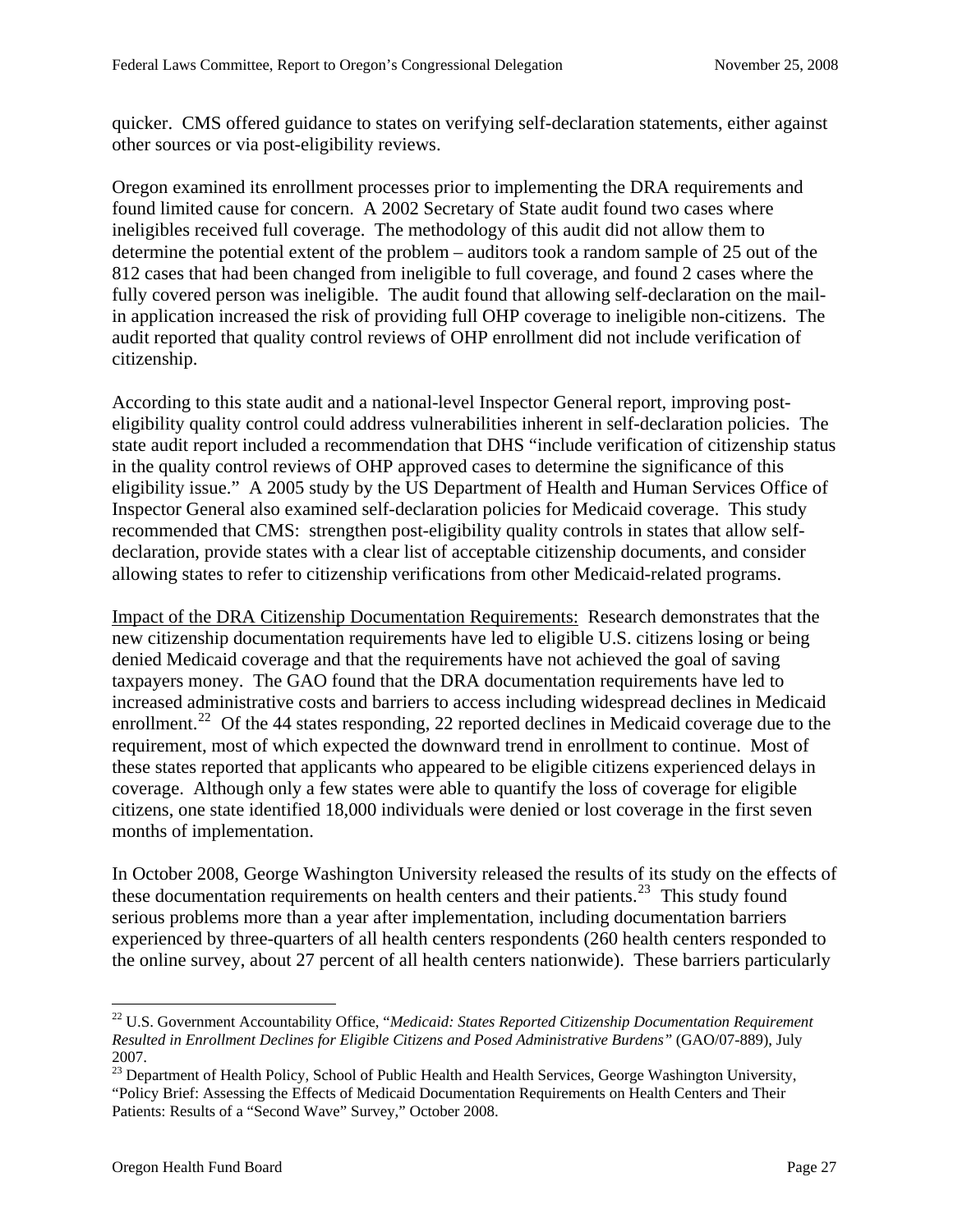affected pregnant women, children, patients new to the service area, and newborns. Nearly half of health centers reported delays in enrollment affecting ability to arrange specialty care. Many health centers report increased costs associated with enrollment and application problems.

The House Committee on Oversight and Government Reform Majority Staff also examined this issue.<sup>[24](#page-26-0)</sup> Their analysis found that the DRA documentation requirements have been significantly more costly to implement than the savings they have produced. For every \$100 spent by federal taxpayers to implement the new requirements in six states, only 14 cents in Medicaid savings can be documented. The Table below includes the results of staff analysis in six states. Although it is possible that the new documentation rules dissuaded undocumented immigrants from applying, the staff found "the lopsided ratio of high administrative costs to minimal savings reported by the states indicates that the documentation requirements are likely to cost federal taxpayers significantly more than they generate in savings."

| т састат эрспанц, ана ию нашост от анаосашенса пшиц, ана тоана |                   |              |                  |                        |
|----------------------------------------------------------------|-------------------|--------------|------------------|------------------------|
|                                                                | <b>Additional</b> | Number of    | <b>Number of</b> | <b>Federal savings</b> |
|                                                                | federal           | undocumented | <b>Medicaid</b>  | from                   |
|                                                                | spending          | immigrants   | <b>Enrollees</b> | undocumented           |
|                                                                |                   | found        | (2004)           | immigrants found       |
| Colorado                                                       | \$1,500,000       |              | 398,500          | \$0                    |
| <b>Kansas</b>                                                  | \$750,000         |              | 253,600          | \$1,816                |
| Louisiana                                                      | \$2,000,795       | 6            | 816,700          | \$8,095                |
| <b>Minnesota</b>                                               | \$650,000         |              | 545,000          | \$0                    |
| <b>Washington</b>                                              | \$2,500,000       |              | 953,100          | \$1,138                |
| <b>Wisconsin</b>                                               | \$900,000         |              | 688,600          | \$0                    |
| <b>Total</b>                                                   | \$8,300,795       | 8            | 3,655,500        | \$11,048               |

#### **Federal spending and the number of undocumented immigrants found**

Source: House Committee on Oversight and Government Reform, "Summary of GAO and Staff Findings: Medicaid Citizenship Documentation Requirements Deny Coverage to Citizens and Cost Taxpayers Millions," July 24, 2007.

According to an investigation by DHS,<sup>[25](#page-26-1)</sup> more than 1,000 Oregonians (about 1 percent of applicants) lost or were denied Medicaid benefits in the first 6 months of implementation because they were unable to meet the new requirements. Nearly all were believed to be citizens. 91 percent of households with denied individuals were English speaking and 64 percent were children. Other results from this investigation include:

- The most common reasons for being unable to present appropriate citizenship documentation include: "insufficient time to complete the process; lack of money or transportation to obtain or provide the documentation; and/or misunderstandings regarding which documents were still needed for completing the process, particularly the Proof of Identity for children."
- The DHS investigation found that "in some cases children were forced to go without medical care as minor health problems grew into serious, life-threatening issues; some

<span id="page-26-0"></span><sup>&</sup>lt;sup>24</sup> House Committee on Oversight and Government Reform, "Summary of GAO and Staff Findings: Medicaid Citizenship Documentation Requirements Deny Coverage to Citizens and Cost Taxpayers Millions," July 24, 2007. 25 "Implementation of the US Deficit Reduction Act of 2005 in Oregon and Its Impacts on OHP Clients: An

<span id="page-26-1"></span>overview of the effects of the new identity and citizenship documentation requirements during the first six months of implementation, Sept 1, 2006 – Feb 28, 2007," Oregon Department of Human Services.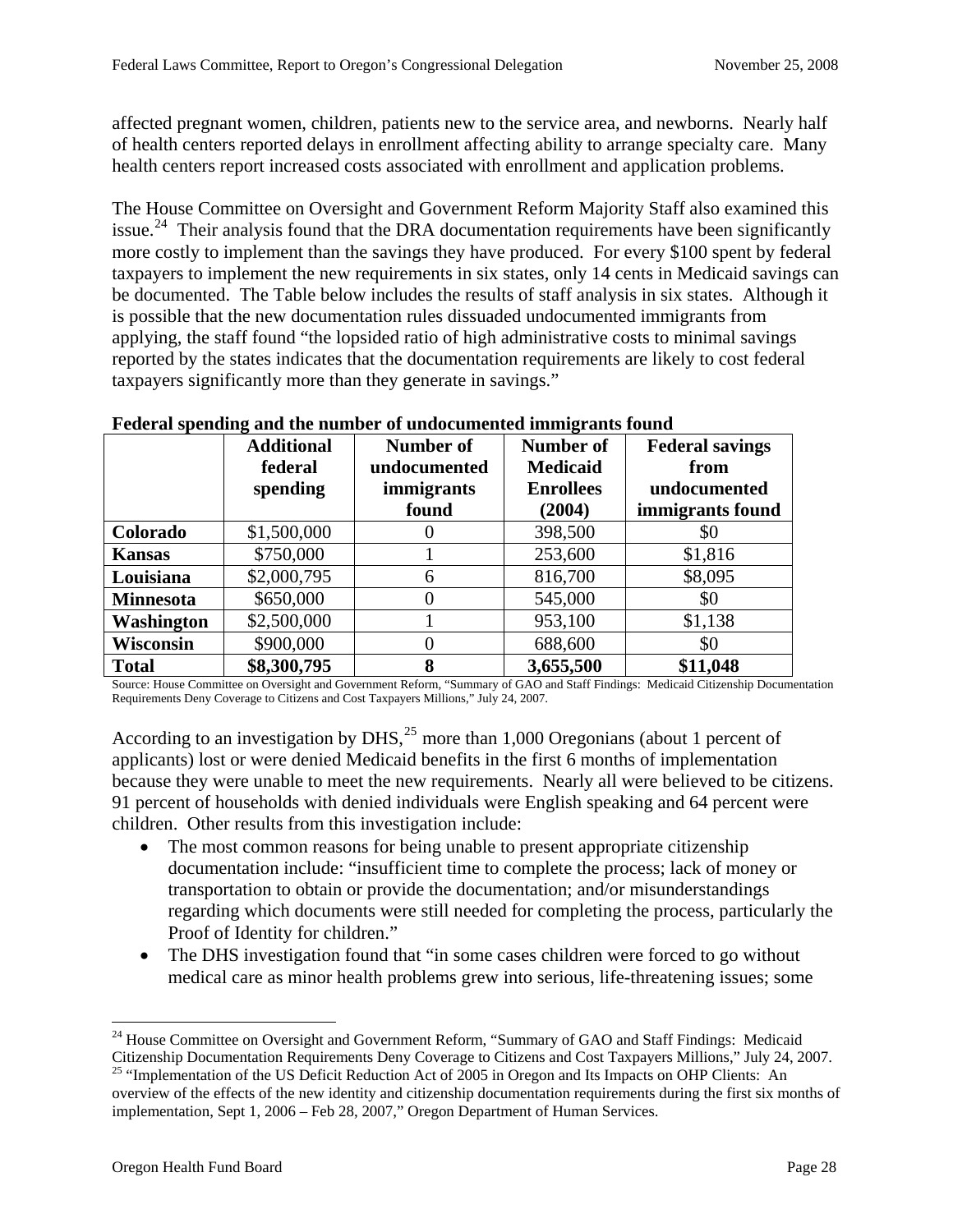adults were forced to delay needed surgeries; and families incurred medical bills they could not afford to pay."

• Despite efforts to mitigate the potentially harmful effects of the documentation requirements, DHS "expects the new federal law will continue to disadvantage those citizens with the fewest resources and will cause eligible citizens, especially children, to lose benefits."

#### **RECOMMENDATION:**

14. Research has established that there is little benefit to the DRA requirements and possibly significant harm when eligible citizens are unable to qualify for Medicaid benefits. States that can demonstrate quality standards and good enrollment processes should be allowed to revert to pre-DRA requirements.

**RESULTS FROM HEARINGS AND RESEARCH: Recent CMS Rules.** Recent CMS rulings have tended to decrease state flexibility in terms of benefits, eligibility and delivery of health care. Many recent policies have resulted in significant shifting of health care costs to the states. If six recent CMS rules had been implemented, Oregon would have lost or incurred costs up to \$921.4 million in federal Medicaid funding between FY2008 and 2013. The moratorium on these rules expires April 2009.

**BACKGROUND:** In 2007, CMS issued several proposed rules and final rules announcing new policies narrowing the types of activities and expenditures for which states could claim Medicaid reimbursement. The proposals would have limited the federal financial participation (FFP) for (1) rates paid to government-operated providers and expenditures; (2) state payments for graduate medical education; (3) rehabilitative services; (4) school-based transportation for severely disabled children; (5) the definitions of "case management services" and "targeted case management services; and (6) healthcare-related taxes counted toward state expenditures eligible for federal matching funds. Fortunately, H.R. 2642, the Supplemental Appropriations Act of 2008, became law in June. This legislation extends the moratoria imposed on CMS Medicaid rulemaking enacted in previous legislation until April 1, 2009.

The following table lists the impact CMS's regulations would have had on Oregon's Medicaid system if Congress had failed to enact the moratoria.

| <b>Regulation</b>                                           | <b>Description</b>                                                                                                                                                                                         | <b>Oregon</b><br><b>Medicaid</b><br><b>Reduction/Cost</b> |
|-------------------------------------------------------------|------------------------------------------------------------------------------------------------------------------------------------------------------------------------------------------------------------|-----------------------------------------------------------|
| <b>School-based</b><br><b>Services</b><br><b>CMS 2287-P</b> | This rule results in the loss of 50% federal match for School Medicaid<br>Administrative Claiming (MAC) and the elimination of federal<br>reimbursement for Medically Necessary Transportation provided to | \$10.3 million FY<br>2009                                 |
| (Dec. $28, 2007$ )                                          | children with disabilities                                                                                                                                                                                 | \$54.8 million FY<br>2009-2013                            |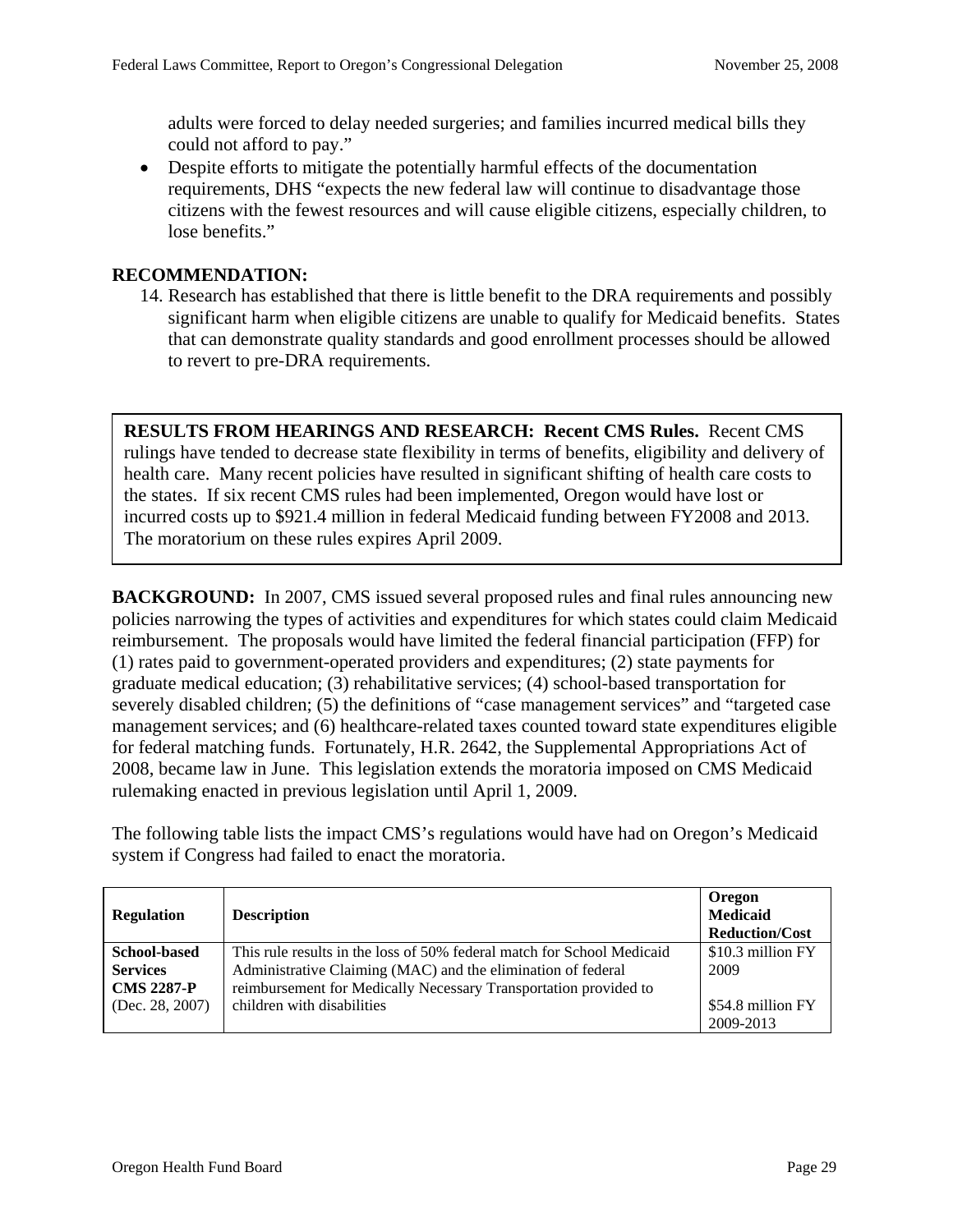| <b>Regulation</b>                     | <b>Description</b>                                                                                                                                         | Oregon<br><b>Medicaid</b><br><b>Reduction/Cost</b> |
|---------------------------------------|------------------------------------------------------------------------------------------------------------------------------------------------------------|----------------------------------------------------|
| <b>Rehabilitation</b>                 | The rule announces rehabilitation services will not be covered when                                                                                        | \$72.9 million FY                                  |
| <b>Services</b>                       | furnished through a non-medical program as either a benefit or                                                                                             | 2009                                               |
| <b>CMS 2261-P</b>                     | administrative activity, including programs other than Medicaid, such as                                                                                   |                                                    |
| (Aug. 13, 2007)                       | education or child welfare. If there are no methods for billing these                                                                                      | \$378.6 million<br>FY 2009-2013                    |
|                                       | services, they cannot be offered by the State Medicaid Program.                                                                                            |                                                    |
| <b>Targeted Case</b>                  | Child serving agencies, including Child Welfare and the Oregon Youth                                                                                       | \$52 million FY                                    |
| <b>Management</b>                     | Authority, will not be able to claim for case management services                                                                                          | 2009                                               |
| <b>CMS 2237-IFC</b>                   | provided to Medicaid-eligible youth. Limiting clients to a single                                                                                          |                                                    |
| (Dec. 4, 2007) $*$                    | Medicaid case manager will reduce the effectiveness of client referrals by<br>requiring case managers to support clients outside their field of expertise. | \$288-316 million<br>2009-2013                     |
| Government                            | This provision would require that statutory and regulatory criteria be                                                                                     | \$6.2 million FY                                   |
| <b>Provider Cost-</b>                 | considered when Oregon makes the initial determination about the                                                                                           | 2009                                               |
| <b>Limits CMS</b>                     | governmental status of health care providers. A further provision                                                                                          |                                                    |
| 2258-FC (May                          | requires that revenue cannot exceed the costs of providing the Medicaid                                                                                    | \$33 million FY                                    |
| 29, 2007)                             | service and providers must submit annual cost reports to be reviewed by                                                                                    | 2008-2013                                          |
|                                       | DHS.                                                                                                                                                       |                                                    |
| <b>Graduate</b>                       | This rule would eliminate federal funding for care provided by medical                                                                                     | \$21.1 million FY                                  |
| <b>Medical</b>                        | students in hospitals.                                                                                                                                     | 2009                                               |
| <b>Education</b><br><b>CMS 2279-P</b> |                                                                                                                                                            | $$110.7$ million                                   |
| (May 23, 2007)                        |                                                                                                                                                            | FY 2009-2013                                       |
| <b>Provider Tax</b>                   | This rule proposes changing the Medicaid Managed Care Organization                                                                                         | \$8.5 million FY                                   |
| <b>CMS 2275-P</b>                     | (MCO) provider tax from 5.8% to 5.5% on Jan 1, 2008 to Sept 30, 2009,                                                                                      | 2008                                               |
| (Mar. 23,                             | resulting in a loss of state funds of \$10.7 million. With federal matching                                                                                |                                                    |
| $2007)**$                             | funds, that money could have covered an average additional 1,700 people                                                                                    | \$28.3 million FY                                  |
|                                       | per month on OHP Standard. This rule also proposes eliminating the                                                                                         | 2008 and 2013                                      |
|                                       | nursing facility Quality Assurance Assessment fee (also called the                                                                                         |                                                    |
|                                       | nursing facility provider tax), which is used to partially pay the costs of<br>Medicaid nursing facility care for Medicaid residents.                      |                                                    |
|                                       |                                                                                                                                                            |                                                    |

Source: Based on Office of Federal Financial Policy, Oregon DHS. Estimated Oregon reductions from all regulations, based on Regulations, Expiring Authorizations, and Other Assumptions in the Baseline," February 4, 2008.

\*The fiscal range presented assumes that 20%-50% of the clients served are complex enough to warrant multiple case managers.

\*\* Managed Care Provider tax assumes the sun setting of the program in Sept. 2009 the Long Term Care Provider Tax does not sunset until July 1, 2014. The percentage reverts back to 6% in 2011.

#### **RECOMMENDATION:**

15. Congress should seek to permanently eliminate the proposed regulations enumerated above that would significantly reduce federal payments to Oregon, so that they are not reinstated after the April 1, 2009 moratorium deadline.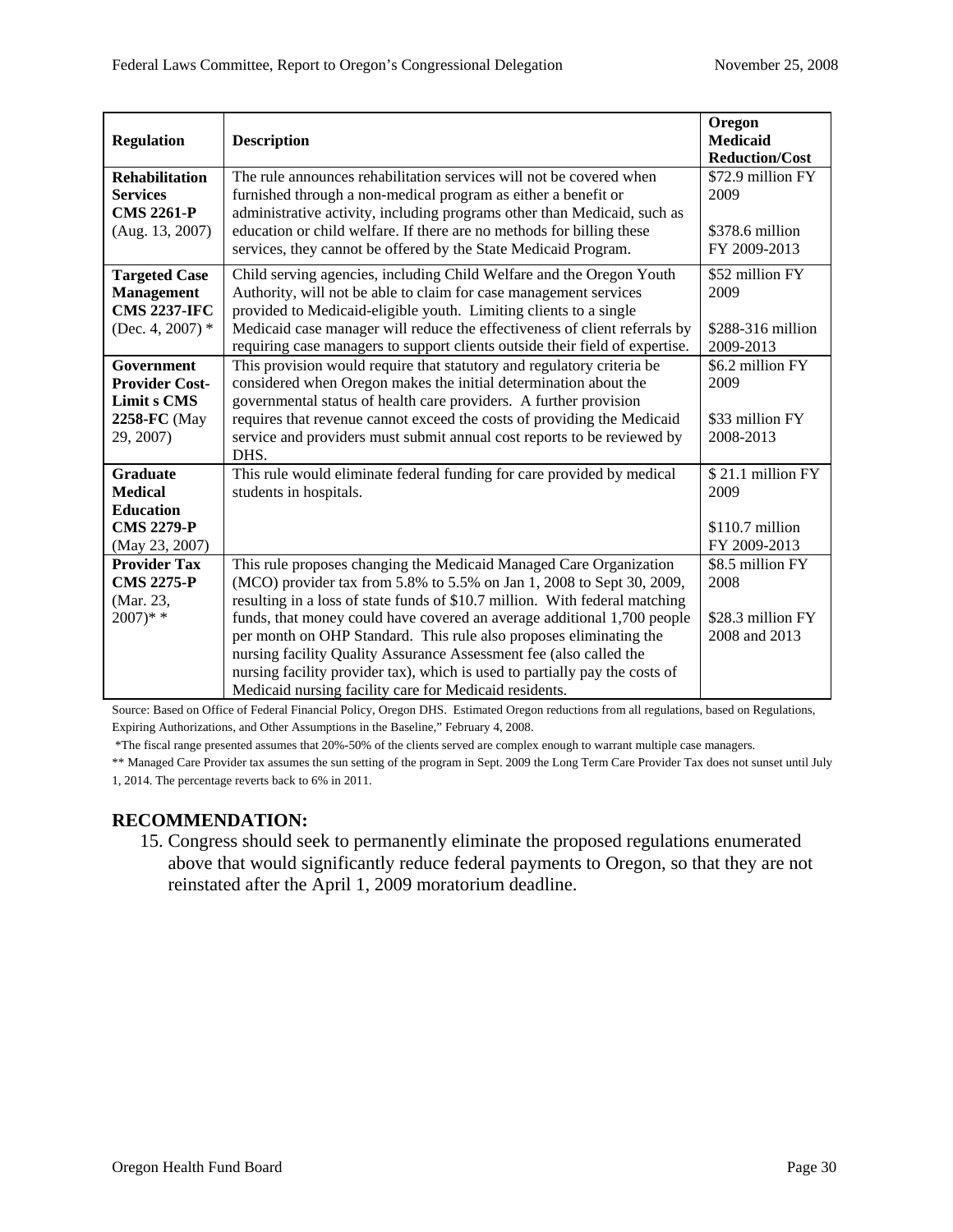## **PROVIDER WORKFORCE and GRADUATE MEDICAL EDUCATION**

**RESULTS FROM HEARINGS AND RESEARCH:** A robust, diverse health care workforce is critical to Oregon's ability to achieve the goals of the Health Fund Board, particularly related to creating an "integrated health home" for each Oregonian. However, current workforce projections indicate an impending shortfall of providers, especially in primary care fields.

#### **BACKGROUND:**

Oregon's Health Care Workforce: Oregon's health care workforce is not growing rapidly enough to meet the demand for care statewide, especially in rural areas and for primary care providers. Research indicates that Oregon needs  $322$  new physicians each year,  $26$  but the health care education system in our state is unable to meet this demand. The OHSU School of Medicine graduates approximately 120 medical students and trains 200 medical residents each year, many of whom leave Oregon to begin their practice.<sup>[27](#page-29-1)</sup> In addition, Oregon is continually losing physicians to retirement and increasingly insufficient Medicare reimbursement rates.<sup>[28](#page-29-2)</sup> Beyond physicians, Oregon's demand for physician assistants, nurses, nurse practitioners, dentists, and dental hygienists are all increasing, and the rates that these workforces are growing is predicted to be insufficient to meet the need.<sup>[29](#page-29-3)</sup> States across the country are also facing steep shortages in the health care workforce as demand for health care is climbing.<sup>[30](#page-29-4)</sup>

Lack of Data on Oregon's Workforce: With the exception of the Oregon Board of Nursing, the state licensing organizations for health care professionals statewide do not collect data on many aspects of Oregon's health care workforce. The Board of Nursing's data, which includes specializations and other details about nurses' employment, provides a comprehensive picture of the areas where more nurses are needed. To address this issue, the Oregon legislature requested that the Oregon Healthcare Workforce Institute work with licensing boards to develop a plan to collect more detailed workforce data in Oregon. This data will be instrumental in achieving policy goals for Oregon's health care workforce and in directing resources and funds to areas where they can be most effective.

HRSA and Department of Labor Programs: A variety of federal programs to offset the costs of health care workforce training are available through the Health Resources and Services Administration (HRSA) and the Department of Labor's Workforce Investment Act (WIA) as well as loan and scholarship. These are high-demand programs that help students in medical professions, including nurses, physician assistants, and physicians pay for their educations each

1

<span id="page-29-0"></span><sup>&</sup>lt;sup>26</sup> Jo Isgrigg, PhD, Oregon Healthcare Workforce Institute, presentation to Federal Laws Committee April 22, 2008. Combines growth and replacement data from Oregon Employment Department projections.

<span id="page-29-1"></span><sup>27</sup> Dr. Mark Richardson, Dean of OHSU School of Medicine, presentation to Federal Laws Committee April 22, 2008.

<span id="page-29-2"></span><sup>28</sup> *Ibid.*

<span id="page-29-3"></span><sup>&</sup>lt;sup>29</sup> "Oregon Health Care Workforce Needs Assessment 2006," Oregon Employment Department. See

<span id="page-29-4"></span>[www.qualityinfo.org.](http://www.qualityinfo.org/)<br><sup>[30](http://www.qualityinfo.org/)</sup> US Government Accountability Office, "PRIMARY CARE PROFESSIONALS: Recent Supply Trends, Projections, and Valuation of Services," GAO report# GAO-08-472T, Feb 2008.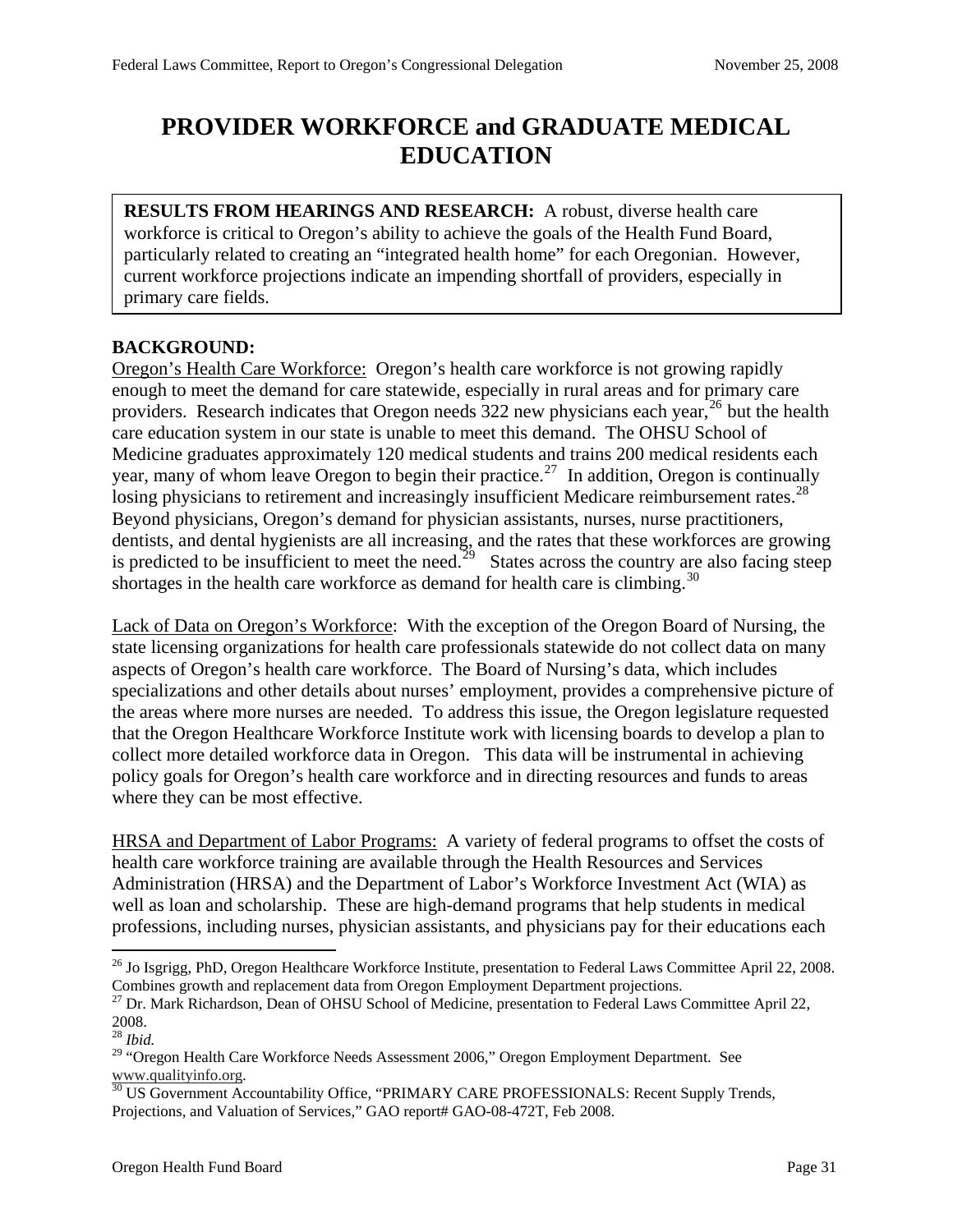year. The 2009 federal budget proposed by President Bush includes approximately \$1 billion in cuts to Workforce Investment Act programs, including those designated to help students in various health care education programs fund their training. In addition, the budget requests cuts of \$557 million to various Health Professions programs under HRSA.

Medicare Reimbursement for Graduate Medical Education: Federal funding of graduate medical education directly through Medicare reimbursement is complex. Reimbursement funds for residency slots were 'capped' at 1996 levels by Congress (called the "GME cap"). A given hospital only receives the level of federal funding for residencies that they were allotted in 1996 regardless of whether more residency slots are created. Thus, federal funds for residencies do not increase along with the increased demand for physicians, presenting a barrier to increasing the pool of trained physicians.<sup>[31](#page-30-0)</sup> This is particularly hard on regions with high population growth or regions that did not have a large number of residencies in 1996. A hospital may trad e slots back and forth between residencies within their institution, so long as they remain under the institutional cap. This gives older, larger hospitals (in 1996) more flexibility in moving residency program openings to specialties with increased demand. The Balance Budget Refinement Act of 1999 allows rural hospitals to apply for a 30% increase in their cap, but urban hospitals may not. Many urban teaching hospitals though, as in the case of OHSU, have increased their residency numbers beyond the GME cap due to the increased demand for physicians. This puts the hospital in the position of incurring a substantial level of residency training cost that is totally unfunded.

However, a Medicare funding provision exists relating to the GME cap. Non-teaching hospitals (that do not have an established GME cap) can develop new residency programs and attain a GME cap of their own. This provision allows an opportunity for states to train new physicians if hospitals can be encouraged to undertake the expense and burden of implementing a new residency program and establishing teaching status. States can encourage these new residency programs with support and resources for start-up costs.

The Oregon Medicine Collaborative (ORMED) was developed in 2006 as a state university and regional health system partnership to improve regional distribution of physician training and physicians. This Collaborative seeks, in part, to increase residency training opportunities in rural and underserved communities in Oregon. Participants include the OHSU School of Medicine, University of Oregon at Eugene, PeaceHealth System-Oregon Region, Oregon State University and Samaritan Health Services. These partners share training facilities and research resources for medical education. This effort can help avoid the GME cap by opening new residency training sites, deepen and diversify practice experiences, and may actually increase the number of rural practitioners. According to testimony heard by the Committee, practitioners often choose to stay in areas where they are trained. $32$ 

Emphasis on Primary Care Workforce: According to the Delivery System Committee, a revitalization of primary care will be an integral part of health care delivery system reform in

<u>.</u>

<span id="page-30-0"></span><sup>&</sup>lt;sup>31</sup> Jordan J. Cohen, Association of American Medical Colleges, letter to Thomas Scully at CMS, January 25, 2002.<br>See: http://www.aamc.org/advocacy/library/gme/corres/2002/012502.htm

<span id="page-30-1"></span><sup>&</sup>lt;sup>32</sup> Dr. Mark Richardson, Dean of OHSU School of Medicine, presentation to Federal Laws Committee April 22, 2008.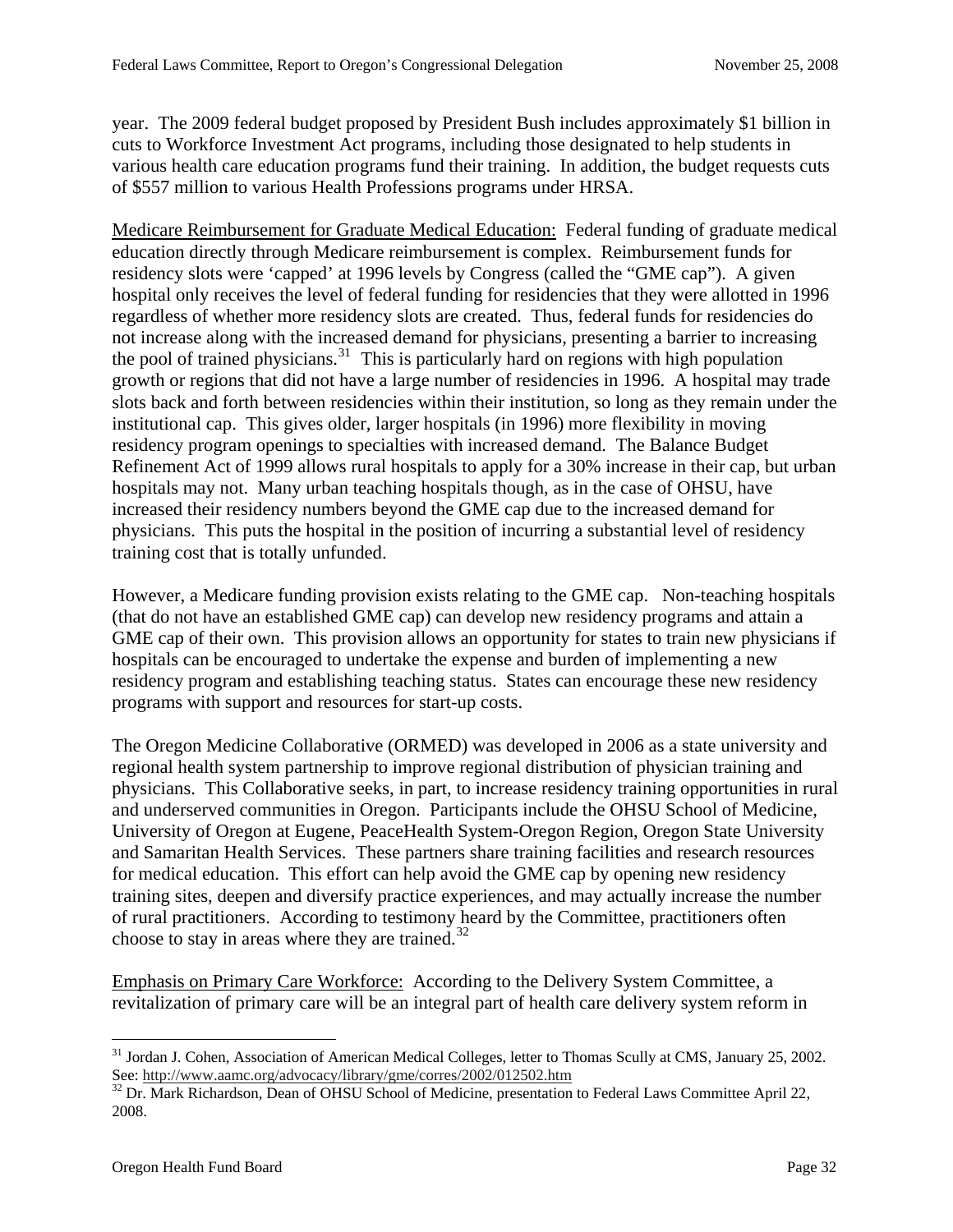Oregon. Research demonstrates better health outcomes, higher patient satisfaction and lower cost per capita in countries with strong primary care systems. However, the current delivery system in Oregon is not equipped to meet the longitudinal primary care health needs of the population. Care is fragmented and many Oregonians do not have regular and convenient access to a primary care provider that delivers preventative and chronic disease management services, as well as treats acute problems that arise. In many cases, people do not receive recommended care or receive duplicative services from many sources. Chronic diseases are not always optimally managed and largely preventable episodes result in severe illness and hospitalizations. This cycle is perpetuated by the current reimbursement structure, which is built on fee-forservice payments that reward providers based on the volume of services provided rather than on the effective and efficient use of resources. Providers are incentivized to treat people once they are sick, rather than keeping them healthy. The Board's Action Plan proposes a greater role for primary care providers and recommends steps to bolster Oregon's primary care workforce.

This Committee is particularly concerned with an impending shortage of primary care providers. Fewer medical students enter primary care professions because it is more economically feasible to become a specialist. Loan repayment programs that favor primary care providers and payment reform that adequately reimburses these providers are two important steps in shoring up Oregon's workforce.

Robust Primary Care Workforce: In addition to physicians, physician assistants and nurse practitioners may provide primary care services. One method of addressing a primary care provider shortfall may be to focus attention on expanding the non-physician workforce.

Nurse practitioners and physician assistants can see patients, diagnose, treat, prescribe medications, and refer patients to other providers. According to federal and state law, a physician must oversee physician assistants. Nurse practitioners, however, can practice without physician oversight under certain circumstances under Oregon law. In particular, nurse practitioners can receive commercial and Medicaid reimbursement for treatments conducted without physician approval in Oregon,  $33$  and may prescribe medications as permitted by the Oregon Board of Nursing. However, federal CMS policy has more restrictive regulations, requiring nurse practitioners to have physician approval for treatment plans to receive Medicare reimbursement.<sup>[34](#page-31-1)</sup> This federal policy functions as a barrier to a more diverse primary care workforce in Oregon. Specifically, clinics could not be staffed at any given time by nurse practitioners alone, without a physician to approve treatment. This could restrict the development of new clinics, place unnecessary demands on physician staff to work nights and weekends and/or restrict the hours of operation for clinics that may otherwise be open during off hours.

#### **RECOMMENDATIONS:**

16. Congress should oppose any efforts to reduce federal funding for health care workforce education. Moreover, Congress should seek to enhance such funding in critical shortage areas. Federal funding programs could benefit from a comprehensive review of

1

<span id="page-31-0"></span><sup>&</sup>lt;sup>33</sup> HRSA, "Oregon Medicaid Covered Services." See: [http://www.hrsa.gov/reimbursement/states/Oregon-Medicaid-](http://www.hrsa.gov/reimbursement/states/Oregon-Medicaid-Covered-Services.htm)[Covered-Services.htm](http://www.hrsa.gov/reimbursement/states/Oregon-Medicaid-Covered-Services.htm)<br>
<sup>[34](http://www.hrsa.gov/reimbursement/states/Oregon-Medicaid-Covered-Services.htm)</sup> 42 CFR 410.75

<span id="page-31-1"></span>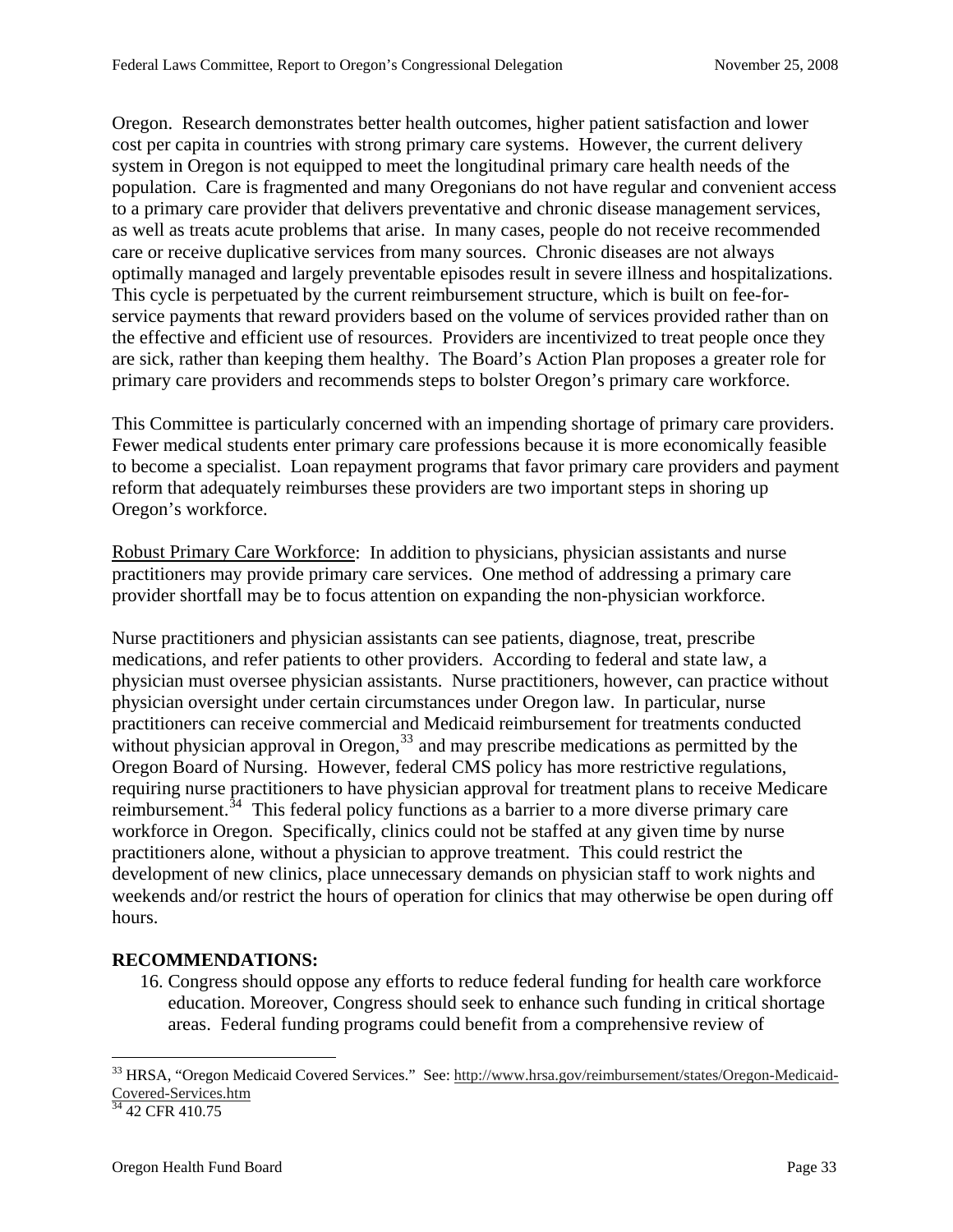workforce needs, once these data are available. Congress should consider a block grant program to allow states to customize scholarships, loan forgiveness and loan repayment programs to meet their unique needs.

- 17. Congress should examine the financing structure for GME residencies and either raise the federal cap on Medicare funding for GME residencies or create a more stable and equitable method of federal funding. The current cap system is unfair to western states and the 1996 levels being used are unrealistic for today's physician training needs. Congress should revisit these policies and allow the expansion of residency positions.
- 18. Congress and/or CMS should allow states to waive the CMS requirement for physicians to approve nurse practitioner treatment plans in order to receive CMS reimbursement. In states like Oregon, where nurse practitioners have independent practice authority, the federal government requires an inefficient overlapping of resources by requiring physician oversight of nurse practitioners. This undercuts Oregon's ability to develop a diverse primary care workforce and overloads existing staff unnecessarily.
- 19. *STATE RECOMMENDATION: Oregon's legislature should support current plans to collect data on Oregon's health care workforce through state licensing agencies. Information about the existing workforce is instrumental to effective policymaking to improve workforce distribution and to appropriately fund programs.*
- 20. *STATE RECOMMENDATION: Oregon legislators should fund the ORMED Collaborative to increase residency training opportunities in rural and underserved communities in Oregon.*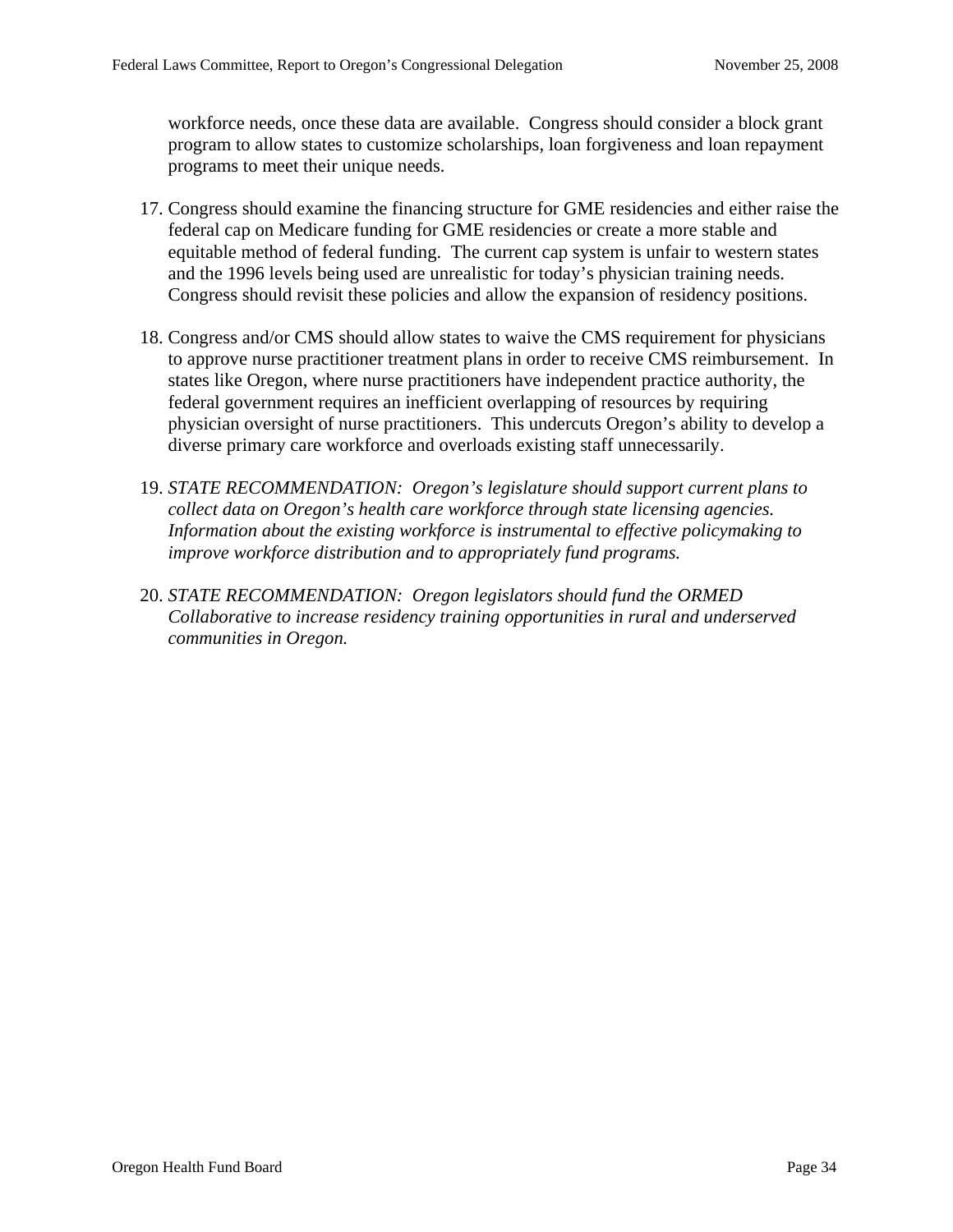## **ERISA**

**RESULTS FROM HEARINGS AND RESEARCH:** ERISA law is unclear in relation to some elements of states' efforts to reform health care, especially related to setting minimum standards for acceptable health insurance coverage offered by self-insured employer plans and health reform funding options such as "pay-or-play" employer payroll taxes and taxes on insurance plans. This lack of clarity leaves innovative states at risk for ERISA-based lawsuits and may prevent some states from implementing innovative health care reform. Further, ERISA hinders states' ability to collect even basic data on self-insured plans, including the number of lives covered under such plans, impeding state public policy efforts.

**BACKGROUND:** The Employee Retirement Income Security Act of 1974 (ERISA) is a federal law that regulates private sector retirement, health, and other welfare benefit plans. Congress' intent in passing this law was to enable employers that operate in more than one state to offer uniform benefits to all of their employees. However, at the state level, ERISA creates an obstacle to health reform efforts through a broad provision that preempts state laws that "relate to" private sector employer-sponsored pension and fringe benefit programs, including health insurance.[35](#page-33-0)

The U.S. Supreme Court has held that a state law "relates to" self-insured employer plans ("ERISA plans") if it: refers to such plans; substantially affects their benefits, administration, or structure; or imposes significant costs on such plans. Various courts have held that, according to ERISA, states cannot require employers to offer health coverage; dictate the terms of an ERISA plan's coverage, employer's premium share, etc.; or impose taxes on self-insured employer plans. (ERISA exempts from preemption the authority for states to regulate insurance, which includes taxing and collecting information from health insurers and setting standards for products purchased by insured employer health plans). These rulings limit states' ability to set minimum standards for insurance coverage, design unchallengeable "pay-or-play" employer payroll taxes, or tax self-insured plans. Although there have been no court rulings specifically involving collecting data from self-insured plans, such data collection arguably duplicates Department of Labor rules and affects plan administration, and could thus be challenged under ERISA. No states have yet attempted to impose data collection on self-insured plans.

*Travelers Insurance* Decision: The Supreme Court's interpretation of the ERISA preemption clause was broadened somewhat by the 1995 *Travelers Insurance* decision. In this case, the Supreme Court upheld a New York law that set hospital rates in that state even though doing so had the potential to increase costs for ERISA plans by providing lower rates for Blue Cross than commercial insurance. The reasoning behind this decision was that hospital rate-setting is traditionally an area of state authority and thus not presumed eligible for a congressional override. Also, the Court held that, even though commercial insurance was more expensive than Blue Cross, the New York law did not hinder an employer's ability to choose which insurance

<span id="page-33-0"></span> $35$  ERISA background information comes primarily from a presentation to the Federal Laws Committee and other documents authored by Patricia Butler, JD, DrPH, health policy analyst/consultant. Most information is contained in "ERISA Update: Federal Court of Appeals Agrees ERISA Preempts Maryland's 'Fair Share Act'," Patricia A. Butler, JD, DrPH, State Coverage Initiatives report, Feb. 2007.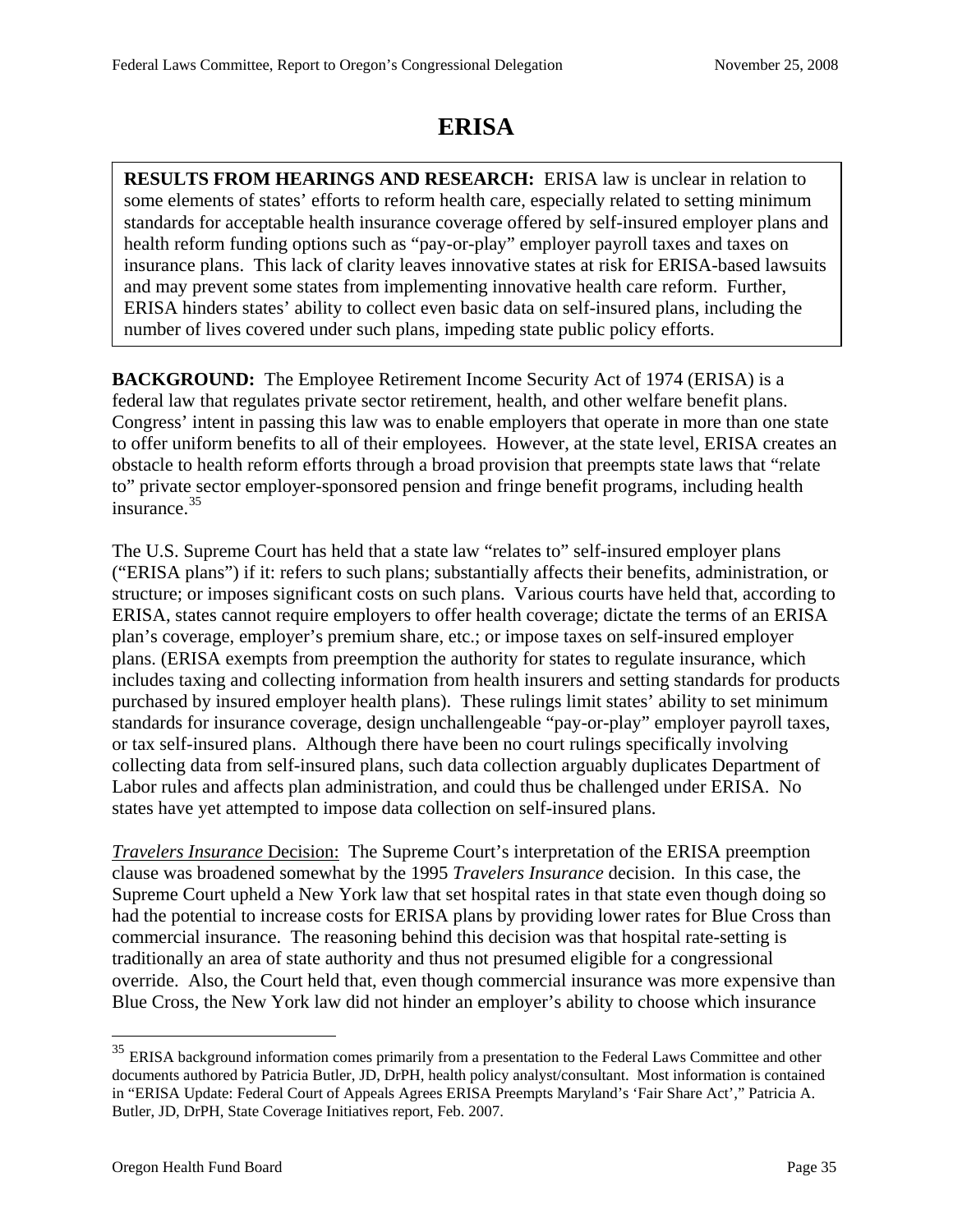plan to purchase. Despite this broader interpretation of the law, states and localities continue to struggle with designing health reform plans that will not provoke a legal challenge under ERISA.

Other States' and Localities' Experiences: In 2007, federal courts found "pay-or-play" payroll tax initiatives in one state and one county to be in violation of ERISA. In Maryland, the disputed law required employers with more than 10,000 employees to either spend 8% of their payroll on health services for their employees or pay the difference between that amount and what they actually spent to the state to help fund the state's Medicaid program. The Court of Appeals held that the purpose of the law was to force Wal-Mart, the state's only employer that would have been affected by the law, to expand its ERISA health insurance plan, which would interfere with uniform national administration of its health benefits plan.

In Suffolk County, New York, a similar "pay-or-play" arrangement was found to be in violation of the ERISA preemption clause. In this case, the county required large grocery retailers to spend the same amount per employee on health care as the county would have to spend to treat an uninsured worker. Any employer spending less than that amount would be required to pay the county the difference. While the stated objective of the law was to protect small businesses that were currently providing coverage to the employees from unfair competition, the appeals court applied the same reasoning as was used in the Maryland case to hold that ERISA preempts the Suffolk County ordinance.

In a recent case, a local "pay-or-play" ordinance in the city of San Francisco has been challenged under ERISA. The ordinance requires firms with workers employed in the city to spend a certain amount per-worker, per-hour on health benefits or pay the equivalent amount to help fund the city's Health Care Access Program. A federal district court ruled that the ordinance violated ERISA's preemption clause, but the Court of Appeals has granted a stay of the lower court's order. The Court of Appeals characterized the city ordinance as requiring employer payment, not employee benefits, holding that neither choice – the employers' choice to provide health care nor their choice to pay the city – is favored by the ordinance. The Ninth Circuit Court held that San Francisco's plan is not preempted by ERISA, because it does not require employers to provide benefits or to alter the benefits they provide.

In general, under the reasoning of the Travelers case, a "pay-or-play" initiative is most likely to withstand an ERISA challenge if it is a broad-based, tax-financed program; the state is neutral regarding whether employers offer coverage or pay tax; and the state does not set standards to qualify for tax credits or otherwise refer to ERISA plans.

NAIC's Recommended Changes to Federal Law:<sup>[36](#page-34-0)</sup> Responding to states' concerns regarding reforming their health care systems while complying with federal law, the National Association of Insurance Commissioners (NAIC) recently conducted a survey of states' Departments of Insurance. The survey asked states if they had "considered the preemptive effect of ERISA, HIPAA, or any other federal law on innovations related to making health care insurance or alternative health care financing mechanisms more affordable, particularly with respect to small group markets?". Two-thirds of the states that responded had encountered situations where

<span id="page-34-0"></span><sup>&</sup>lt;sup>36</sup> "NAIC Recommendations for Federal Action," Federal Relief Subgroup, State Innovations (B) Working Group, National Association of Insurance Commissioners, May 2007.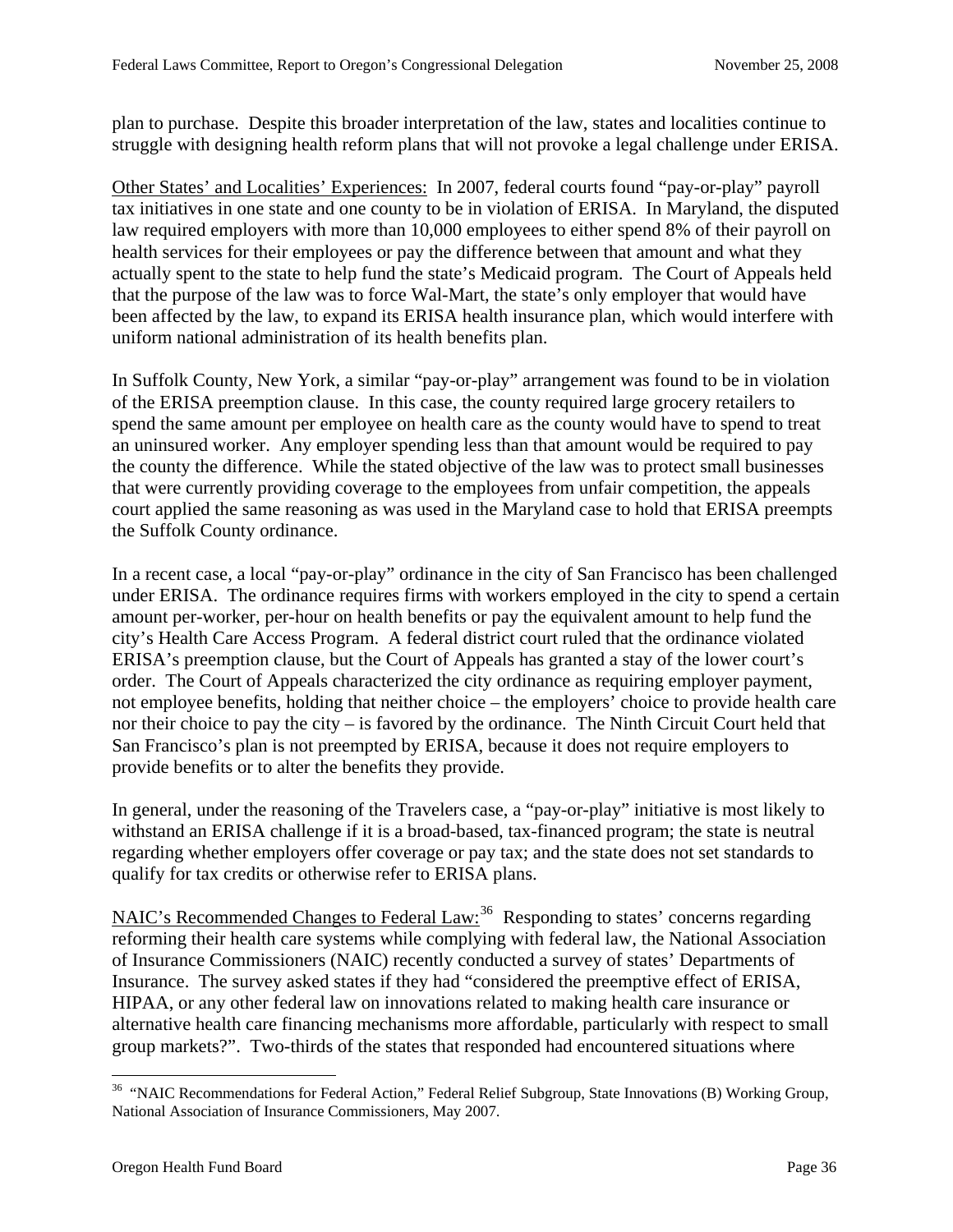federal law preempted, or threatened to preempt, health reform proposals. To address these issues, NAIC has developed a set of recommendations that would maximize states' flexibility in reforming their health care systems while minimizing the impact on sponsors of ERISA plans. These recommendations are:

- Amend ERISA to clarify that states may require self-insured plans to submit data regarding coverage, premiums, cost-sharing arrangements, and utilization;
- Amend ERISA to clarify that "pay-or-play" assessments that meet specified criteria are not preempted by federal law;
- Grant the Secretary of Labor the authority to grant waivers from ERISA to states that implement comprehensive health reform proposals; and
- Create a federal grant program to provide grants to states pursuing new and innovative reform ideas.

Concerns Regarding the Oregon Health Fund Board: The Health Fund Board's Action Plan includes the possibility of a "pay-or-play" employer payroll tax as one of the revenue sources for a second phase of expanding coverage to lower- and middle-income Oregonians. While the Finance Committee of the Board designed a payroll tax that it believes could withstand a challenge under ERISA, the possibility of such a challenge remains. Clarity from the federal government with regard to this type of payroll tax initiative would allow the state to design a policy without fear of encountering a costly lawsuit.

#### **RECOMMENDATIONS:**

- 21. Congress should create "safe harbor" policies for state health care reform elements (such as "pay or play" payroll taxes) that it finds do not violate ERISA. These policies would clarify for states how to craft their health care reform to comply with ERISA and would protect them from the burden and uncertainty of lawsuits. Oregon's Congressional delegation should partner with other reform-minded states to effectuate "safe harbor" policies related to state health reform efforts.
- 22. Congress should amend ERISA to permit states to collect data from self-insured employers or their third party administrators concerning benefits received by employees and dependents residing in the state. The Department of Labor could develop criteria for a uniform set of data to collect with the assistance of the National Governors' Association.
- 23. Congress should consider the National Association of Insurance Commissioners' recommendation to grant the Secretary of Labor the authority to issue waivers from ERISA for states implementing comprehensive health reform proposals.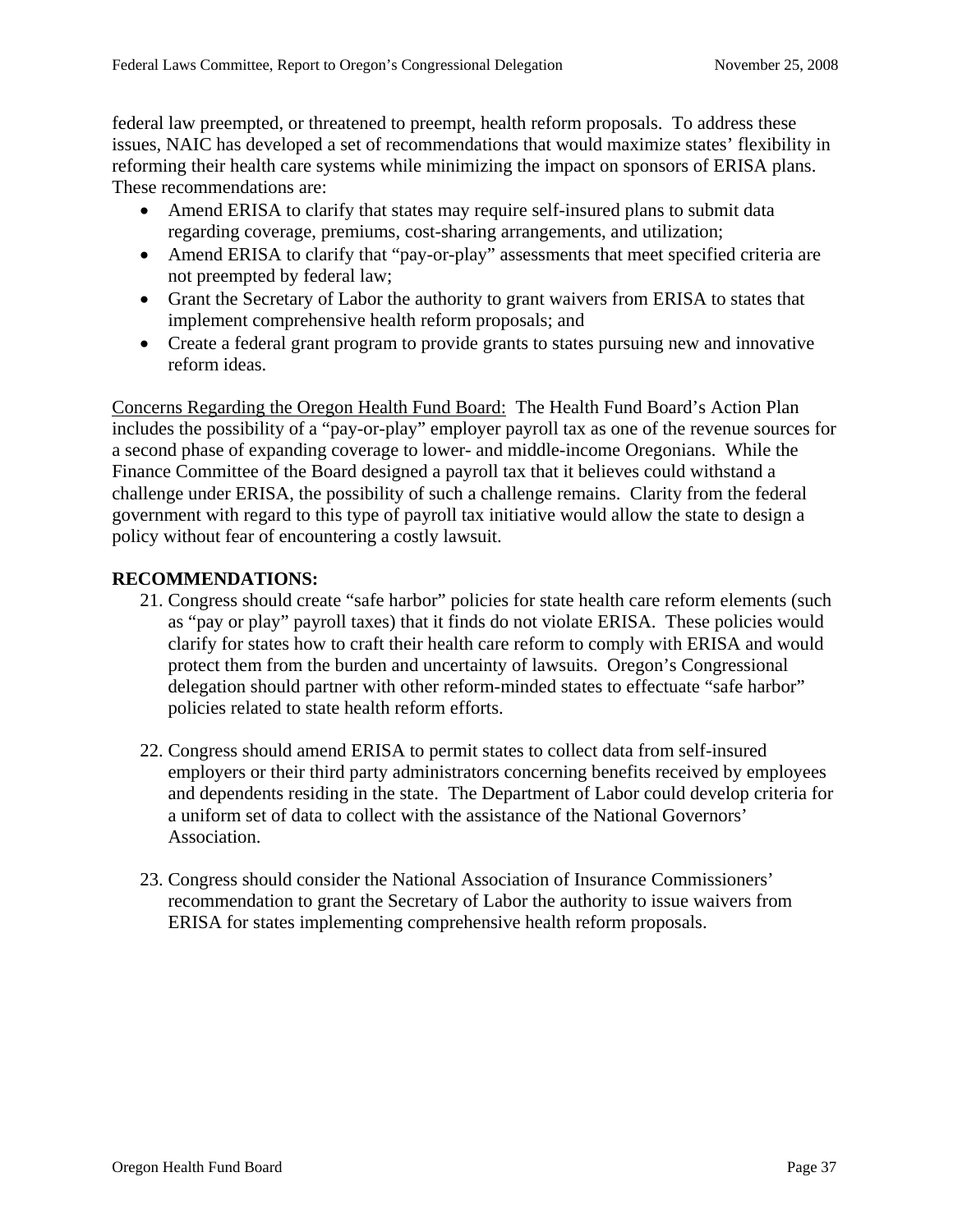## **FEDERAL TAX BENEFITS RELATED TO HEALTH INSURANCE AND MEDICAL EXPENSES**

**RESULTS FROM HEARINGS AND RESEARCH:** Federal income tax codes provide inequitable benefits around health care expenses, particularly health insurance premiums. Self-employed individuals and individuals buying health insurance on the open market are not able to obtain the same tax benefits as those receiving employer-sponsored health insurance.

**BACKGROUND:** One goal of health reform in Oregon is to ensure that all Oregonians have access to affordable health insurance, regardless of whether that insurance is provided by employers or purchased by individuals on the open market. Currently, those purchasing insurance individually do not get federal tax benefits equivalent to individuals with employersponsored insurance.

Employer paid medical benefits, including health insurance premiums, flexible spending accounts, and health reimbursement accounts (including Section 125 plans), are not included as part of an employee's personal taxable income. Regardless of whether the individual chooses to itemize income deductions, these medical benefits are pre-tax. Employee contributions to health insurance premiums are made pre-tax.

One health reform strategy considered by states includes requiring all employers to offer Section 125 Premium Only Plans (POPs) to all employees (unless employers pay 100% of an employee's premiums). These plans allow employees to contribute pre-tax dollars to pay for their insurance premiums, and can be applied to employer sponsored insurance or to insurance purchased on the open market. Using pre-tax dollars saves individuals as much as 35 percent of their spending on health insurance premiums, depending on their income tax bracket. Section 125 POPs are not available to self-employed or unemployed persons.

Self-employed individuals may directly deduct amounts paid for health care insurance from their taxable income (whether or not the individual chooses to itemize his or her deductions). However, self-employed individuals face specific limits to their tax benefits that persons receiving employer-sponsored health insurance do not face. Self-employed individuals can only deduct premiums from their taxable income up to the total of their income from the selfemployed trade or business, less items such as the self-employment tax deduction and qualified pension contributions. Further, premiums can only be deducted for the months where they are not eligible for insurance through their employer (when the individual has a job as an employee as well as being self-employed) or through their spouse's employer.

Individuals purchasing health insurance on the open market receive the fewest federal tax benefits. An individual can deduct those medical and dental expenses (including insurance premiums) that are higher than 7.5 percent of adjusted gross income as an itemized deduction. Itemizing deductions is typically not preferable to the standard deduction for many individuals unless they own a home. There has been recent discussion in Congress about allowing this deduction directly, without itemizing. Expenses at or below 7.5 percent are not eligible for a federal tax deduction. In Oregon, individuals aged 62 and older can deduct the qualified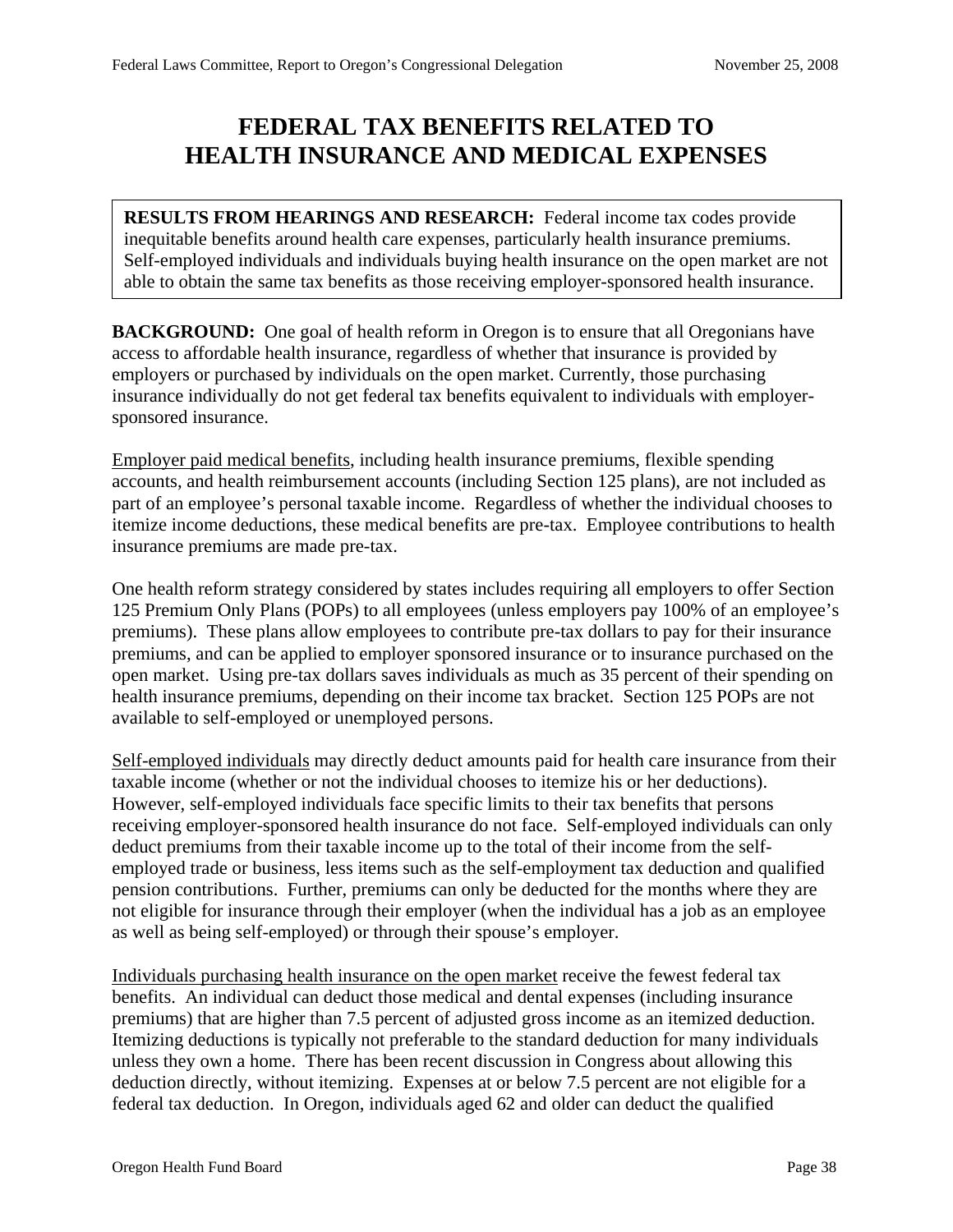expenses below 7.5 percent from their Oregon taxable income, if they itemize their Oregon deductions.

Some individuals may qualify for a refundable tax credit against the amount of federal tax due, for 65 percent of the premiums they pay. This credit reduces their federal tax liability and may provide a refund if a person's tax liability is low enough. To qualify, individuals must belong to a group specified in the 2002 law, including those who lost jobs due to the recession following the September 11 attacks and those on premium assistance programs like FHIAP.

Employees, self-employed people, and individuals purchasing insurance in the open market may also benefit from Health Savings Accounts (HSAs). These are tax exempt accounts used to pay for medical expenses, including insurance premiums. An HSA must be paired with a high deductible insurance plan, which typically has a lower premium than other plans. Contributions to HSAs are pre-tax when made by or through an employer, or post-tax if made directly by the covered individual who may then receive a federal deduction from taxable income on their yearly tax return. Contributions are limited by federal law (2008 statutory limits are \$2,900 individual and \$5,800 family).

#### **RECOMMENDATIONS:**

- 24. Congress should modify the personal income tax code to provide equal tax benefits to all taxpayers purchasing health insurance, regardless of whether that insurance is purchased through an employer, as a self-employed person, or as an individual purchasing health insurance on the open market. Specifically, all taxpayers should be allowed to directly deduct health insurance premiums from their taxable income without having to itemize deductions.
- 25. In addition, Congress should modify the personal income tax code to offer low income taxpayers the choice of either the direct deduction for premiums (as recommended above) or a refundable credit against their tax liability for health insurance premiums. This tax credit could be structured similarly to the Earned Income Credit, so that employed individuals receive the benefit of this credit at the time of each paycheck. Giving lowincome taxpayers the choice of a credit would assist individuals in participating in state health reform efforts that include an individual mandate.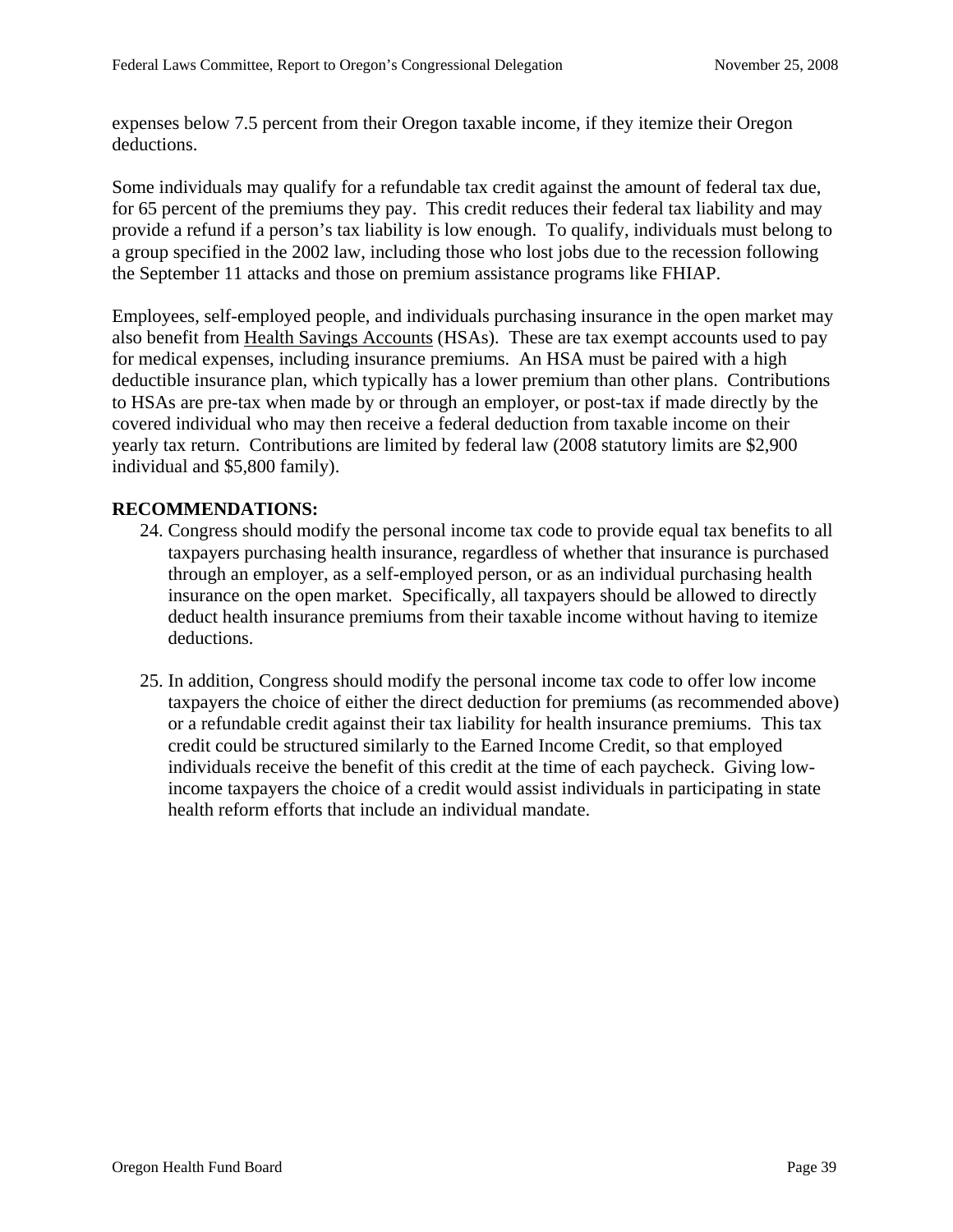## **EMTALA and OREGON'S EMERGENCY DEPARTMENTS**

**RESULTS FROM HEARINGS AND RESEARCH:** The key issues facing Oregon's Emergency Departments (EDs) appear not to be related to EMTALA. Instead these problems relate to a lack of health insurance and lack of access to primary care in the community. Further, testimony was largely supportive of EMTALA, and, even if changes were desired, waivers are not granted for EMTALA.

**BACKGROUND:** The Emergency Medical Treatment and Active Labor Act (EMTALA) was designed to prevent hospitals from transferring uninsured patients to public hospitals without first screening patients to ensure they were stable for transfer. Hospitals must treat patients presenting with emergency medical conditions regardless of their ability to pay. Due to EMTALA, people who lack the ability to pay for primary care to treat and prevent conditions end up receiving treatment in hospital Emergency Departments once their conditions become severe. In many cases, these medical crises could have been prevented with earlier primary care.

The Committee heard arguments demonstrating the need for, and benefits of, EMTALA, and arguments against changing EMTALA. For example, despite EMTALA protections, patient harm has been documented in cases where patients were sent away from emergency departments. According to testimony, only 12 percent of Emergency Department (ED) care could be provided in less acute settings, representing a small portion of healthcare costs. Another presenter testified that ED care represents a very small proportion of overall uncompensated hospital care – the greatest proportion included inpatient care for conditions not managed in the primary care setting.

None of the significant issues facing EDs heard by the Committee were due directly to EMTALA. Emergency Departments face severe overcrowding, lack of on-call specialists, inabilities to hold psychiatric patients for stabilizing in some cases, and other troubling issues. One of the main concerns, overcrowding, would likely be significantly alleviated by increasing the use of primary and preventive care. If health care reform in Oregon successfully reduces uninsurance, transforms the health care delivery system to include an integrated health home, and increases the size of Oregon's primary care provider workforce, some of the issues facing EDs would be alleviated.

One concern about EMTALA presented to this Committee involved how EMTALA has been implemented by Oregon's hospitals. In particular, some hospitals may not transfer patients needing specialist care to another hospital in the region with better qualified specialists because of a concern of being found in violation of EMTALA.

#### **RECOMMENDATIONS:**

- *26. STATE RECOMMENDATIONS: The Committee agreed with presenters that EMTALA is an extremely important protection. Although this Committee did not identify any recommendations regarding EMTALA at the federal level, the Committee did identify two issues for state consideration:* 
	- *a. Further study is recommended on the potential for alleged EMTALA violations arising from inter-hospital transfers based on the availability of appropriately*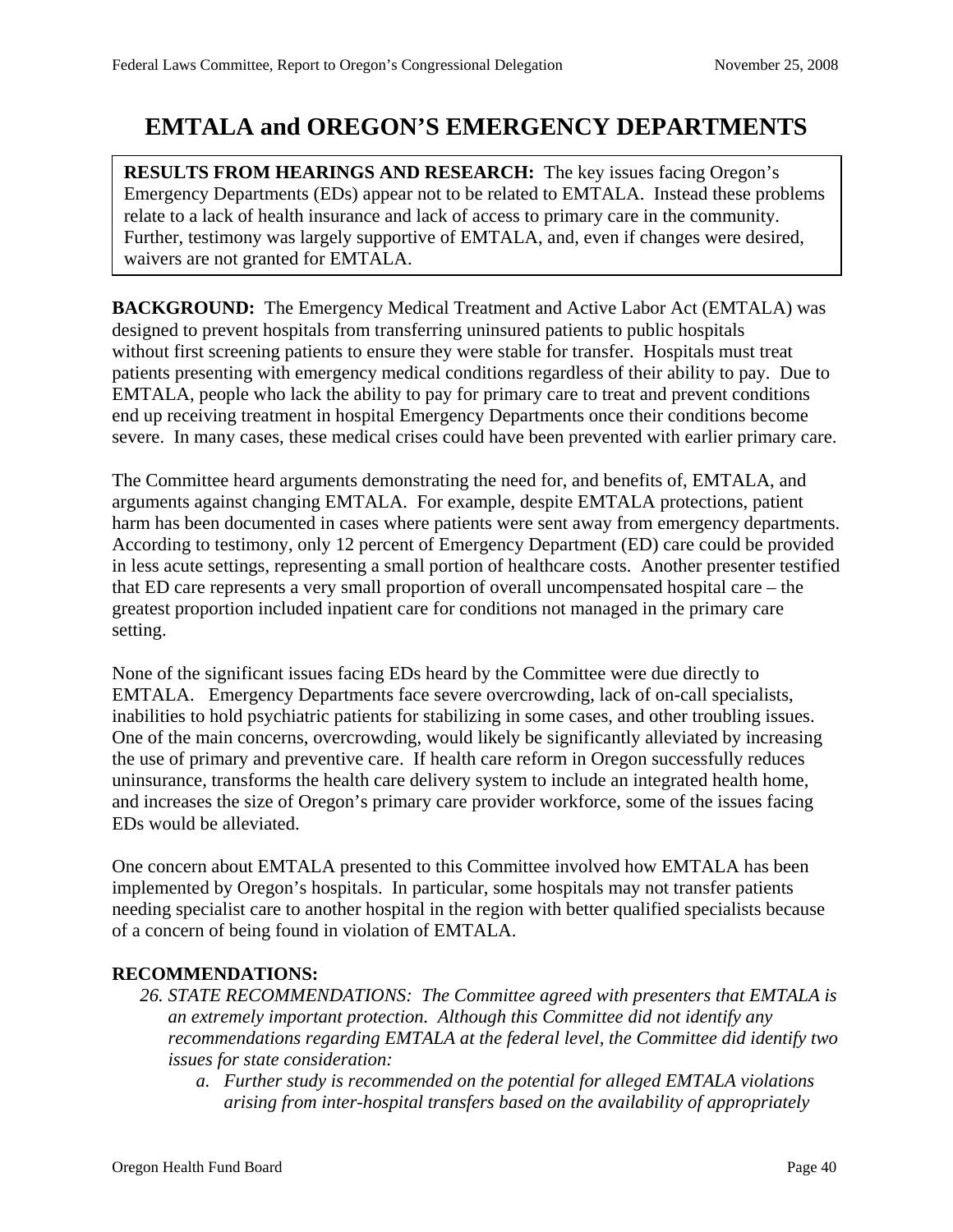*trained physicians. This study should examine whether EMTALA could be more effectively operationalized in Oregon.* 

*b. According to testimony, some Oregon hospitals lack the ability to place involuntary psychiatric holds on patients due to DHS facility requirements, causing some patients to be released against the advice of the hospital. The Committee has referred this issue to DHS for further inquiry. See Appendix C for a copy of this referral memorandum.*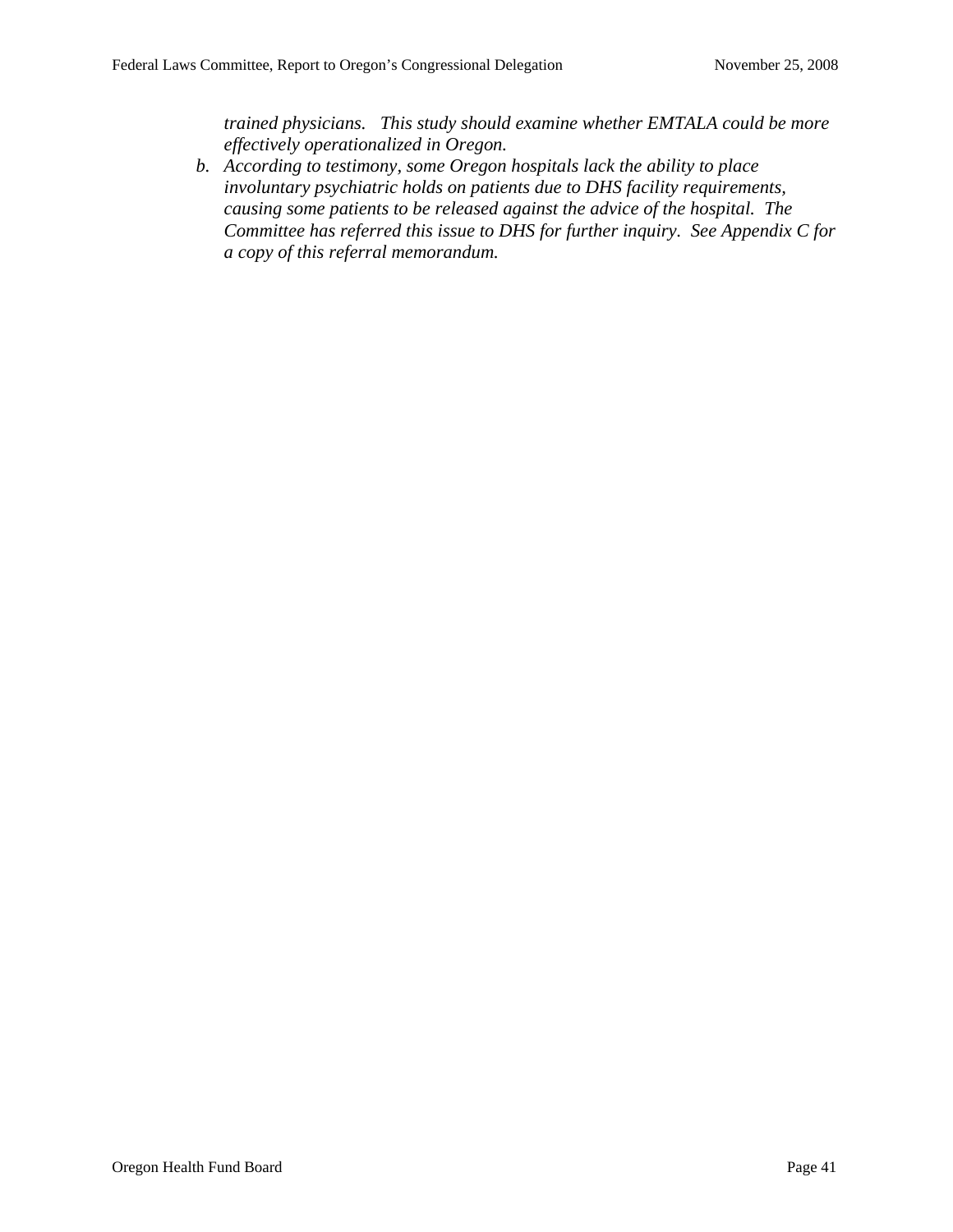## **HIPAA**

**RESULTS FROM HEARINGS AND RESEARCH:** HIPAA does not currently present a barrier to coordination of care and sharing patient information between providers. However, the implementation of privacy practices and misunderstanding of privacy laws at a clinical level may present an operational barrier to coordinating care and sharing information. Other federal and state laws restrict the exchange of patient information when related to specific treatments or diagnoses (e.g., substance abuse, mental illness, genetic disorders). The Committee did not evaluate these laws.

**BACKGROUND:** The Health Insurance Portability and Accountability Act (HIPAA) includes requirements for ensuring the privacy and security of patient information. Health plans, clearinghouses, and providers must comply with privacy rules around release of individually identifiable health information. In particular, providers must "provide notice of privacy policies and procedures to patients, obtain consent and authorization for use of information and tell how information is generally shared and how patients can access, inspect, copy and amend their own medical record."[37](#page-40-0) Under HIPAA, health care providers and insurers may disclose protected health information without patient authorization or other permission if the disclosure is for purposes of treatment, payment, and/or health care operations.

Because HIPAA allows treating providers to exchange patient information without a patient's consent, the law does not present a barrier to coordinating care. However, this Committee heard testimony that many providers, clinics, and hospitals' policies require such consent prior to treatment. Although some providers may prefer these more stringent policies, some providers have based their policies on an incorrect understanding of HIPAA. These facilities spend considerable time and staff resources complying with their internal privacy policies. Educating providers about the types of information exchange permitted under HIPAA may lead to savings in administrative resources.

In the future, HIPAA may present challenges to a new system of electronic personal health records that are under the control of the individual. These legal challenges are not currently well defined. Oregon's Health Information Infrastructure Advisory Committee (HIIAC) is working to develop a strategy for "the implementation of a secure, interoperable computerized health network to connect patients and health care providers across Oregon." Until such a strategy is defined, recommendations relating to barriers in HIPAA law cannot be adequately developed.

#### **RECOMMENDATION:**

27. *STATE RECOMMENDATION: Although this Committee did not identify any recommendations regarding HIPAA at the federal level, the Committee did identify an issue for state consideration: There is a misunderstanding among providers concerning HIPAA requirements around the exchange of patient information: providers may be able to reduce administrative burden if they are aware that HIPAA allows treating providers to exchange patient information without written patient consent. DHS should consider a provider education effort to clarify HIPAA requirements.* 

<u>.</u>

<span id="page-40-0"></span>**<sup>37</sup>** HIPAA background information from Oregon Association of Hospitals and Health Systems.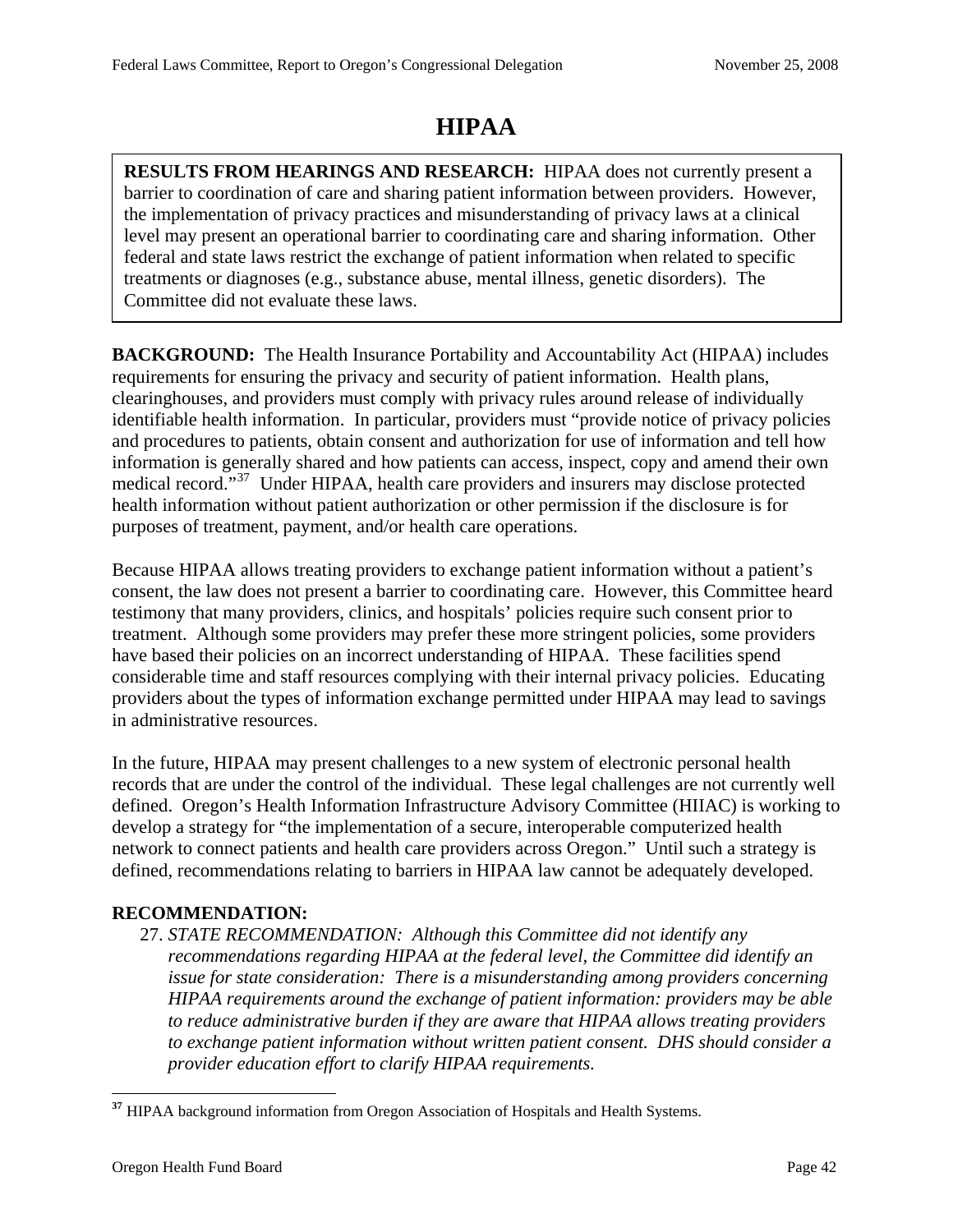## **INDIAN HEALTH SERVICE TRIBAL and URBAN PROGRAMS**

**RESULTS FROM HEARINGS AND RESEARCH:** Oregon's American Indian/Alaskan Native (AI/AN) population is woefully underserved and suffers significant health disparities, due, in part, to a lack of access to health services and insufficient federal funding. The Health Fund Board's efforts to provide affordable health insurance should help AI/AN individuals greatly. However, the Board and Oregon legislators must recognize the unique needs of the Indian health system and the federal trust relationship that exists between Tribes and the US government when designing a health reform plan.

**BACKGROUND:** Oregon is home to nine federally recognized Tribes and counts more than 90,600 American Indian/Alaskan Native individuals in its population.<sup>[38](#page-41-0)</sup> Oregon's Tribal health system provides health care services to more than 47,000 people. An additional 7,000 people receive services through Oregon's Urban Indian Program located in Portland.

American Indian/Alaskan Native people in Oregon and nationwide suffer enormous health disparities. For example, a national 2001 study found that, when compared to the general population, the American Indian/Alaskan Native population had more than three times the number of deaths per 1,000 related to diabetes and more than seven times the number of deaths per 1,000 related to chronic liver disease. The national infant mortality rate for American Indian/Alaskan Natives is 204 infants per 1,000 compared to 87 infants per 1,000 in the non-Indian population.

Unlike other racial or ethnic minority groups, Tribes are sovereign entities that operate in a unique government-to-government relationship with the United States government. States have no inherent right to regulate Tribes. Because of the United States' legal and political relationship with Tribes, there is a federal obligation to provide health services to AI/AN people. The federal agency responsible for overseeing the delivery of health care services to AI/AN people is the Indian Health Service (IHS), an agency within the Department of Health and Human Services.

In the mid 1970s, two key federal laws were passed that allowed Tribal governments to assume responsibility for the delivery of health care services from the IHS. The Indian Self-Determination and Education Assistance Act (ISDEAA) and the Indian Health Care Improvement Act allowed Tribes to enter into contracts to operate health care programs. Later amendments to the ISDEAA allowed Tribes to enter into Self-Governance compacts, which allow Tribes to redesign health programs to meet the needs of their communities. In Oregon, four Tribes have entered into contracting relationships with the IHS to manage some portion of their health care program and five Tribes have entered into Self-Governance compacts to operate their entire health care program. Research comparing IHS and Tribally-operated health programs indicates that Tribes have been able to expand programs and services, build new facilities, increase third party reimbursements, and improve quality of care.<sup>[39](#page-41-1)</sup>

<sup>38</sup> US Census Bureau, State Population Estimates, July 2007.

<span id="page-41-1"></span><span id="page-41-0"></span><sup>&</sup>lt;sup>39</sup> "Tribal Perspectives on Indian Self-Determination and Self-Governance in Health Care Management," National Indian Health Board, 1998.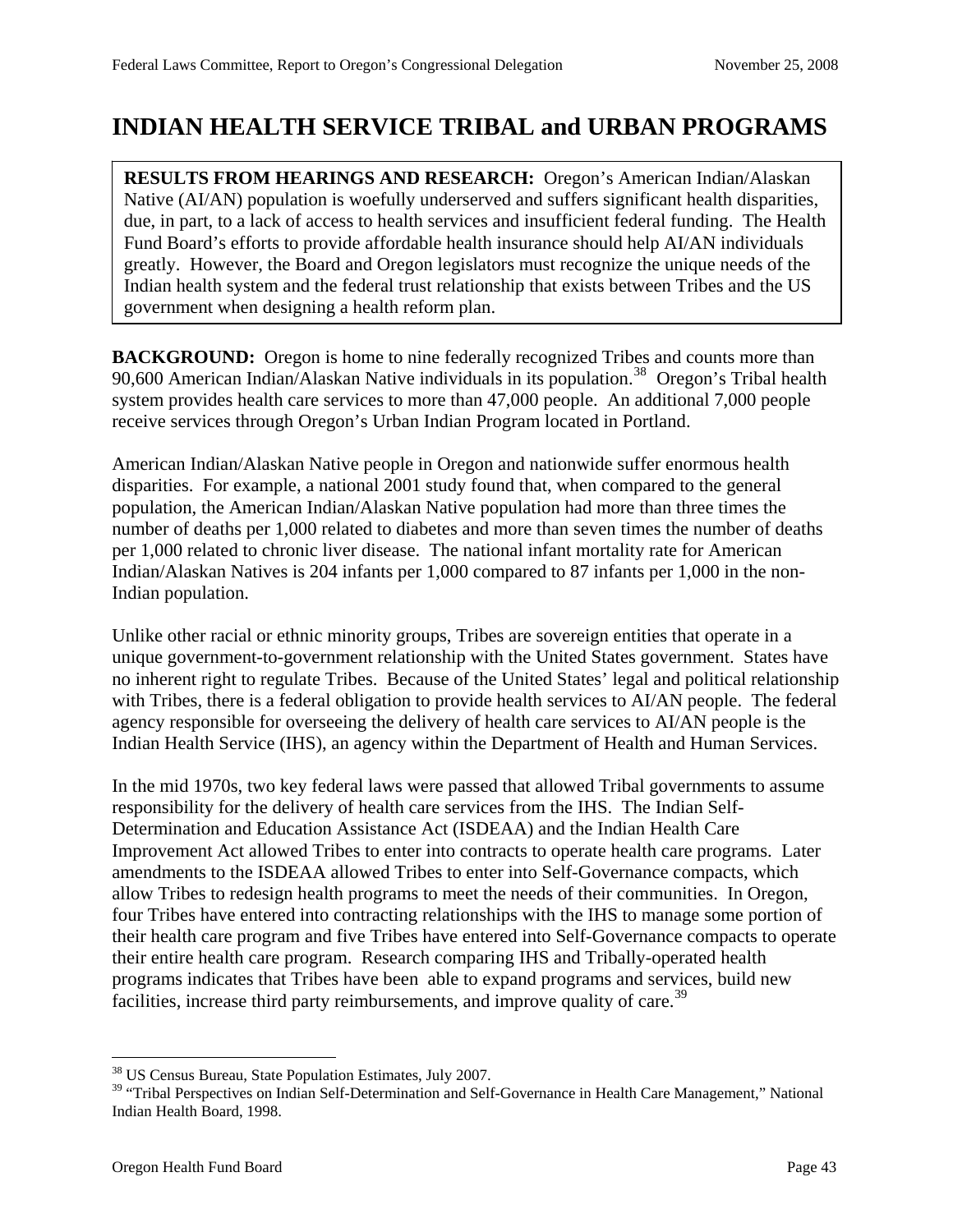Many of Oregon's AI/ANs receive health care coverage through federally funded programs. Approximately 3 percent of AI/ANs in Oregon are enrolled in the Oregon Health Plan and/or Medicare (compared to approximately 27 percent of all Oregonians). Although some AI/ANs have private insurance through an employer or purchased directly, the number of uninsured in this population is very high. In 2006, the Oregon Population Survey found that 28.6 percent of AI/ANs in Oregon were uninsured, compared to 15.6 percent uninsured across all groups in the state. Anecdotal estimates place the number of uninsured in Tribes much higher, especially given that the Oregon Population Survey was biased to responses from higher income homes with phones. Research indicates that 32 percent of AI/AN homes nationwide do not have phones.<sup>[40](#page-42-0)</sup>

Ambulatory care services are provided to Oregon AI/ANs in IHS and tribally-operated health facilities. IHS and Tribal health providers can receive reimbursement from Medicare, Medicaid, and private insurance plans (if the provider is in the plan's provider network or in those cases where Tribal providers have agreements with health plans). For uninsured patients, services are paid by federal IHS funds provided to the Tribe. The federal government provides Tribes with limited funding equivalent to the amount the Indian Health Service would have spent directly providing services for Tribal members. The funding is provided by categories of service (e.g. hospital/clinical services, dental, mental health, public health nurses, etc). The funding level is based on a formula that considers the number of users served by a Tribal program and in some instances the health status of the population served. A Contract Health Service (CHS) program covers specialty care services that cannot be provided in a tribal facility and must be purchased from the private sector. The CHS funds are very limited and Tribes apply stringent eligibility rules in order to qualify for services.

Because the Indian health system has been chronically under funded, access to health care services is very limited, which contributes to the significant health disparities of AI/AN people. This limited access to health services and chronic underfunding are considered the largest barriers to achieving health equities for Tribes. Per capita expenditures for health care indicate that an IHS beneficiary received only \$2,100 per person in fiscal year 2005. Yet a Medicaid beneficiary—in a similar federal health program in scope of services provided—receives double the IHS per capita amount. A Medicare beneficiary receives three times the amount spent for an IHS beneficiary.

Tribes receive their IHS funding at the beginning of the federal fiscal year. According to testimony received by this Committee, Contract Health Services funds run out before the end of the year. When CHS funds get low, IHS services move from a "Priority II" level to a "Priority I" level in which services must meet "life or limb" test before being eligible to receive care. Many Tribes maintain a backlog of non-emergency services that do not meet Priority I criteria. When Tribes receive new fiscal year funding, they immediately work to clear the backlog of denied and deferred services, which quickly depletes CHS budgets, and places them back into a Priority I status. Although some Tribes are able to supplement IHS funds to cover the gap, for many Tribes, this practice results in a health care system that rations care and limits access to services.

<span id="page-42-0"></span><sup>40</sup> US Census Bureau, "United States Summary 2000: *Summary Social, Economic, and Housing Characteristics*." See Table 75: Selected Equipment Characteristics of Housing Units With an American Indian and Alaska Native Householder (One Race): 2000," pp. 449-455.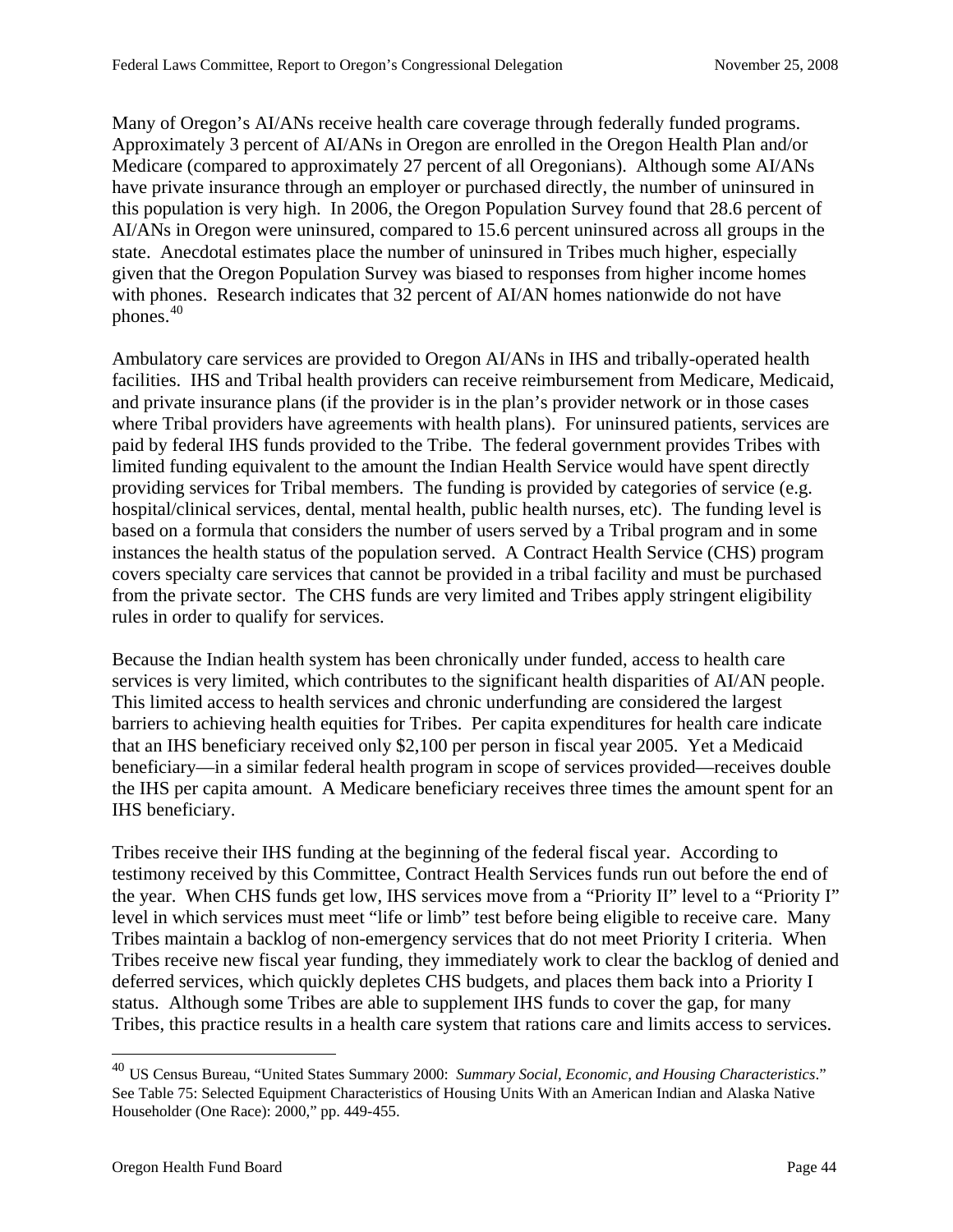When Congress established authority for IHS and Tribal health programs to receive reimbursement for Medicaid services, it amended the Social Security Act to allow services received through an Indian Health Service facility to be reimbursed at a rate of 100 percent the federal medical assistance percentage (FMAP).  $4^{\frac{1}{1}}$  This means that there is no cost to the State for services provided to an AI/AN Medicaid beneficiary served by an IHS or Tribal facility. Because of this special consideration by Congress and because of the legal and political relationship that the federal government has with Tribal governments, Oregon Tribes have requested open access to enrollment in Oregon Health Plan Standard, which is currently closed to new enrollees. Oregon's DHS is in the process of reviewing this request. Further, in 2003, the Oregon legislature passed S.B. 878, that recognized this special circumstance and proposed to allow an AI/AN enrolled in OHP Standard the same benefit package as an OHP Plus beneficiary. Oregon has requested an amendment to its Oregon Health Plan waiver to implement S.B. 878. This request has been pending with CMS since 2003. Both of these requests would greatly increase the number of AI/ANs in Oregon with coverage for their health care needs.

#### **RECOMMENDATIONS:**

- 28. Given the unique relationship between Tribes and the Federal Government, and the US government's responsibility to provide health care to all Tribal members, Congress should adequately fund Tribal health services.
- 29. CMS should approve Oregon's waiver request to allow AI/AN enrollees in OHP Standard to receive OHP Plus benefits. This waiver request has been pending since 2003.
- *30. STATE RECOMMENDATION: The Oregon Health Fund Board and the Oregon legislature should endeavor to consider the unique "federal trust relationship" between the United States and Indian Tribes, which creates a federal obligation to provide health services to American Indian/Alaskan Native people. When considering significant changes to public health benefits and the use of managed care organizations to provide care any impact on this special relationship must be considered. A letter to the Health Fund Board from the Northwest Portland Area Indian Health Board points out several areas for the Board to consider:* 
	- *a. Reform initiatives must be consistent with the federal government's responsibility to Tribes.*
	- *b. The 100% federal match for Medicaid services provided by or through IHS or Tribal programs must be factored when determining benefits and reimbursement methods.*
	- *c. All cost sharing must be eliminated or waived for American Indian/Alaskan Native Medicaid and Medicare beneficiaries.*
	- *d. Any benefit packages for American Indian/Alaskan Native Medicaid beneficiaries should be equivalent in amount, duration or scope as the best benefit package offered to Medicaid beneficiaries in Oregon.*
	- *e. Managed care: American Indian/Alaskan Native individuals should be allowed to choose an Indian health program or a managed care plan, as they prefer and not*

<span id="page-43-0"></span><sup>&</sup>lt;sup>41</sup> 100% federal match applies only to services provided by Indian Health Service facilities and Tribal clinics. Urban Indian Health Clinics are not matched at 100%, neither are Medicaid services provided outside IHS facilities or Tribal clinics.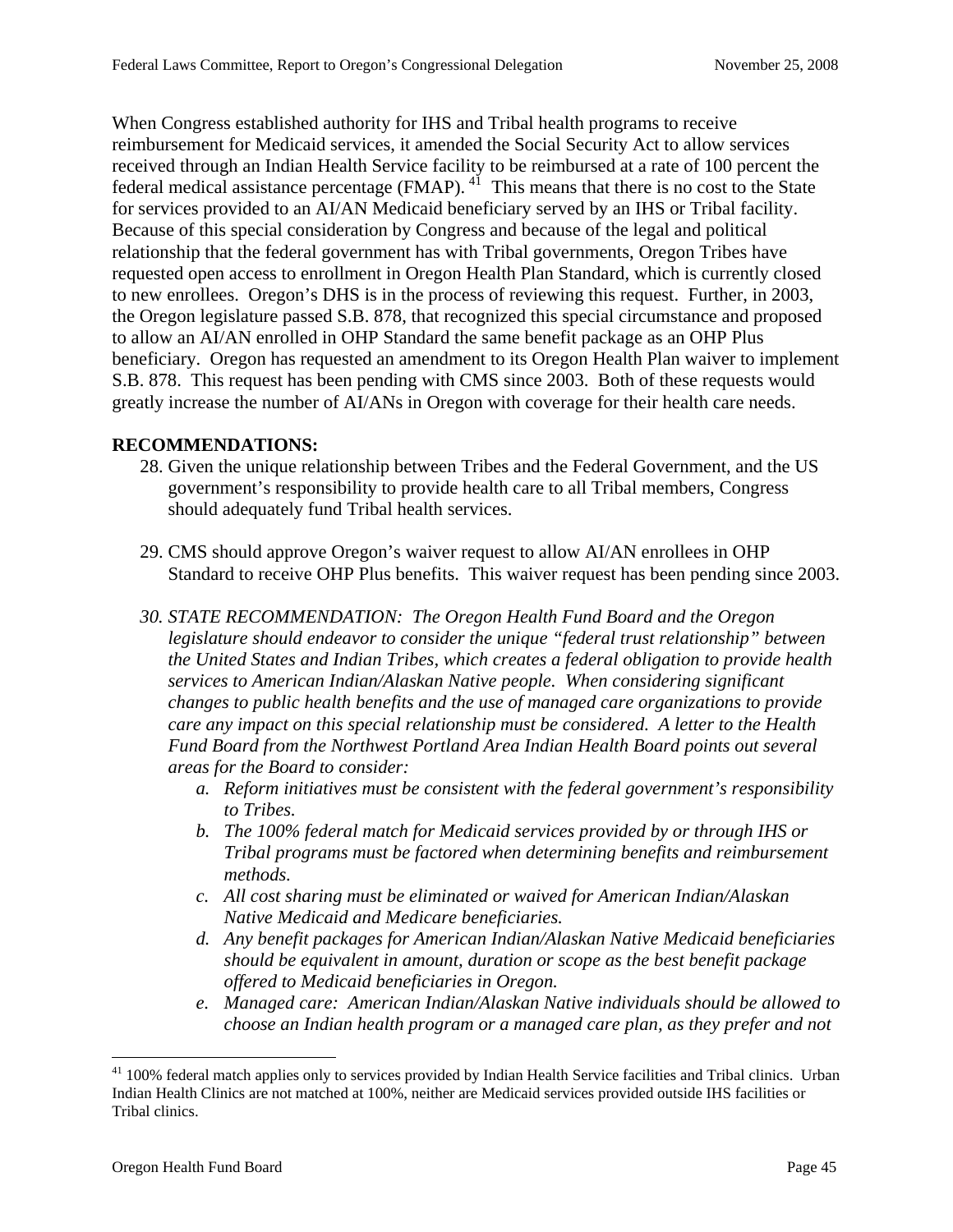*be involuntarily assigned to a non-Indian managed care plan when an Indian health program is available. Further, managed care plans or contractors should be required to pay Indian health providers even if these providers are "out-ofnetwork."* 

- *f. Oregon's health reform should respect Tribes' cultural beliefs and traditional practices. CMS should include access to traditional medicine as part of services available to American Indian/Alaskan Native people.*
- *g. Access to Medicaid eligibility should be simplified and improved.*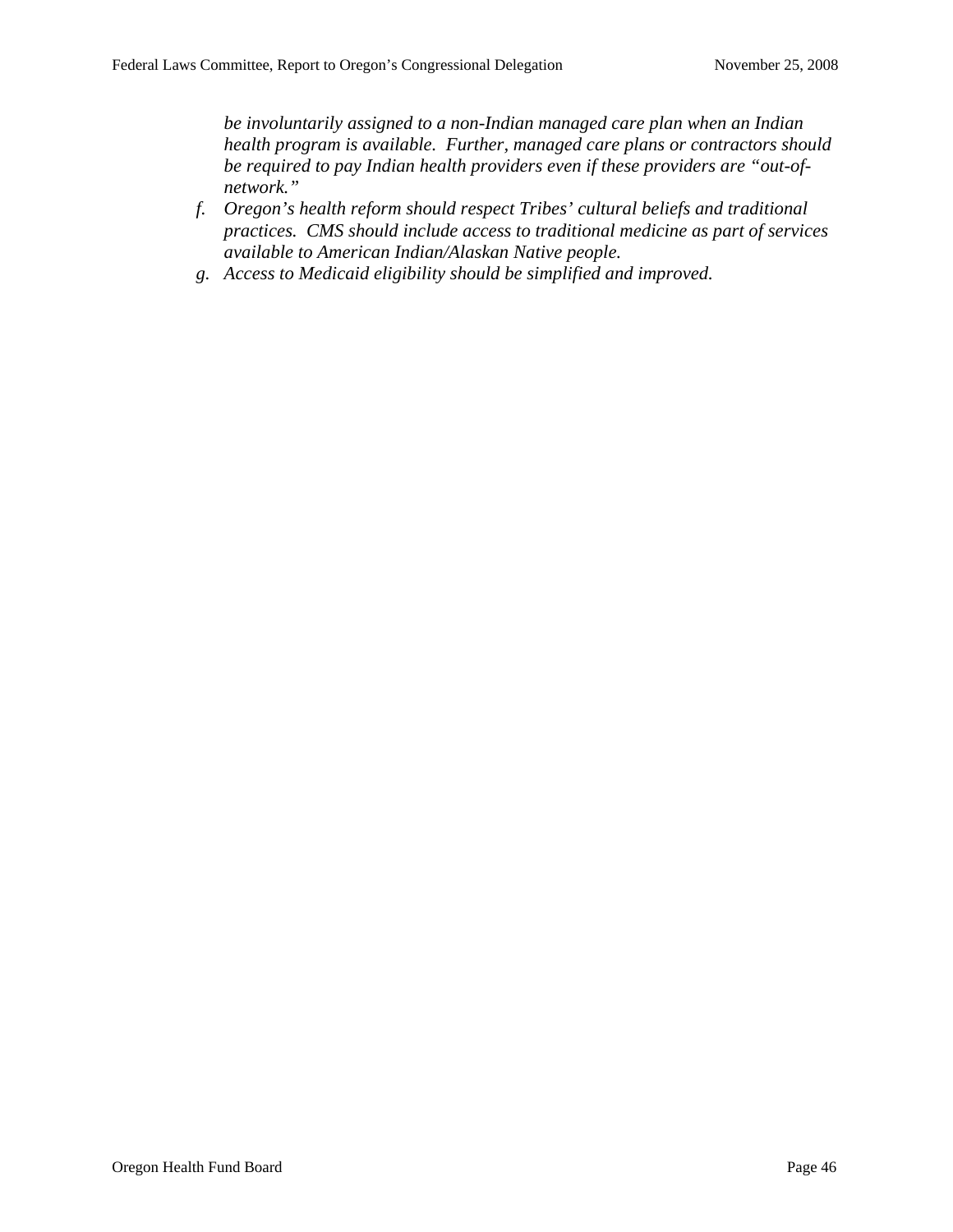## **RESEARCH on the COMPARATIVE EFFECTIVENESS of NEW TECHNOLOGIES**

**RESULTS FROM HEARINGS AND RESEARCH:** Unbiased comparative effectiveness research will provide a foundation for the Board's efforts to increase the use of evidencebased medicine. However, the research needed to compare effectiveness of treatments and technologies is time consuming and resource intensive. Increased federal involvement in conducting this research would assist Oregon in meeting its goals.

**BACKGROUND:** Comparative effectiveness research consists of comparing the clinical effectiveness of medical treatments to improve decisions about covered benefits, payment for services, and patient treatment. Improving these decisions could lead to better patient outcomes. Common clinical guidelines based on such research can reduce variation in care and help contain costs for unnecessary care. In particular, clinical evidence is often unavailable to determine which treatments work best for patients or whether expensive treatment options are worth the cost. Producing this research is time consuming and resource intensive. Further, this research is only beneficial if providers, insurers, and patients agree that the results are objective and  $c$ redible.<sup>[42](#page-45-0)</sup>

Nationally, the Agency for Healthcare Research and Quality (AHRQ) is the entity responsible for performing outcomes research and developing clinical practice guidelines. Out of AHRQ's annual budget of about \$335 million, only \$30 million was allocated to comparative effectiveness research in FY2008.<sup>[43](#page-45-1)</sup> Other federal entities conduct effectiveness research as well: the Department of Veteran's Affairs (VA) reviews clinical records of its own patients with a focus on comparing the effectiveness of treatments. The VA also sponsors clinical trials, including some influential comparative effectiveness trials (comparing bypass surgery to medical therapy for coronary artery disease, for example). The National Institutes of Health sponsors clinical trials, although without a focus on comparing treatments. Finally, the Centers for Medicare and Medicaid Services have sponsored clinical research, some of which compares treatments for the purpose of establishing payment rates.<sup>[44](#page-45-2)</sup>

In 2007, the Congressional Budget Office (CBO) reported on options available for an expanded federal role in supporting and organizing comparative effectiveness research. The CBO found several reasons for an expanded federal role, including the large share of medical care financed by federally funded programs (Medicare, Medicaid, etc.) and the lack of incentive for private entities to produce or pay for information that could benefit competitors. The report concludes that additional comparative effectiveness information that is reflected in delivery system incentives would "likely reduce health care spending over time – potentially to a significant degree."<sup>[45](#page-45-3)</sup>

<span id="page-45-0"></span> $\overline{a}$ <sup>42</sup>Gail R. Wilensky, Ph.D., "Developing a Center for Comparative Effectiveness Information," The Commonwealth Fund, November 2006.<br><sup>43</sup> AHRQ budget, see www.ahrq.gov

<span id="page-45-1"></span>

<span id="page-45-3"></span><span id="page-45-2"></span><sup>&</sup>lt;sup>44</sup> Congressional Budget Office, US Congress, "Research on the Comparative Effectiveness of Medical Treatments: Issues and Options for an Expanded Federal Role," December 2007. 45 Ibid.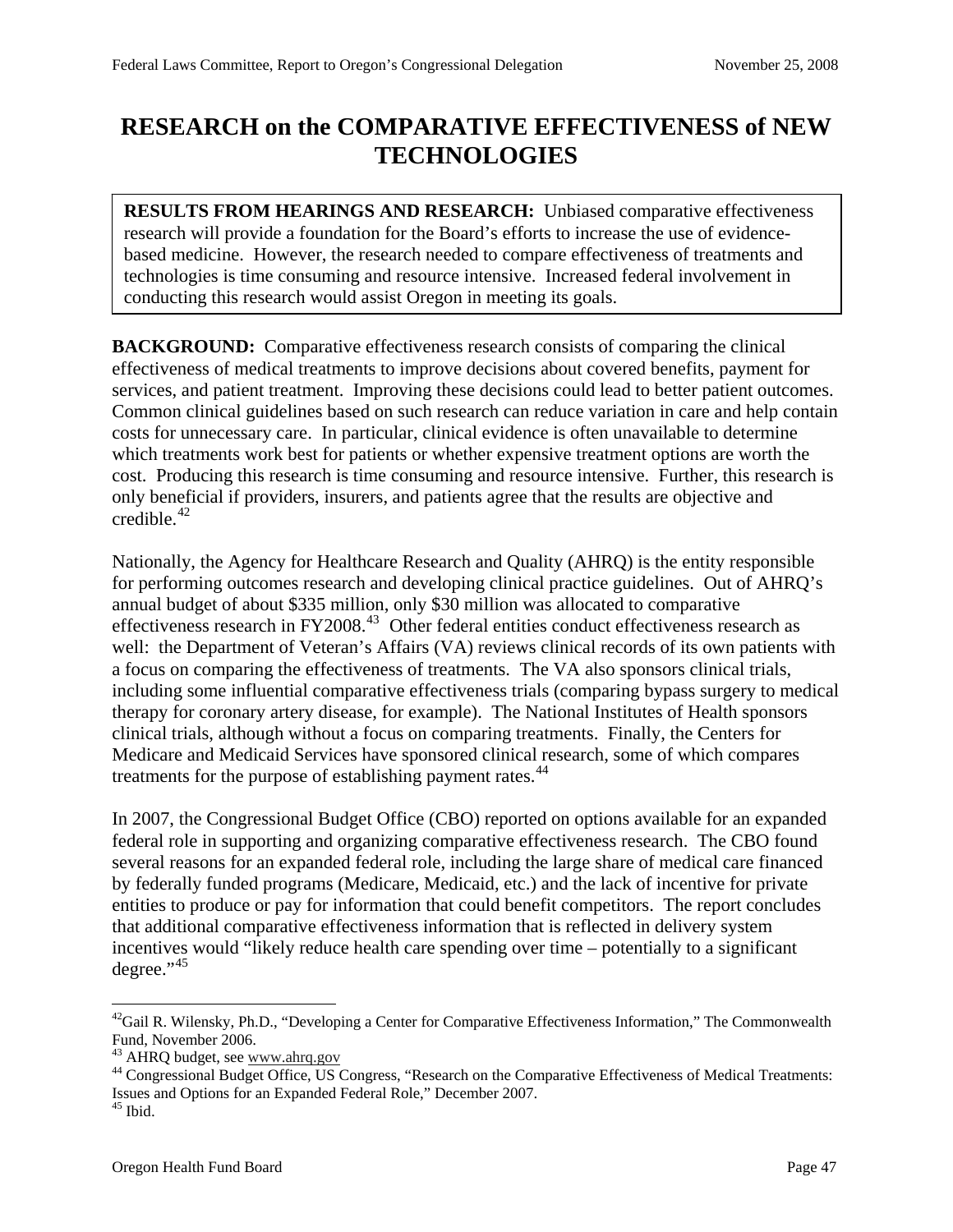Oregon uses comparative effectiveness evidence to inform coverage decisions for health care decision makers, including for the Oregon Health Plan. The Health Resources Commission analyzes and disseminates information concerning the effectiveness and cost of medical technologies in Oregon. The Health Services Commission (HSC) is responsible for the Oregon Health Plan's prioritized list. The HSC considers clinical effectiveness and cost effectiveness of health services to determine their relative importance. The work of these groups could be significantly enhanced with additional federal investments in comparative effectiveness research.

#### **RECOMMENDATION:**

31. Given the important, but limited, work currently conducted by the federal Agency for Healthcare Research and Quality, Congress should enhance funding for comparative effectiveness research to inform evidence based health care decisions by providers, patients, and policy makers. Any such program must be considered objective and highly credible to have value.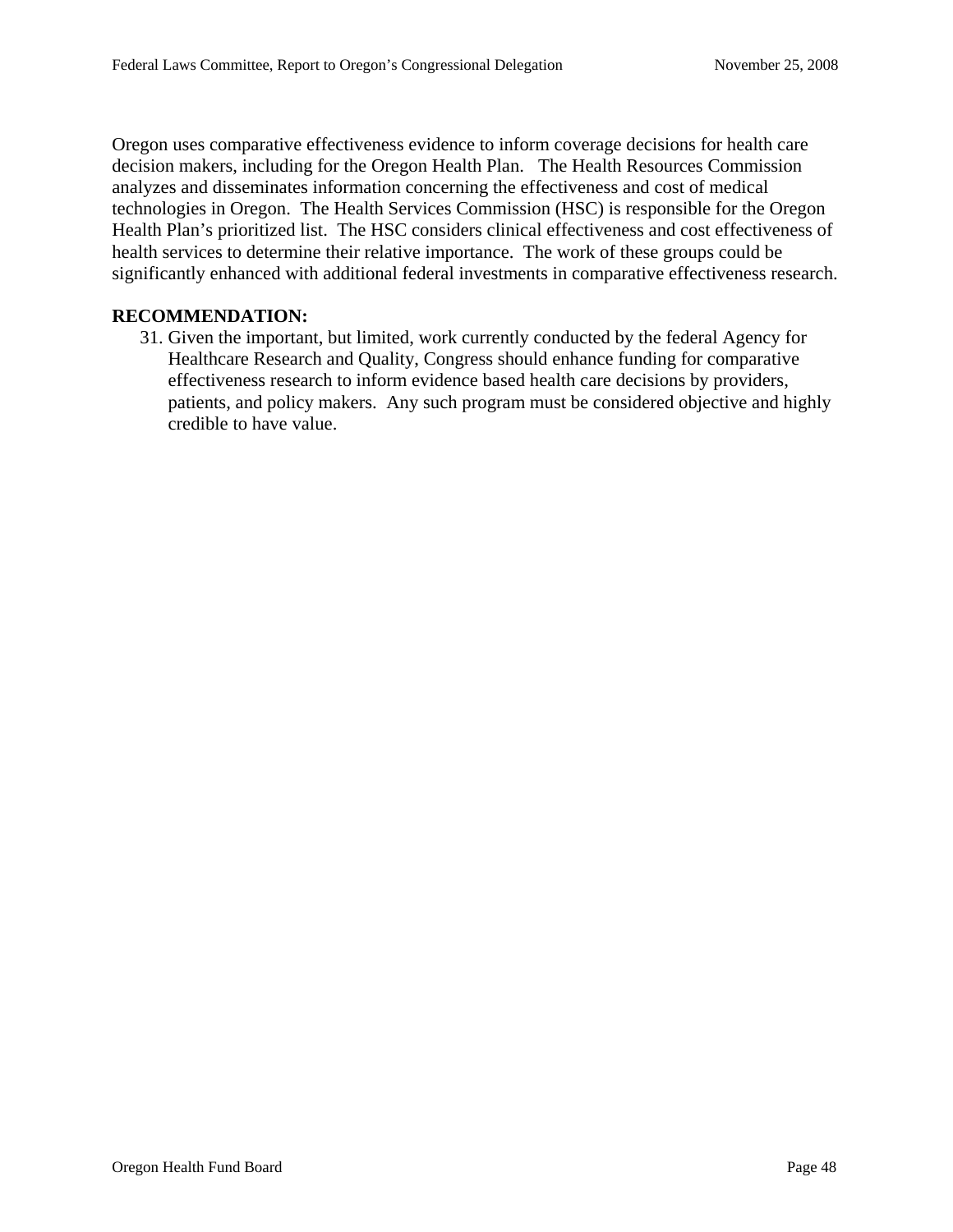## **NEW FEDERAL GRANT PROGRAM TO SUPPORT STATE REFORM**

**RESULTS FROM HEARINGS AND RESEARCH:** The current health care system is in crisis. There is much interest at the state and national level in reforming health care and decreasing the number of uninsured Americans. There have been a few, targeted pilot programs related to health reform (including a medical home model grant) funded by CMS, but Congress has not created a federally funded demonstration grant program to support state reform efforts.

**BACKGROUND:** There has been national interest in a federal grant program to support states' health reform efforts. In 2007, the National Association of Insurance Commissioners recommended that Congress create a grant program for state health reform efforts.<sup>[46](#page-47-0)</sup> There have been several bills introduced in Congress as well (none of which has yet made it to a vote):

- In January 2007, the Health Partnerships bill was introduced as Senate bill 325 and House Resolution 506 (with 80 cosponsors). The bills would provide for innovation in health care through State initiatives that expand coverage and access and improve quality and efficiency in the health care system.
- In April 2007, Senator Feingold introduced Senate bill 1169, to "ensure the provision of high quality health care coverage for uninsured individuals through state health care coverage pilot projects that expand coverage and access and improve quality and efficiency in the health care system."
- In September 2007, Senator Sanders introduced Senate bill 2031 to provide demonstration project grants and flexibility to states to provide "universal, comprehensive, cost-effective systems of health care coverage, with simplified administration."

#### **RECOMMENDATION:**

32. Congress should create a federal grant program to support states pursuing innovative reform concepts. Members of Oregon's Congressional delegation should consider sponsoring or supporting such a bill.

1

<span id="page-47-0"></span><sup>&</sup>lt;sup>46</sup> "NAIC Recommendations for Federal Action," Federal Relief Subgroup, State Innovations (B) Working Group, National Association of Insurance Commissioners, May 2007.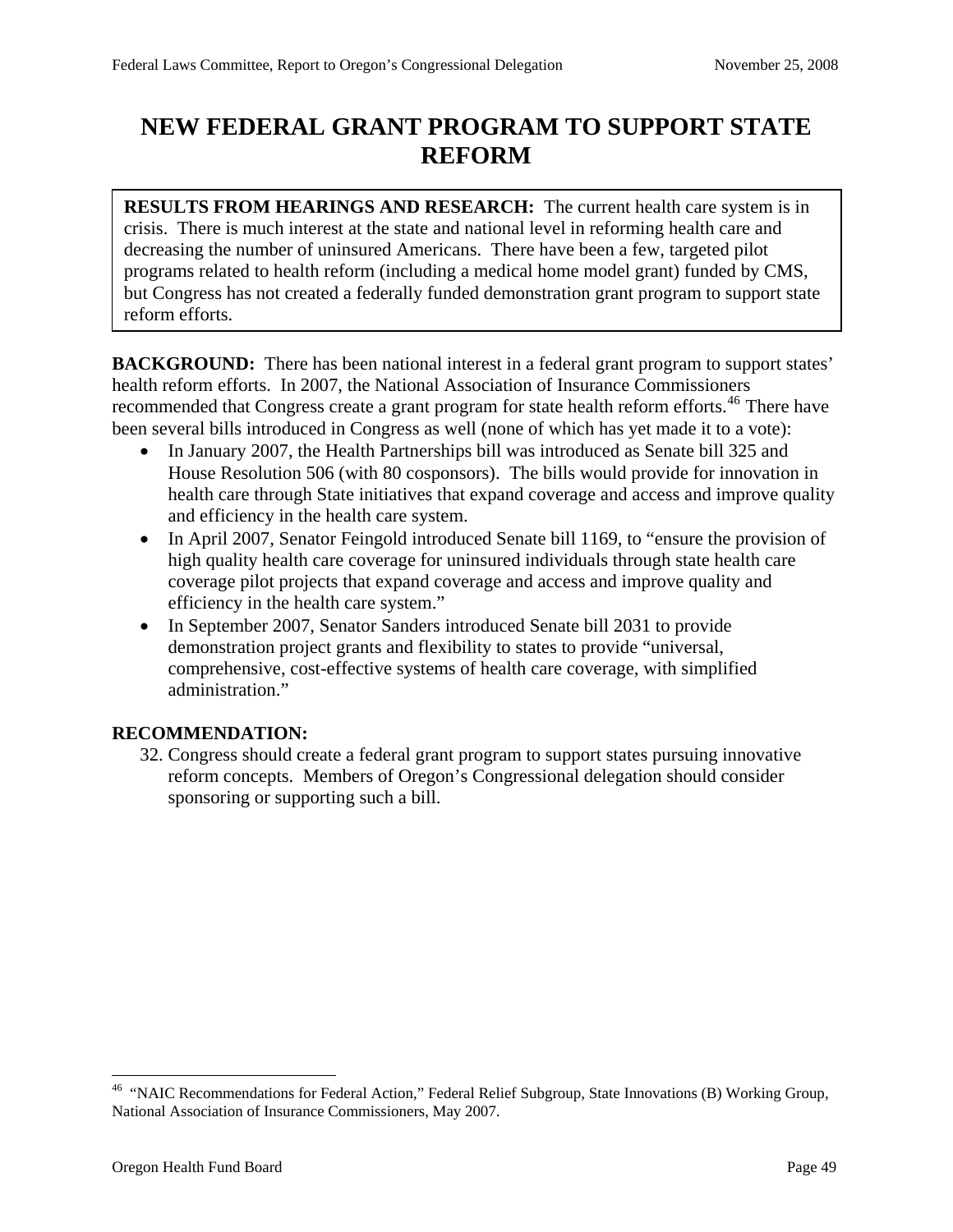## **APPENDIX A**

### **HISTORY OF THE OREGON HEALTH PLAN (OHP) [47](#page-48-0)**

**1988** – Senate President John Kitzhaber initiated the Oregon Medicaid Priority Setting Project, which laid the groundwork for the Prioritized List of Health Services.

**1989** – The Legislature developed a framework for Phase I of the OHP Medicaid demonstration.

**1991** – Phase II of the OHP Medicaid demonstration was developed, which included preparations to offer mental health and chemical dependency services.

- The Health Services Commission recommended its first Prioritized List to Governor Roberts and the Legislature.
- Oregon sent its Medicaid waiver application to the US Health Care Financing Administration (HCFA).

**1992** – HCFA denied Oregon's waiver application because of possible violations of the Americans with Disabilities Act.

• The Health Services Commission revised the prioritization methodology and resubmitted the waiver application to HCFA, which is subsequently approved.

**1993** – The Legislature passed a funding package for Medicaid expansion using General Funds, a 10-cents-per-pack cigarette tax increase, and federal matching funds.

- HCFA approved the initial Prioritized List, which included coverage for mental health and chemical dependency services.
- The Legislature created the Office of the Oregon Health Plan Administrator.

**1994** – Oregon Health Plan begins full operation

• Medicaid eligibility was expanded to include Oregonians below 100% of the Federal Poverty Level (FPL).

**1995** – The OHP Basic benefits package is expanded to include Medicaid seniors, people with disabilities, and children in foster/substitute care.

• The Legislature approved premiums and \$5,000 liquid asset eligibility test for new OHP beneficiaries.

**1997** – All OHP beneficiaries deemed eligible for expanded mental health benefits provided through mental health organizations (MHOs).

- The Family Health Insurance Assistance Program (FHIAP) is created to help lowincome, working people pay for private health coverage.
- The Office of Oregon Health Plan Administrator is renamed the Office for Oregon Health Plan Policy Research (OHPPR).

<span id="page-48-0"></span> $47$  Oregon Health Plan: an historical overview. Department of Human Services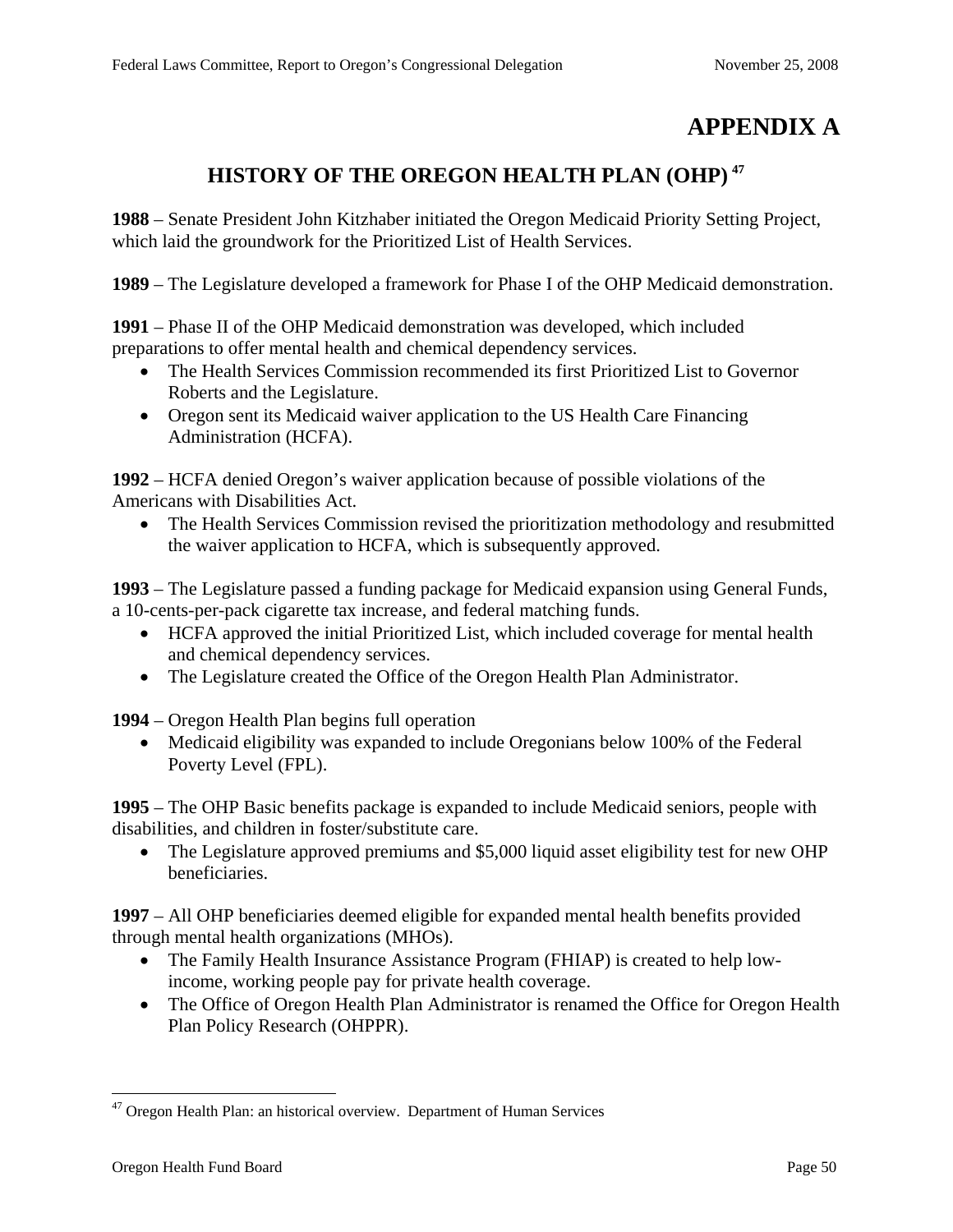**1998** – The OHP Basic benefit package expanded to include pregnant women with income up to 170% FPL.

• The State Children's Health Insurance Program (SCHIP) began for uninsured children and OHP eligibility rose to 170% FPL for these children.

**1999** – The Legislature lowered the liquid asset test to \$2,000.

**2001** – The Legislature requested new Medicaid waivers to change the benefit package for some OHP beneficiaries and to use the savings to pay for an expansion of eligibility up to 185% FPL. In addition, the waiver requested that federal funding be used to expand coverage to more people in FHIAP.

**2002** – The Emergency Board of the Legislature approved the OHP2 waivers with incremental expansion of Medicaid to 115% FPL and expansion of FHIAP.

- DHS submitted its second 5-year OHP project waiver request to Centers for Medicaid services (CMS, formerly HCFA); CMS approved the waivers.
- The Disease Management Program begins, targeting clients with specific health conditions and providing case management

**2003** – Copayments were instituted for most adult fee-for-service clients (with exemptions for pregnant women, tribal clients, and long-term care clients receiving waivered services).

- Covered services on the Prioritized List drop from line 566 to 549; the Medically Needy and General Assistance programs were discontinued; long-term care at lesser-impaired Survivability Levels 12-17 lost eligibility.
- The OHP Basic package was renamed to OHP Plus; a new benefit package, OHP Standard, is created. OHP Standard included reduced benefits, higher copayments, and premiums.
- OHP eligibility for pregnant women and children rose to 185% FPL.
- Medicaid managed care plan and hospital provider taxes established by the Legislature.

**2004** – Ballot Measure 30 failed, which necessitated an OHP benefit reduction and curtailed OHP Standard enrollment.

- A court order directed DHS to end copayments for OHP Standard beneficiaries.
- OHP Standard closed to new enrollment.

**2005** – OHP Standard beneficiaries below 10% FPL exempted from paying premiums.

**2006** – SCHIP beneficiaries' eligibility is extended from 6 to 12 months.

**2007** – The Legislature passes SB 329, which established the Oregon Health Fund Board and its committees to propose large-scale reform to Oregon's healthcare system.

- The Oregon Health Fund Board and committees begin holding meetings.
- CMS extended Oregon's OHP2 waiver for another 3 years.

**2008** – OHP Standard reopened enrollment to achieve a biennial average enrollment of 24,000. 91,000 Oregonians entered a lottery for the opportunity to apply for the available spots.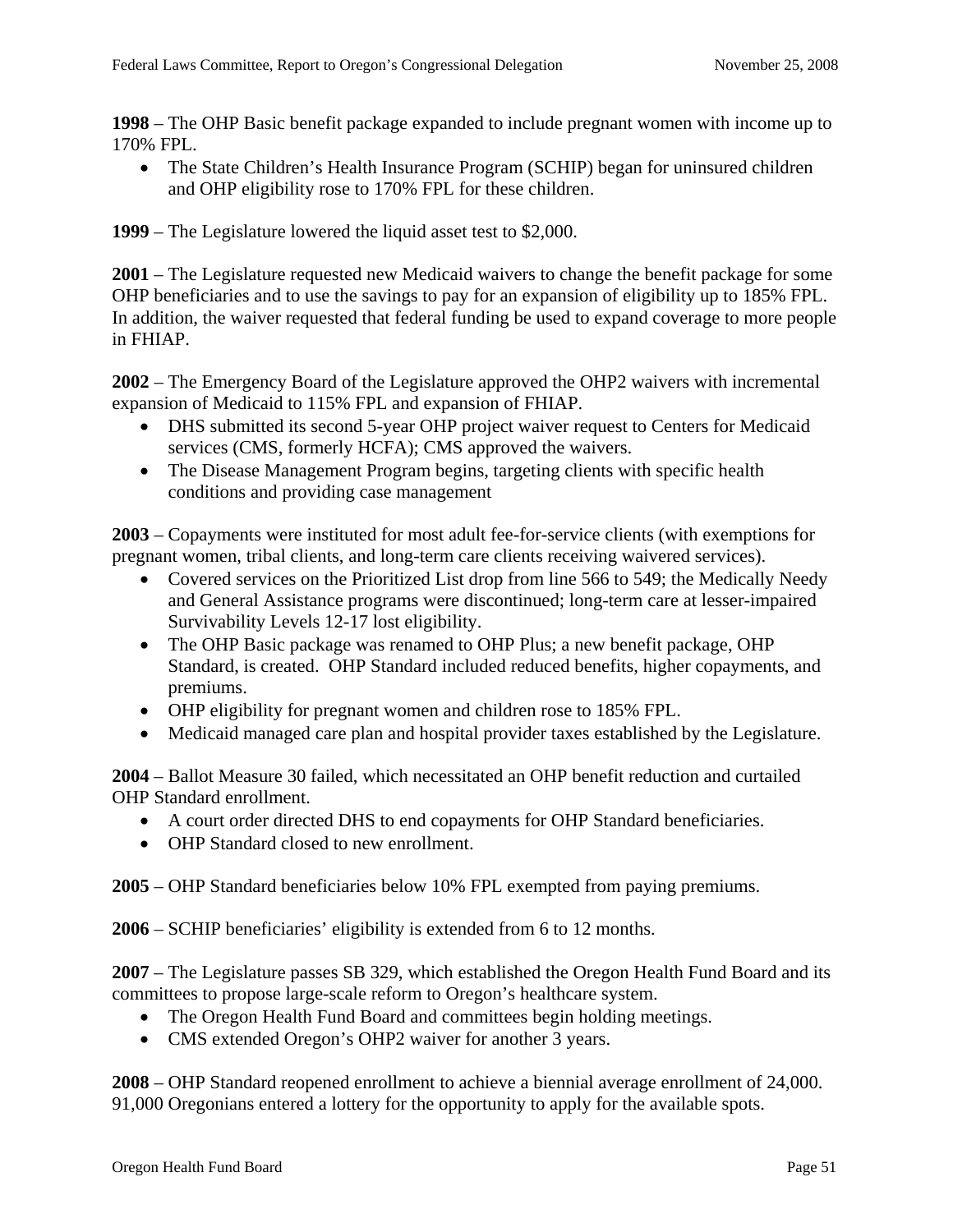## **APPENDIX B**

|                                 | <b>COUNTY</b>               | <b>PFFS</b> | <b>HMO</b> | <b>PPO</b> | Total   | % in PFFS |
|---------------------------------|-----------------------------|-------------|------------|------------|---------|-----------|
|                                 | Clatsop                     | 183         | 323        | 273        | 779     | 23.49%    |
| Congressional<br>District 1: NW | Columbia                    | 556         | 1,789      | 1,187      | 3,532   | 15.74%    |
| Oregon, North/West              | Washington                  | 1,453       | 17,181     | 5,773      | 24,407  | 5.95%     |
| of Portland                     | Yamhill                     | 204         | 2,395      | 2,892      | 5,491   | 3.72%     |
|                                 | Subtotal:                   | 2,396       | 21,688     | 10,125     | 34,209  | 7.00%     |
|                                 | Wallowa                     | 130         |            |            | 130     | 100.00%   |
|                                 | Malheur                     | 752         |            | 18         | 770     | 97.66%    |
|                                 | <b>Baker</b>                | 502         |            | 16         | 518     | 96.91%    |
|                                 | Union                       | 779         |            | 36         | 815     | 95.58%    |
|                                 | Harney                      | 78          |            | 15         | 93      | 83.87%    |
|                                 | Umatilla                    | 1,317       | 400        | 58         | 1,775   | 74.20%    |
|                                 | Klamath                     | 1,931       | 749        | 50         | 2,730   | 70.73%    |
|                                 | Morrow                      | 131         | 56         |            | 187     | 70.05%    |
| Congressional                   | Lake                        | 105         | 71         |            | 176     | 59.66%    |
| District 2: Eastern             | Hood River                  | 350         | 340        | 71         | 761     | 45.99%    |
| Oregon                          | Sherman                     | 52          | 62         |            | 114     | 45.61%    |
|                                 | Wasco                       | 333         | 635        | 20         | 988     | 33.70%    |
|                                 | Crook                       | 272         | 760        | 35         | 1,067   | 25.49%    |
|                                 | Wheeler                     | 22          | 68         |            | 90      | 24.44%    |
|                                 | Grant                       | 105         | 352        |            | 457     | 22.98%    |
|                                 | Jefferson                   | 81          | 1,033      | 13         | 1,127   | 7.19%     |
|                                 | Jackson                     | 520         | 359        | 6,427      | 7,306   | 7.12%     |
|                                 | Deschutes                   | 334         | 7,491      | 88         | 7,913   | 4.22%     |
|                                 | Subtotal:                   | 7,794       | 12,376     | 6,847      | 27,017  | 28.85%    |
| Congressional                   | Clackamas (Also District 5) | 1,328       | 17,938     | 6,989      | 26,255  | 5.06%     |
| District 3:                     | Multnomah                   | 1,895       | 33,405     | 8,129      | 43,429  | 4.36%     |
| Portland/Clackamas              | Subtotal:                   | 3,223       | 51,343     | 15,118     | 69,684  | 4.63%     |
|                                 | Curry                       | 287         | 36         | 23         | 346     | 82.95%    |
|                                 | Douglas                     | 1,559       | 1,933      | 123        | 3,615   | 43.13%    |
| Congressional                   | Coos                        | 613         | 1,230      | 76         | 1,919   | 31.94%    |
| District 4: Western             | Josephine                   | 191         | 1,904      | 2,999      | 5,094   | 3.75%     |
| and Southwestern                | Benton                      | 133         | 3,251      | 610        | 3,994   | 3.33%     |
| Oregon                          | Lane                        | 409         | 9,270      | 9,535      | 19,214  | 2.13%     |
|                                 | Linn                        | 84          | 4,829      | 3,084      | 7,997   | 1.05%     |
|                                 | Subtotal:                   | 3,276       | 22,453     | 16,450     | 42,179  | 7.77%     |
|                                 | Tillamook                   | 180         | 63         | 68         | 311     | 57.88%    |
| Congressional                   | Lincoln                     | 509         | 696        | 104        | 1,309   | 38.88%    |
| District 5: NW                  | Marion                      | 1,588       | 13,882     | 8,179      | 23,649  | 6.71%     |
| <b>Oregon, South/West</b>       | Polk                        | 374         | 3,088      | 2,457      | 5,919   | 6.32%     |
| of Portland                     | Clackamas (also District 3) | 1,328       | 17,938     | 6,989      | 26,255  | 5.06%     |
|                                 | Subtotal:                   | 3,979       | 35,667     | 17,797     | 57,443  | 6.93%     |
|                                 | <b>TOTAL</b>                | 19,340      | 125,589    | 59,348     | 204,277 | $9.47\%$  |

#### **Oregon Enrollment in Medicare Advantage Plans by Type and County, January 2008**

SOURCE: CMS data, see: <http://www.cms.hhs.gov/MCRAdvPartDEnrolData/>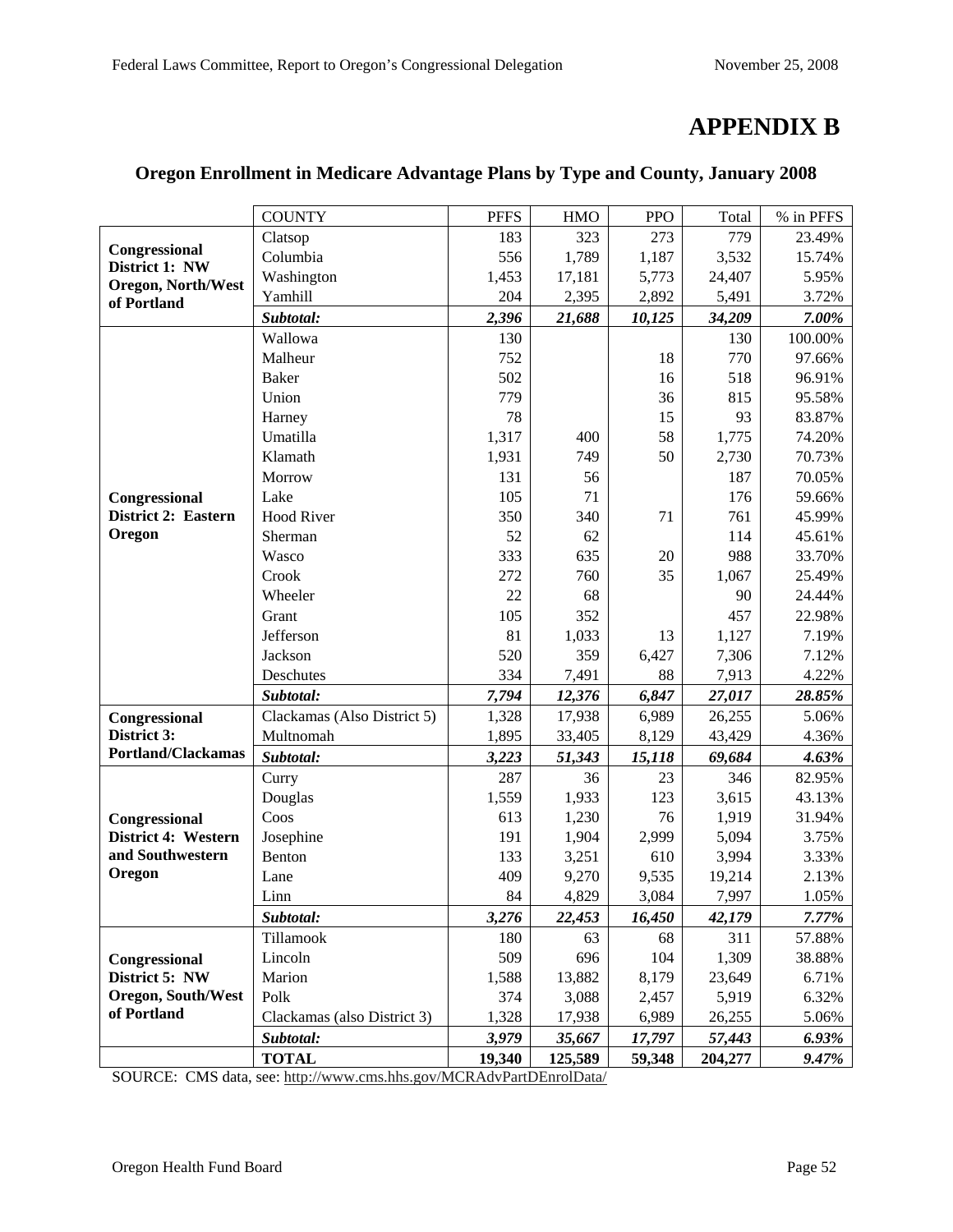## **APPENDIX C**

#### **MEMORANDUM**

| TO:   | Bruce Goldberg, MD<br>Director, Oregon Department of Human Services                        |
|-------|--------------------------------------------------------------------------------------------|
| FROM: | Frank Baumeister, Jr., MD<br>Chair, Federal Laws Committee of the Oregon Health Fund Board |
| DATE: | November 26, 2008                                                                          |
| RE:   | Hospital involuntary psychiatric holds and EMTALA                                          |

The Federal Laws Committee has become aware of a conflict between the EMTALA requirement that the hospital and treating physician stabilize patients before transfer or discharge and the state DHS policy that prohibits hospitals from placing involuntary psychiatric holds unless the hospital has met certain DHS facility requirements.

When psychiatric patients arrive at the Emergency Department and do not wish to remain for treatment, the county mental health agency has the authority to place an involuntary hold if the patient is deemed a threat to themselves or others. If the county disagrees with the hospital or treating ED physician's medical advice to hold the patient, the patient must be released unless the hospital is certified by DHS to place its own involuntary hold. In several cases presented to the Committee, these released patients unfortunately committed suicide.

Although the hospital and treating physician would not be liable under EMTALA for failing to stabilize a patient (since patients can leave against medical advice), this Committee heard testimony that DHS certification rules may be too strict for smaller and rural hospitals.

**The Committee recommends that hospitals and DHS work together to resolve this issue.** The solution may include working with uncertified hospitals to become certified and/or revising DHS policy to allow certification for these hospitals.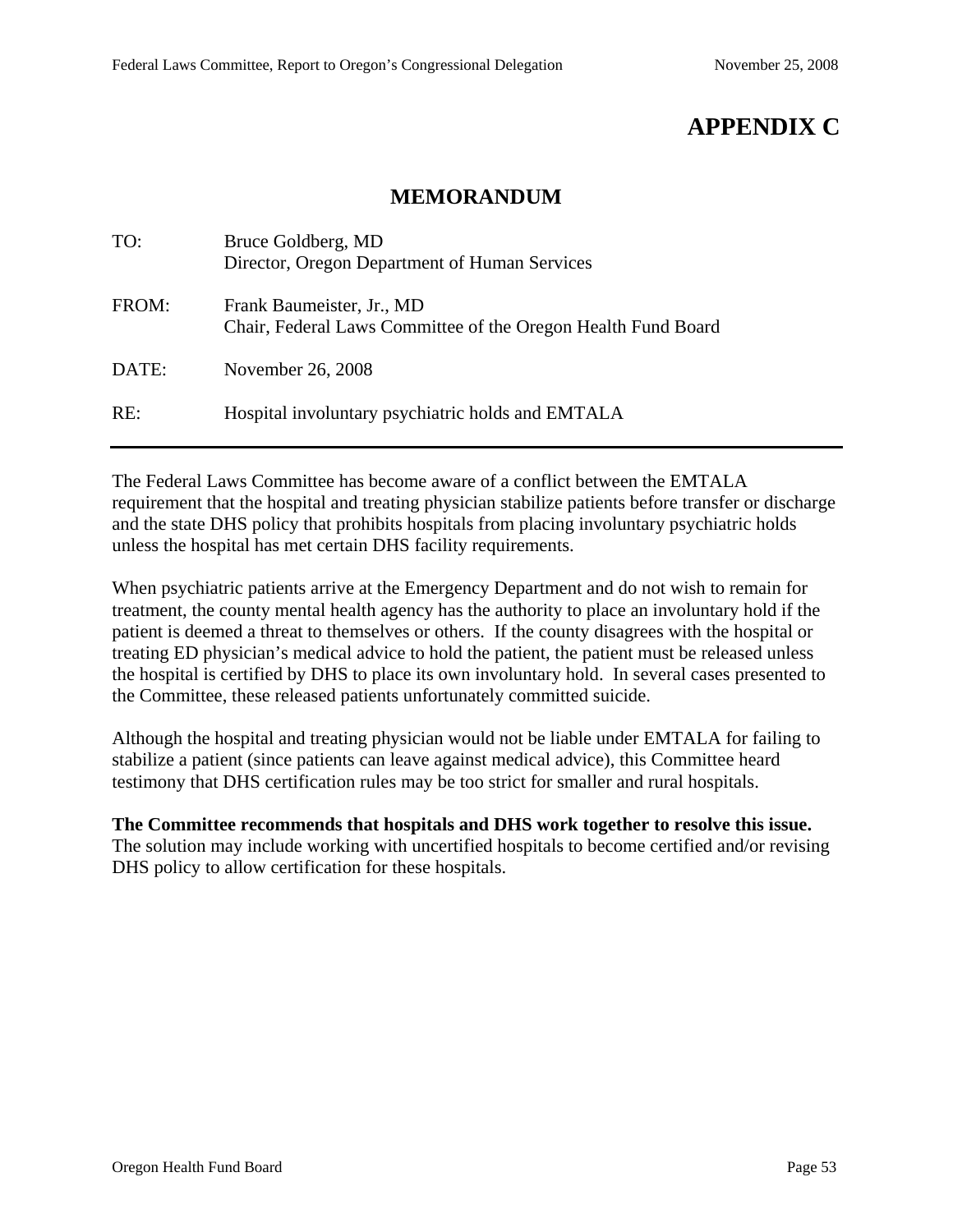## **APPENDIX D**

## **Federal Laws Committee Presenters**

| Chris Allanach               | Oregon Legislative Revenue Office (Income tax expert)                                           |
|------------------------------|-------------------------------------------------------------------------------------------------|
| Peggie Beck                  | Commissioner, Governor's Commission on Senior Services                                          |
| Cindy Becker                 | Executive Director, Coalition for a Healthy Oregon                                              |
| <b>Rick Bennett</b>          | <b>AARP Oregon Director of Government Relations</b>                                             |
| <b>Janet Bowman</b>          | SHIBA & Medicare Outreach Coordinator, Multnomah<br>County Aging & Disability Services Division |
| <b>Rhonda Busek</b>          | COO, Lane Individual Practice Association, Inc (LIPA)                                           |
| Patricia A. Butler, JD, DrPH | Consultant (ERISA expert)                                                                       |
| Dr. Chadron Cheriel          | <b>AARP Oregon Executive Council Member</b>                                                     |
| Patrick Curran               | Medicare Director, CareOregon                                                                   |
| <b>Gwen Dayton</b>           | Executive Vice President and Chief Counsel, Oregon<br>Association of Hospitals & Health Systems |
| Jim Edge                     | <b>Assistant DHS Director, Division of Medical Assistance</b><br>Programs                       |
| Scott Ekblad                 | Director, Office of Rural Health                                                                |
| Leslie Ford                  | CEO, Cascadia                                                                                   |
| <b>Chuck Frazier</b>         | Commissioner, Governor's Commission on Senior Services                                          |
| <b>Scott Gallant</b>         | <b>Associate Executive Director, Oregon Medical Association</b>                                 |
| Pat Gibford                  | CEO, Clear Choice Health Plans (HMO)                                                            |
| <b>Bruce Goldberg</b>        | Director, Oregon Department of Human Services                                                   |
| Sharon Guidera               | Mental Health Director, Mid-Columbia (Hood River,<br>Sherman, Gilliam, Wasco Counties)          |
| Craig Hostetler              | <b>Executive Director, Oregon Primary Care Association</b>                                      |
| Jo Isgrigg, Ph.D.            | Executive Director, Oregon Healthcare Workforce Institute                                       |
| <b>Kelly Kaiser</b>          | CEO, Samaritan Health Plans                                                                     |
| Kevin Keck, MD               | Chief Medical Office, Providence Health Plans                                                   |
| Angela Kimball               | Director of State Policy, National Alliance on Mental Illness                                   |
| Scott Kipper                 | Oregon Insurance Administrator                                                                  |
| John Kitzhaber, MD           | Governor of the State of Oregon, 1994-2002                                                      |
| <b>Robert Lawrence</b>       | Commissioner, Governor's Commission on Senior Services                                          |
| Bob Lowe, MD, MPH            | Director of the Center for Policy and Research in Emergency<br>Medicine, OHSU                   |
| <b>Ellen</b> Lowe            | <b>Advocate and Public Policy Consultant</b>                                                    |
| Deborah Loy                  | <b>OHP Services Director, Capital Dental Care</b>                                               |
| Pam Mariea-Nason             | Legislative Liaison, CareOregon                                                                 |
| <b>Ron Mauer</b>             | <b>State Representative (Grants Pass)</b>                                                       |
| Michael McCaskill, MD        | <b>Emergency Department, Rogue Valley Medical Center</b>                                        |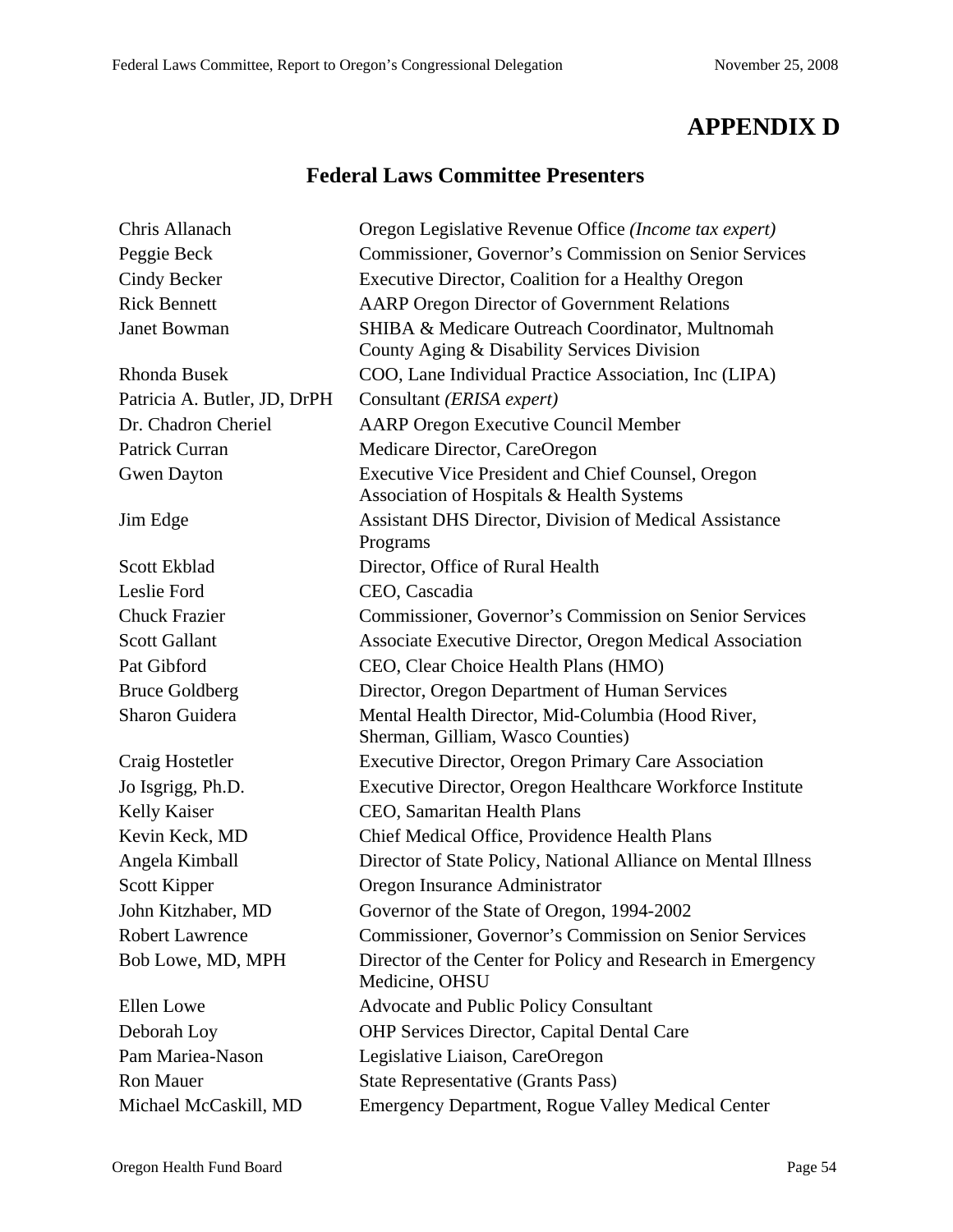| Bart McMullan, MD     | President of Regence Blue Cross Blue Shield of Oregon (PPO)    |
|-----------------------|----------------------------------------------------------------|
| John Moorhead, MD     | Department of Emergency Medicine, OHSU                         |
| David Pass, MD        | Director, Oregon's Health Resource Commission                  |
| Jody Pettit, MD       | Health Information Technology Coordinator, OHPR and            |
|                       | Project Director, Oregon Health Information Security &         |
|                       | Privacy Collaboration (HISPC)                                  |
| <b>Ellen Pinney</b>   | Oregon Health Action Campaign                                  |
| Mark Richardson, MD,  | Dean, OHSU School of Medicine                                  |
| M.Sc.B., MBA          |                                                                |
| <b>Jim Roberts</b>    | Northwest Portland Area Indian Health Board                    |
| <b>Jim Russell</b>    | Executive Manager, Mid-Valley Behavioral Care Network          |
| Daelene Schwartz      | Medicare Product Line Director, Kaiser Foundation Health       |
|                       | Plan of the Northwest (HMO)                                    |
| Kirsten Sloan         | AARP (National-level) Legislative Health Team Leader           |
| <b>Geoff Strommer</b> | Attorney with Hobbs, Strauss, Dean, and Walker                 |
| Nicole Tapay          | Senior Healthcare Policy Advisor to US Senator Ron Wyden       |
| Jane-Ellen Weidanz    | Director of Public Policy, Oregon Association of Hospitals and |
|                       | <b>Health Systems</b>                                          |
| <b>Steve Weiss</b>    | President, Oregon State Council for Retired Citizens           |
| Kathryn Weit          | Oregon Council on Developmental Disabilities                   |
| Gary Young, MD        | Emergency Dept. Sacred Heart Health Center (Eugene)            |

Additional written and oral testimony was offered by stakeholders and the public, including consumers of Medicare and Medicaid and representatives from: AARP Oregon, the Oregon Medical Association, the Oregon Association of Hospitals and Health Systems, the Oregon Dental Association, and the Archimedes Movement.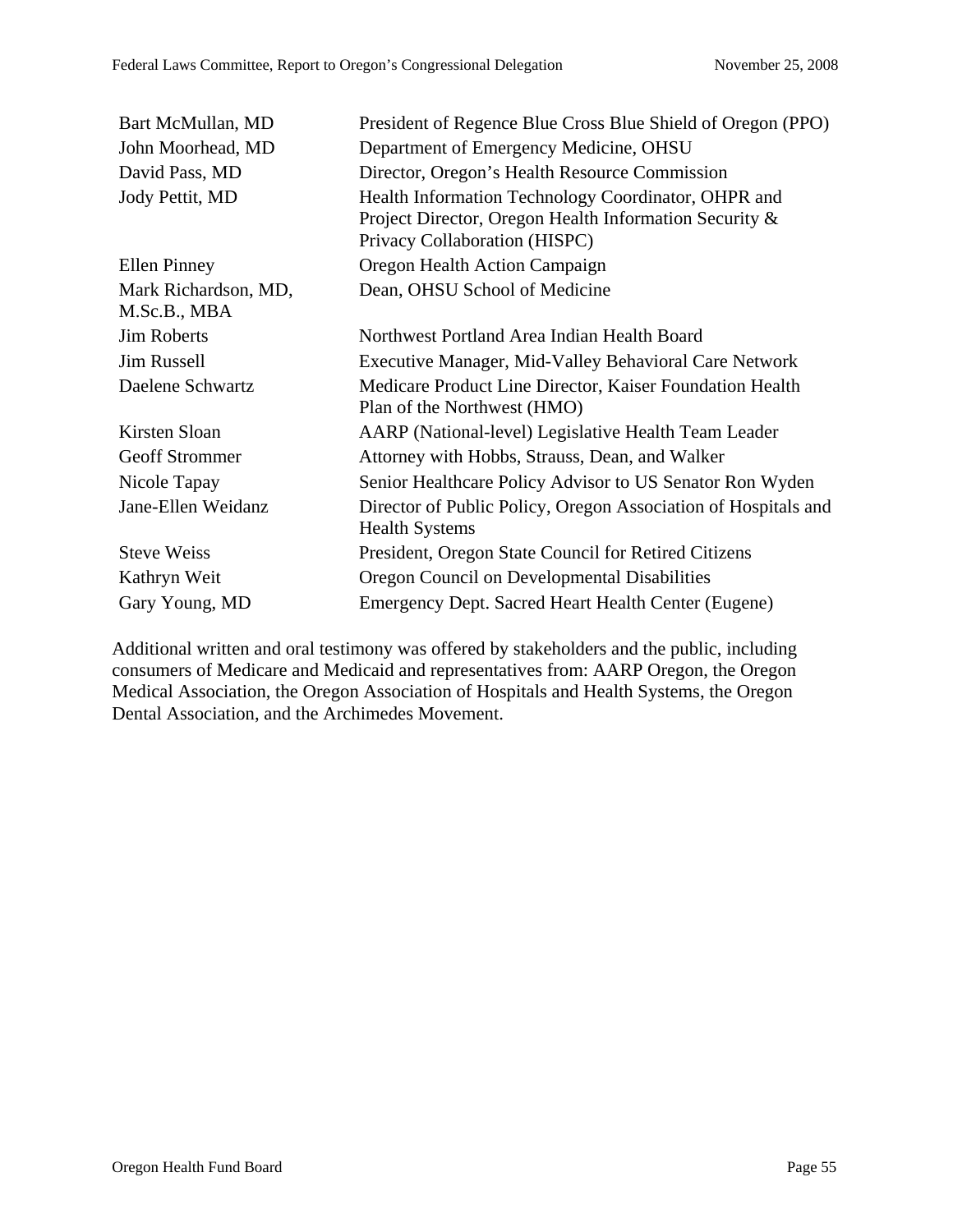## **APPENDIX E**

#### **Comments on Draft Federal Laws Recommendations**

In July 2008, the draft recommendations of the Federal Laws Committee were reviewed by the members of the Health Fund Board. Each draft report section was also vetted for technical accuracy by subject matter experts that had provided testimony or technical assistance to the Committee. The Committee released its draft report for public comment on September 3, 2008.

Meanwhile, the Health Fund Board also finalized its draft Action Plan. Eleven of the Committee's recommendations were included in the Board's Draft Action Plan.

In September 2008, the Federal Laws Committee and the Health Fund Board solicited public comment on their draft reports. As part of this effort, ten town hall meetings were held across the state which included a presentation of Federal Advocacy section of Board's report (see below for more details). Staff for the Federal Laws Committee sent copies of the draft reports to Oregon's seven congressional delegates with an invitation to comment on the report. Delegates were also invited to attend the town hall meetings (held in each Congressional district in the state) to hear constituents' feedback on the Board and Federal Laws Committee draft reports. Staff also solicited comment from all stakeholders that participated in Committee meetings or assisted with background research.

Over 1,500 comments on the Board's report were collected through four venues (see table below). Of these, 91 comments related to federal issues. In addition, staff received 3 comments specific to the Federal Laws Committee draft report.

| Count of comments received as of October 2, 2008          |       |  |  |  |
|-----------------------------------------------------------|-------|--|--|--|
| <b>Survey respondents (online)</b>                        | 431   |  |  |  |
| <b>Town Hall Meetings (approximately 1,000 attendees)</b> |       |  |  |  |
| Individuals offering verbal comments                      | 256   |  |  |  |
| Comment cards from meetings                               | 95    |  |  |  |
| Written comments submitted at meetings                    | 16    |  |  |  |
| <b>Board meeting, Sept. 30</b>                            |       |  |  |  |
| Individuals offering verbal/written comments              | 47    |  |  |  |
| <b>Other written comments</b>                             |       |  |  |  |
| <b>OSPIRG</b> citizen emails                              | 319   |  |  |  |
| Other emails                                              | 180   |  |  |  |
| <b>OSPIRG</b> small business petition signers             | 101   |  |  |  |
| Letters                                                   | 63    |  |  |  |
|                                                           | 1,508 |  |  |  |

Online Survey: The online survey asked respondents to rate their agreement with specific strategies proposed by the Board. Respondents were also able to submit additional comments on these strategies through the survey. The survey data have a few limitations: respondents were not asked to provide any demographic information; therefore responses may over-represent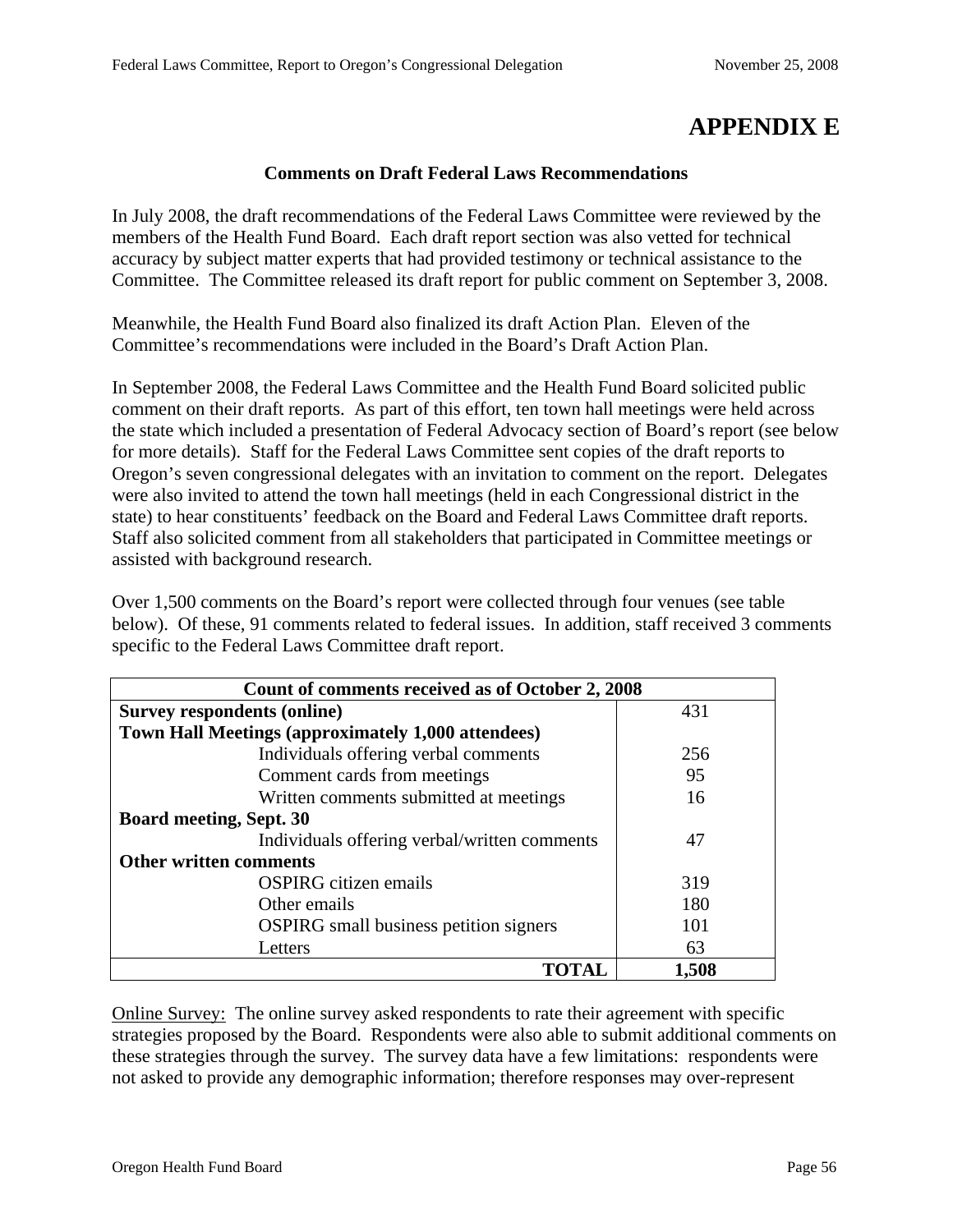particular constituencies. Respondents were able to complete the survey more than once, however analysis of IP addresses from survey respondents indicate that few did so.

Town Hall Meetings: Between September 8 and 19, Board members and staff convened 10 meetings involving approximately 1,000 attendees in all five congressional districts in Oregon. Meetings were held from 6:30-9:00 p.m. in: Portland, Hillsboro, Bend, Medford, Gresham, Eugene, Salem, LaGrande, Corvallis, and Newport.

Each meeting was attended by at least one Board member, with each Board member attending at least one meeting. The meetings were conducted in a town hall format: after a brief video and presentation of the draft Action Plan, attendees were invited to provide comments and pose questions which were answered by staff and/or the Board member attending. Comment cards were distributed at the meeting for attendees to make a comment or ask a question, and request a copy of the Board's final report.

#### **Summary of Comments re: Federal Laws Committee recommendations (94 comments):**

| <b>ONLINE SURVEY</b><br><b>Q. on FEDERAL ADVOCACY</b>   | Responses | Support | <b>Oppose</b> | Neutral or No<br>Opinion |
|---------------------------------------------------------|-----------|---------|---------------|--------------------------|
| Do you support the strategy to advocate for change at   | 299       | 63.5%   | 20.4%         | 16.0%                    |
| the federal level to remove barriers to Oregon's health |           |         |               |                          |
| reform strategies?                                      |           |         |               |                          |

#### **Supportive comments: 14**

- Federal advocacy is important now
- Federal advocacy critical to reform of payment structure
- Must have federal change of tax policy, etc to accomplish significant state change

#### **Opposing comments: 16**

- Not realistic to make federal changes (7)
	- o Federal level change is too slow
	- o Federal government is bankrupt can't afford reform
- Leave federal level alone (6):
	- o Won't be national changes
	- o Will be national changes
	- o Not best use of our resources
- Mistrust government (3)

#### **Other:**

- Medicare (15)
	- o Low pay/access problems (4)
	- o Reform is critical (2)
	- o Institute payment limits to rationalize care (2)
	- o Cost of living differences may explain reimbursement rate differences
- Medicare Advantage (MA) (3)
	- o MA plans more costly extra costs are unnecessary
	- o Want MA plans to be transparent like Medigap
- Medicaid/SCHIP/FHIAP (7)
	- o Maximize these programs' federal funding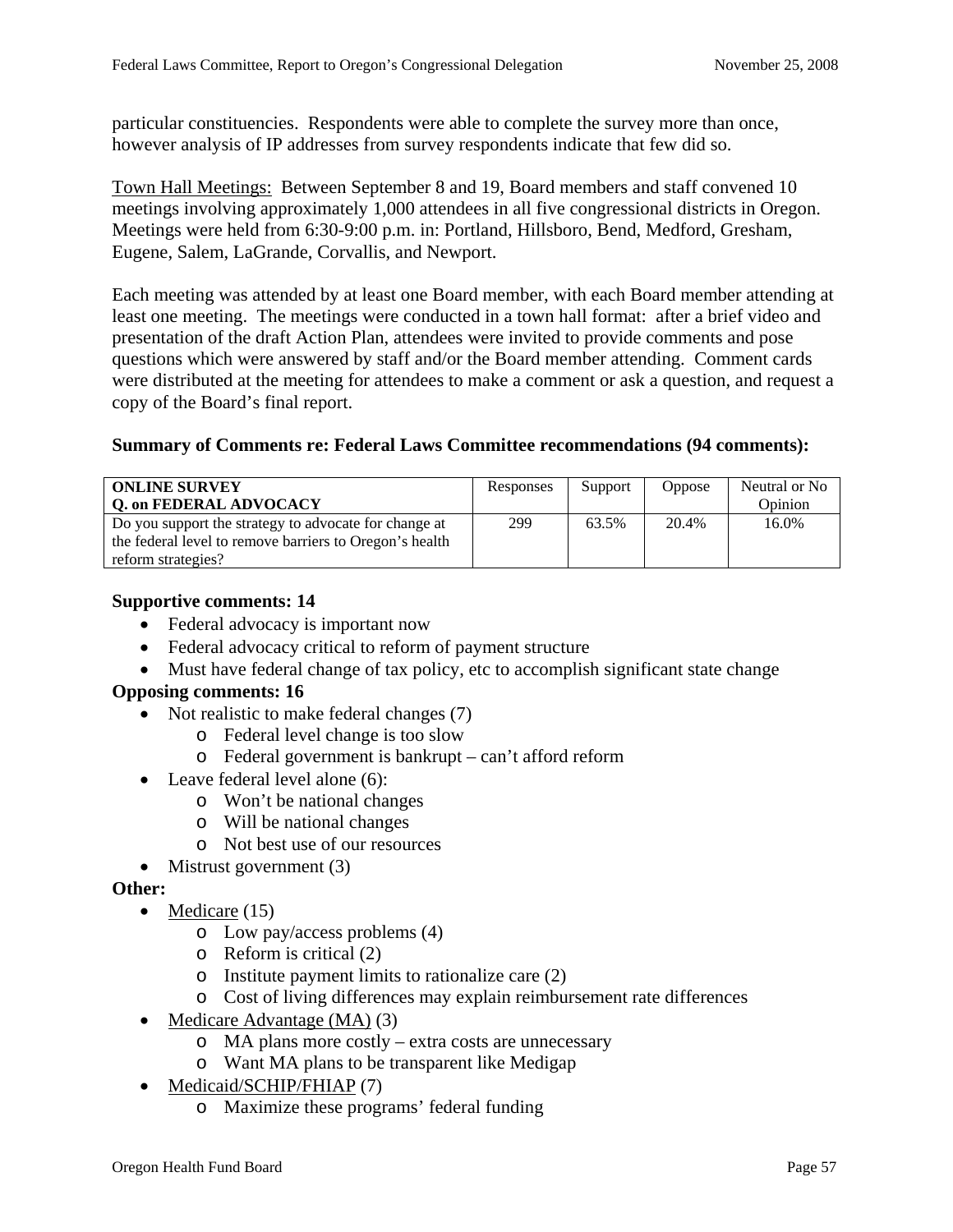- o Will need CMS waivers for any change
- o Encourage Congress to enact vetoed legislation re: expanding SCHIP
- ERISA (2): Don't change it
- Workforce (1): Feds should respect state licensure for NPs
- EMTALA (1): Silverton hospital can't send patients to clinic for OHP/uninsured
- HIPAA (2): Consider 42 CFR 2 re: MH/SA privacy laws and State privacy laws
- Indian Health (1): Important to address
- Rural clinics (1): all rural clinics should qualify for enhanced reimbursement
- Congressional delegates (3)
	- o Concern that Oregon has no real power in Congress
	- o Concern about how much Oregon can influence national policy
	- o Ensure delegates understand their role in national change
	- o Pursue relationship with delegates on health care